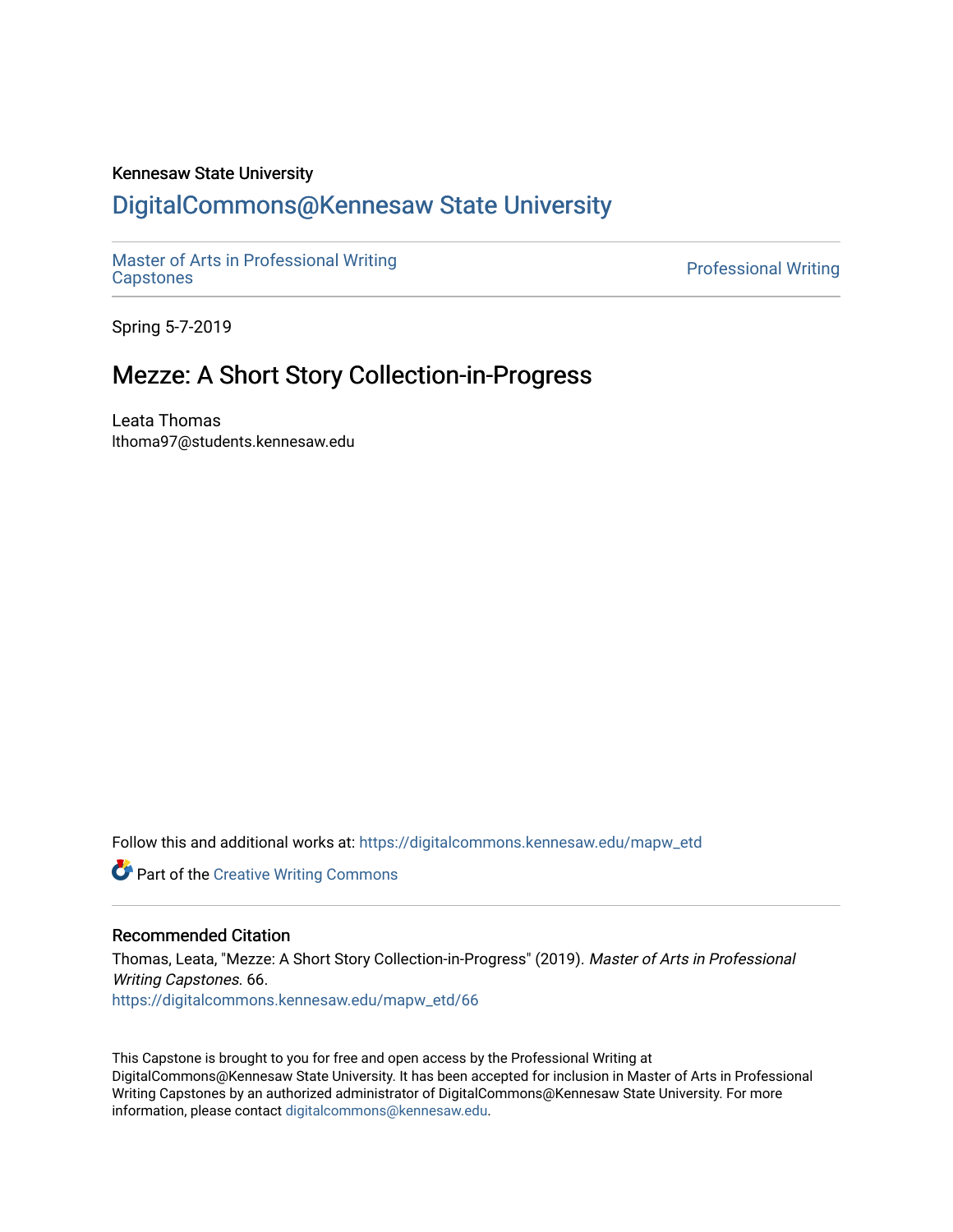# Mezze

A Collection of Short Stories

By

Leata Thomas

A capstone project submitted in partial fulfillment of the Requirements for the degree of Master of Arts in Professional Writing in the Department of English

In the College of Humanities and Social Sciences of Kennesaw State University

Kennesaw, Georgia

2019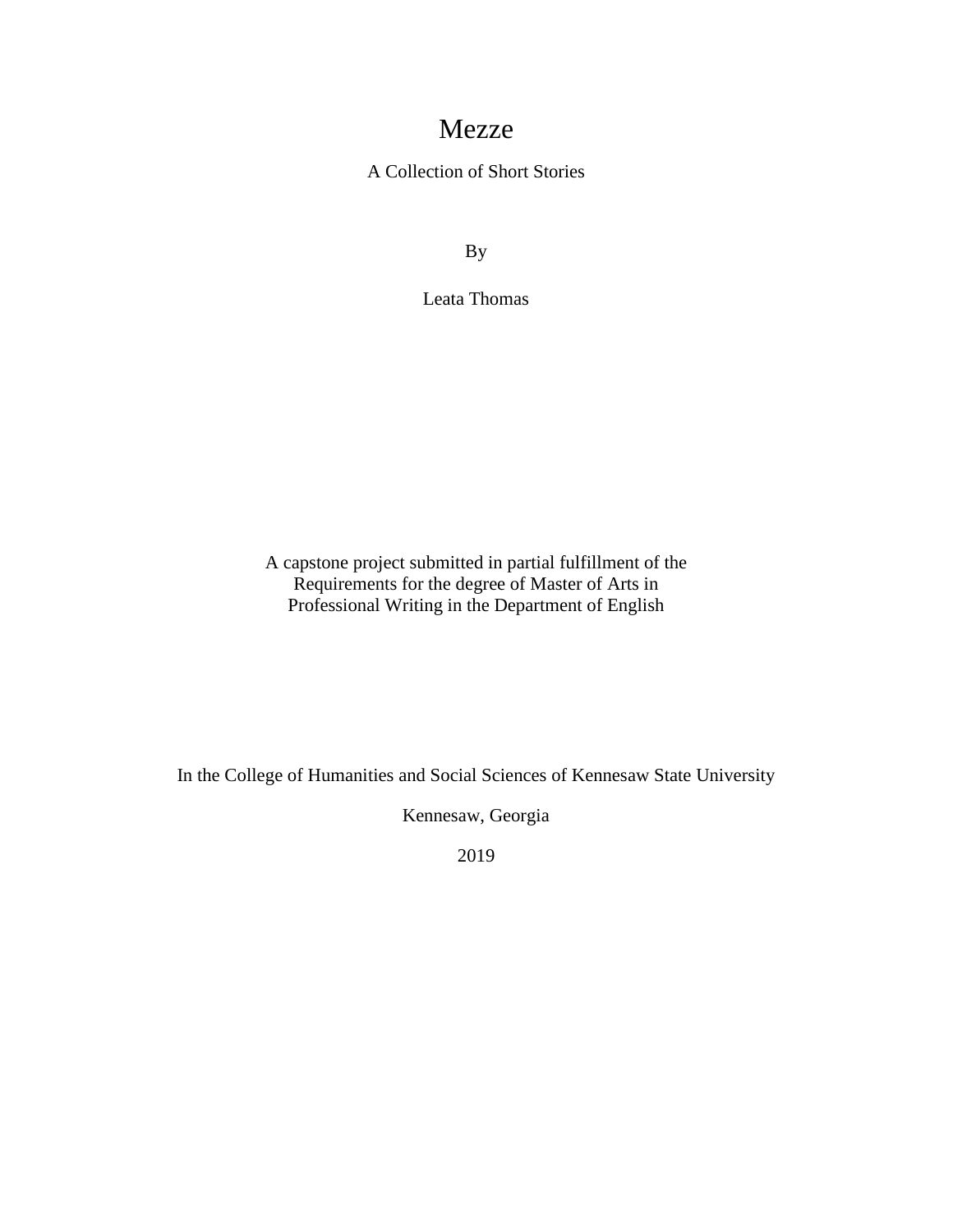# Table Of Contents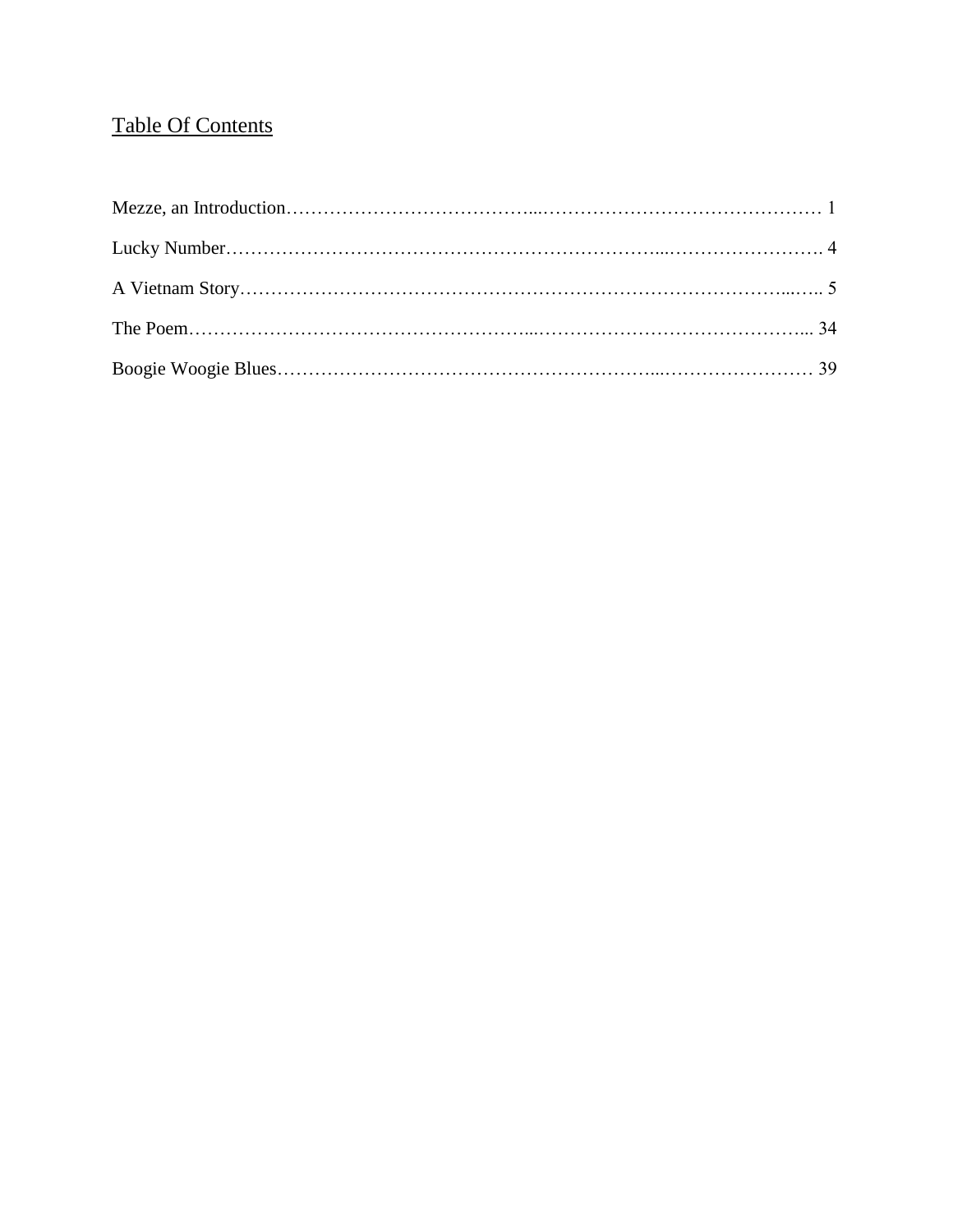#### Mezze

In America we say, "Come for cocktails" or "Drop by for drinks" or "Come over for a glass of wine." The British say, "Come for tea." In the Mediterranean, middle-easterners say, "Come for mezze."

Mezze is a variety of food bits, little snacks, from the simplest hummus to more complicated pastries stuffed with meats, spinach, cheese, or fruit. My capstone offers a mezze of stories from the simplest to the not so much. Each story was inspired by a specific incident, *Boogie Woogie Blues,* or a person, *A Vietnam Story.* All four stories are fiction.

What I like about writing fiction is the guilt free, guileless freedom to tell a little lie and then grow it into a really big one! Who would have thought that all the trouble I got into as a little girl for embroidering reality would serve me so well as an adult?

I want to thank Andrew Plattner, Ph.D., undergraduate professor of fiction writing at Kennesaw State University, who first encouraged me, then inspired me, then talked me into applying to the MAPW program. Without him, I surely would not be here today.

My original goal was to write with the grace of Anton Chekov and the humor of David Sedaris. My "voice" would blend with the spirit of the perpetual, universal human condition with its expression in modern times with a bit of laughter thrown in for levity. My sole purpose as a fiction writer is to entertain. Read my stories. You may smile. You may chuckle. I certainly hope that you will feel more comfortable in your own skin than you did only minutes ago. "Minutes" being the operant word here...ergo the short story.

This semester of Capstone has been one of personal revelation. A hardcore extrovert my entire life, I have become a happy recluse. Long hours of solitude and isolation have led me to an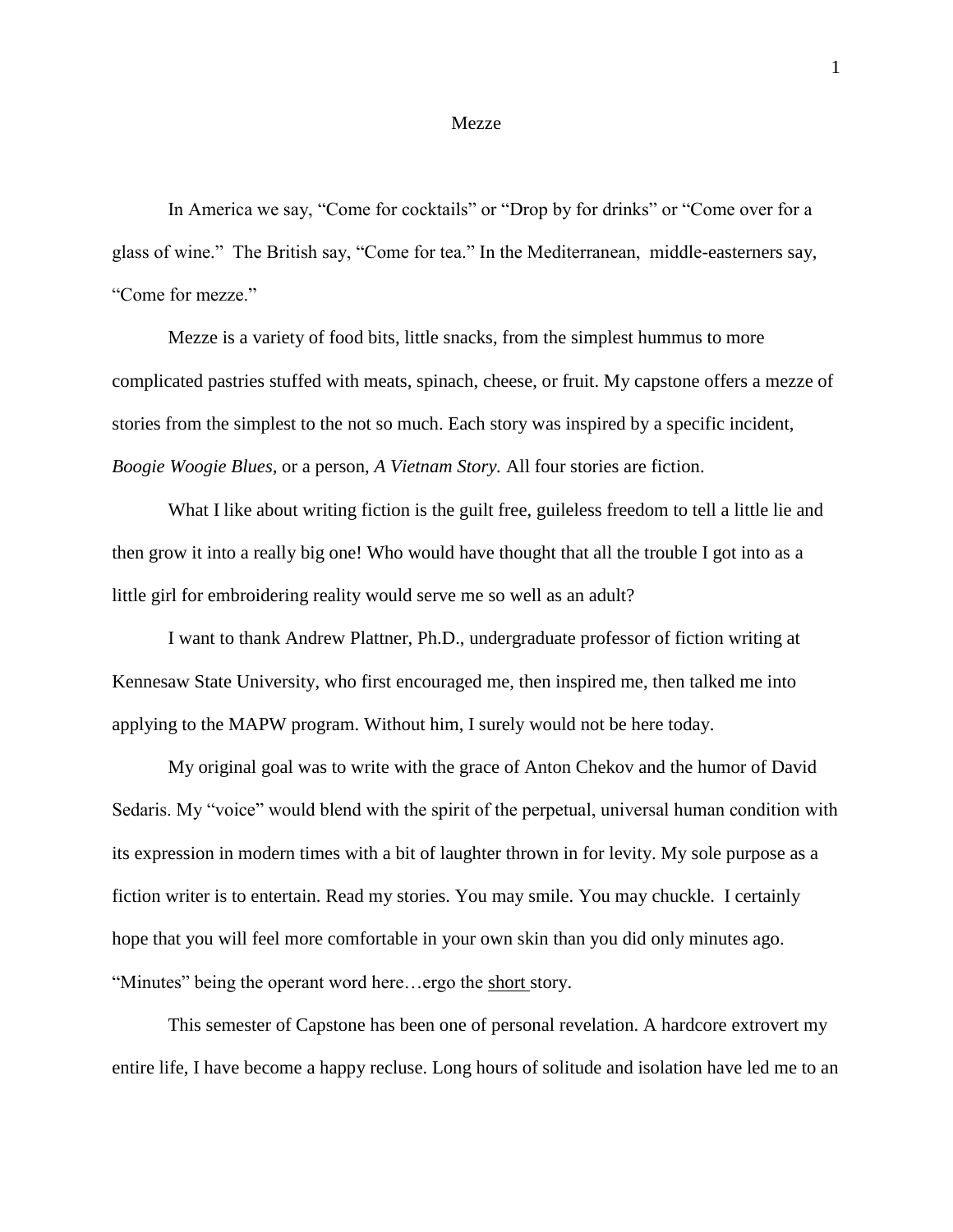internal resonance previously outside my frame of reference. I am happy all by myself. Writing entwines its fingers with my heart, my head, and my gut. I am now an integrated human being. I never was before and I didn't even know it. My children and my grandchildren fill my heart with song. Writing fills it with a symphony.

There is process to everything one does: from washing the glasses first, then the plates, then the pots and pans when you clean up after dinner and the dishwasher is broken to writing a story.

Some people stack the dishes by category first and wash down the countertops before they wash the dishes. Some, like me, collect the glasses one at a time, put them, one at a time into the soapy water, then scrape each plate, one at a time, and wash them in the soapy water, etc., etc., etc. You get my drift.

I write like that too. I start with one idea for a story, or one lie, which ever seems more fitting, and just start writing. I don't outline. Nor do I write down the names of the characters and develop them before they appear in the story. I learned from my Capstone advisor, Tony Grooms, that my way of writing is known as "intuitive writing".

At any rate, I just begin the story and it stumbles along as characters present themselves. They develop as people as events occur. Sometimes they turn out to be totally different from the way they started. The story, too, takes twists and turns into its own personality, its own definition of life as the characters know it. To develop any character, I pretend to be that person. I dress as they dress, speak as they speak, and behave as they behave. Mind you, all of this is in my imagination.

Accolades, please, to my Capstone Committee, Professor Tony Grooms and Dr. Bill Rice. They told me the truth about my work, always kind, always supportive, and always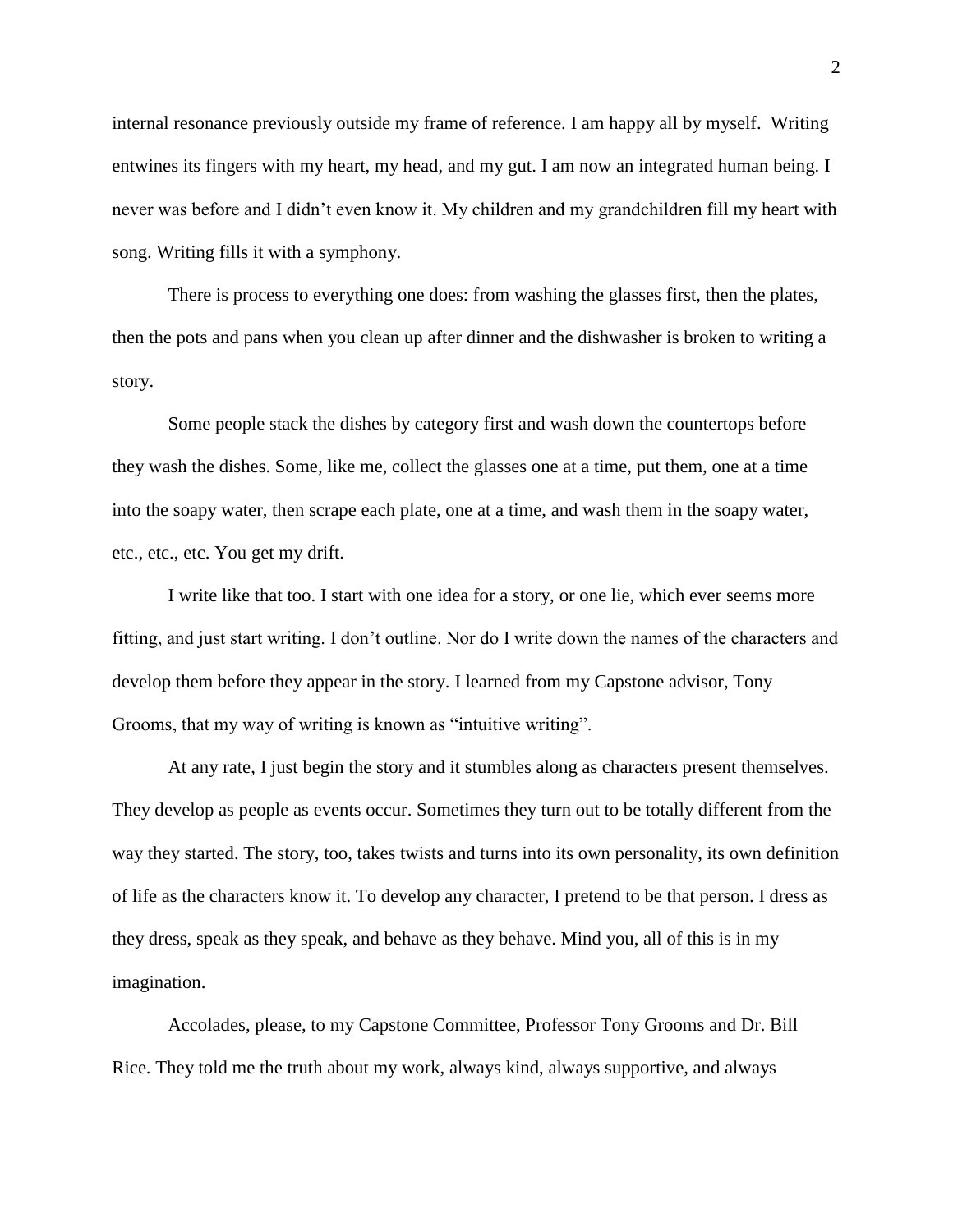encouraging. Sometimes I had to tell them to sock-it-to-me. Be mean, even. I can take it and I won't learn if I don't know the hard truth. They would just get that Mona Lisa smile on their faces and continue to be honest, supportive, and kind, encouraging me all the way, all the time.

How am I going to live my writely life without them? I take their voices and the books they have written with me. When my "Voice" fails me, I read Bill Rice. His stories sound like he is right here with me, sitting around a campfire, telling me how that nephew hunted, shot and killed that majestic, giant gobbler. ("Stalking Glory," The Lost Woods).

When my story runs dry – no laughter, no sorrow, no suspense – I read Tony Grooms. His stories pull me into all of those: I laugh when sixth grader Gerald says, to defend Uncle Beasley and his new girlfriend, "Poontang! Right? That her name? Poontang!" ("Uncle Beasley's Courtship," Trouble No More) and there is sorrow and suspense when Red Eye asks Parthenia if she wants him to kill the college boy. ("The Bottoms," Trouble No More)

Thank you, Tony.

Thank you, Bill.

Thank you, MAPW program. Without you I could never be a master of the art of professional writing.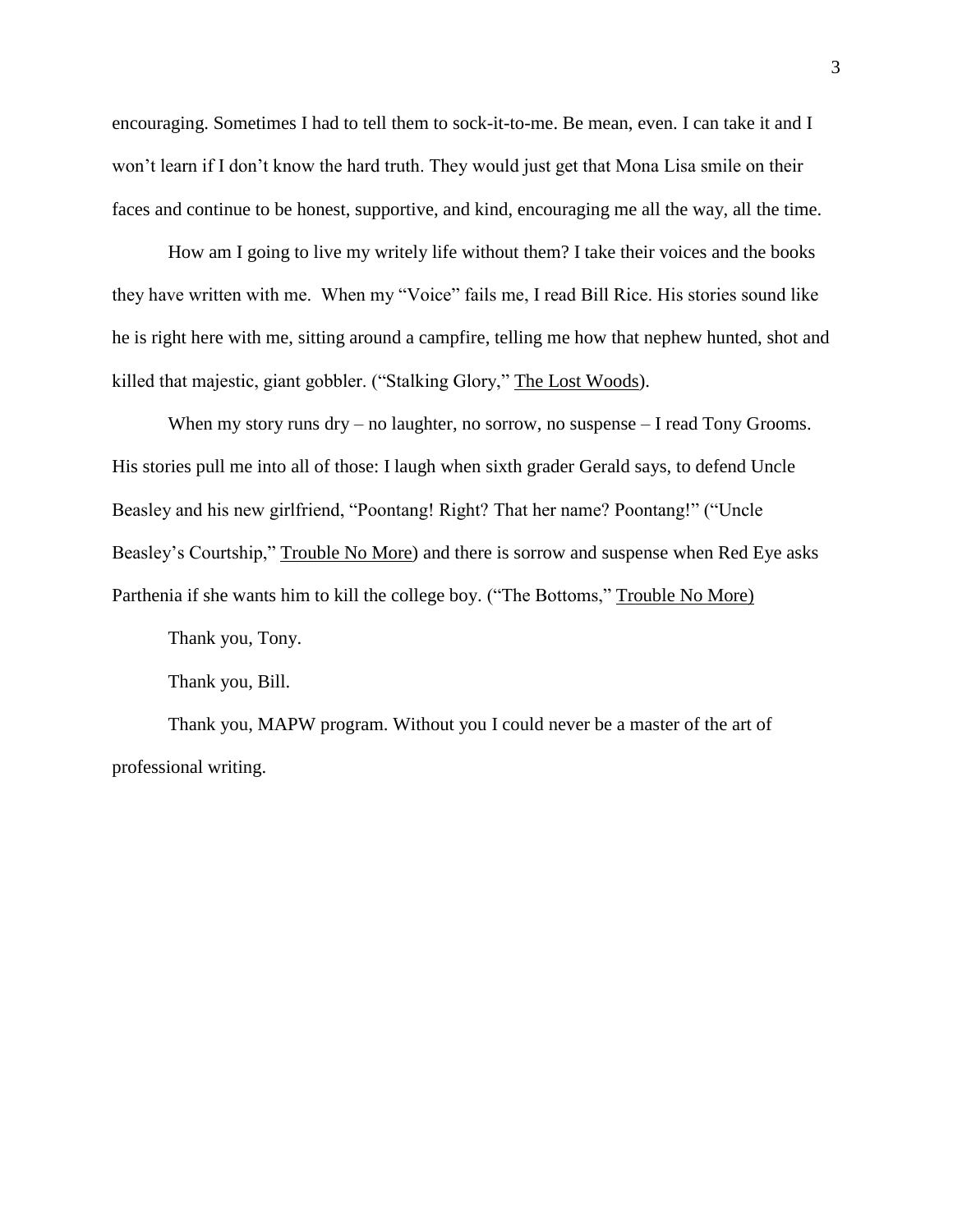#### Lucky Number

He was ruggedly handsome and athletic. She moved with the graceful current of a mountain stream, her gossamer skirt sliding through the air.

Taking a table near a window they were enveloped with the patina of the wide planked floors and walls, rich with whispered secrets, shared laughter, and declarations of love. They ordered coffee- French pressed- and cheese cake, New York style with caramel sauce.

"Look," he said. "I'm your agent. The publisher is waiting for this last story. Don't make me look bad. Where is it?"

"Yes, the thirteenth story. It's the number '13'," she answered. "There's something ominous about it. Elevators don't even have a floor numbered '13'. I'm scared."

"We all get scared sometimes," he said. "Remember last year when you finished Ghostly Affairs? I had to beg you to come out for book signings at night. You said you were tired, but I had a suspicion some of your own storytelling had rubbed off on you!" She laughed with him, knowing it was true.

She wanted to spend the rest of her life laughing with him, but he was strictly business, all business, all the time.

"I'm afraid when I finish this last story of the book, other things will finish in my life too. What will go away? What will I lose? How empty will I be?"

Something flashed in his eyes. He stopped laughing and looked intently at her, "The end of the book and the beginning of you and me? The beginning of us?"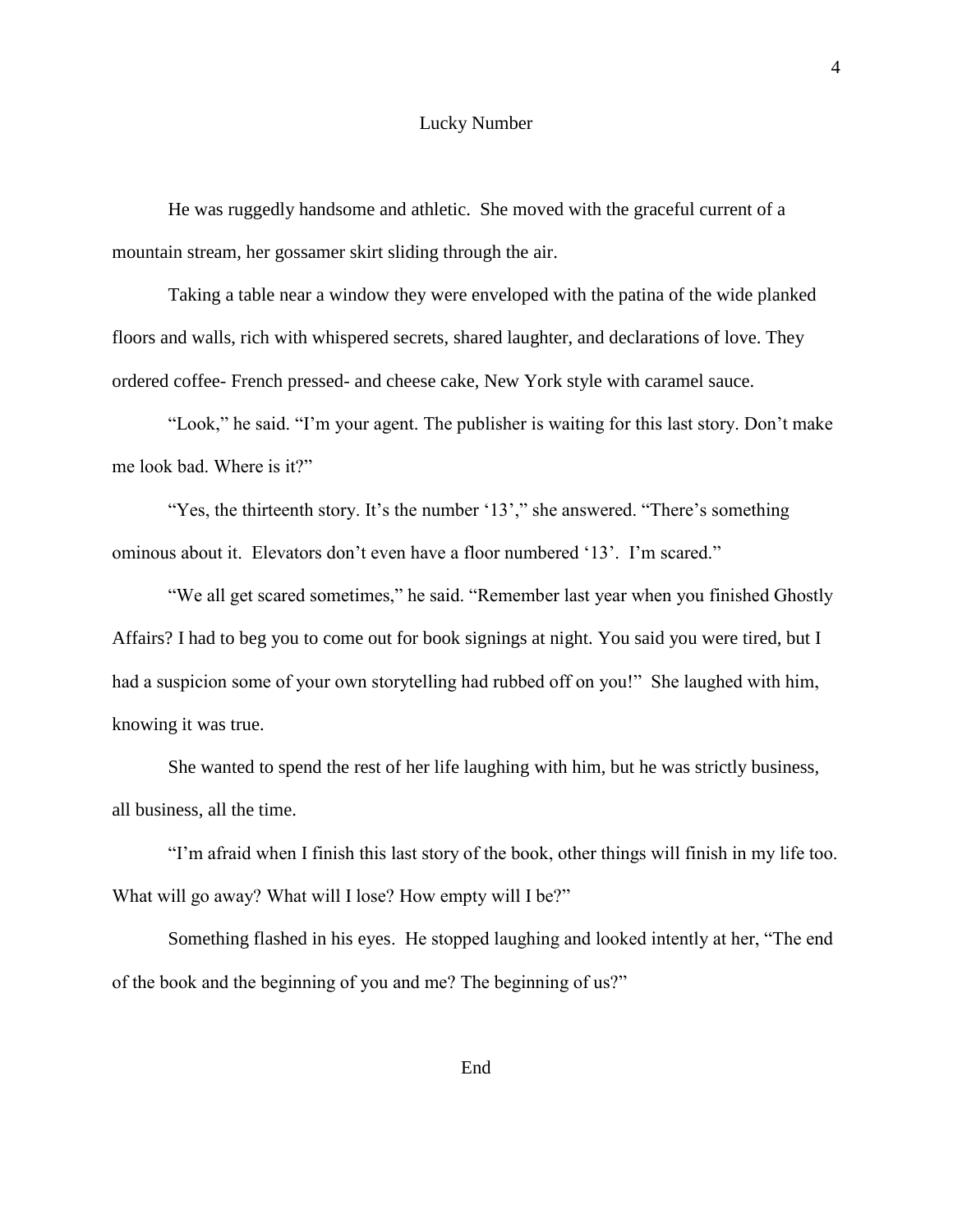#### A Vietnam Story

Boots on the ground. Duffle bag slung over his shoulder and across his back. "Civilian air", a fragrance he had actually forgotten…the smell of Freedom. The military transport dropped him at LAX, the Los Angeles Airport. From there my brother, Ron, would catch his fight home to Atlanta. Home…the land of sweet iced tea, Coca-Cola, Moon Pies, water melon, fried chicken, mashed potatoes and gravy, and cornbread. And, if he knew our mother at all, she'd have two pies waiting for him – one apple and one cherry. Lattice work crust on top sprinkled with sugar and cinnamon. Just thinking about that sweet, rich warmth excited his taste buds and his stomach. The next six hours can't pass soon enough, he thought.

Entering the terminal, he felt the coolness of the white marble floors and walls. He felt the anxiety of people rushing here and there, trying to connect flights, getting on planes, and looking for their luggage. He stood for a moment by a seat in a waiting area, getting his bearings and wondering what to do first, what to do next.

"Are you a soldier?" a little boy asked.

"Come away from him!" the mother said. "I've told you to not talk to strangers," she said, dragging her son away and giving Ron a scared, but defiant look.

As he looked around he noticed people looking askance at him. Those looks felt like disdain. He said good morning to a few as he made his way to the center of the airport, but no one answered. No one made eye contact. No one smiled.

After fighting a war for the past three years this is what he got from the people he fought it for?! From the country he fought for?! He was a goddamn Marine, damn it! He felt hurt, bewildered, a bit sad, and a bit pissed off. He knew the war wasn't popular, but it never once occurred to him that he would, individually, feel the disgust of the civilians back home.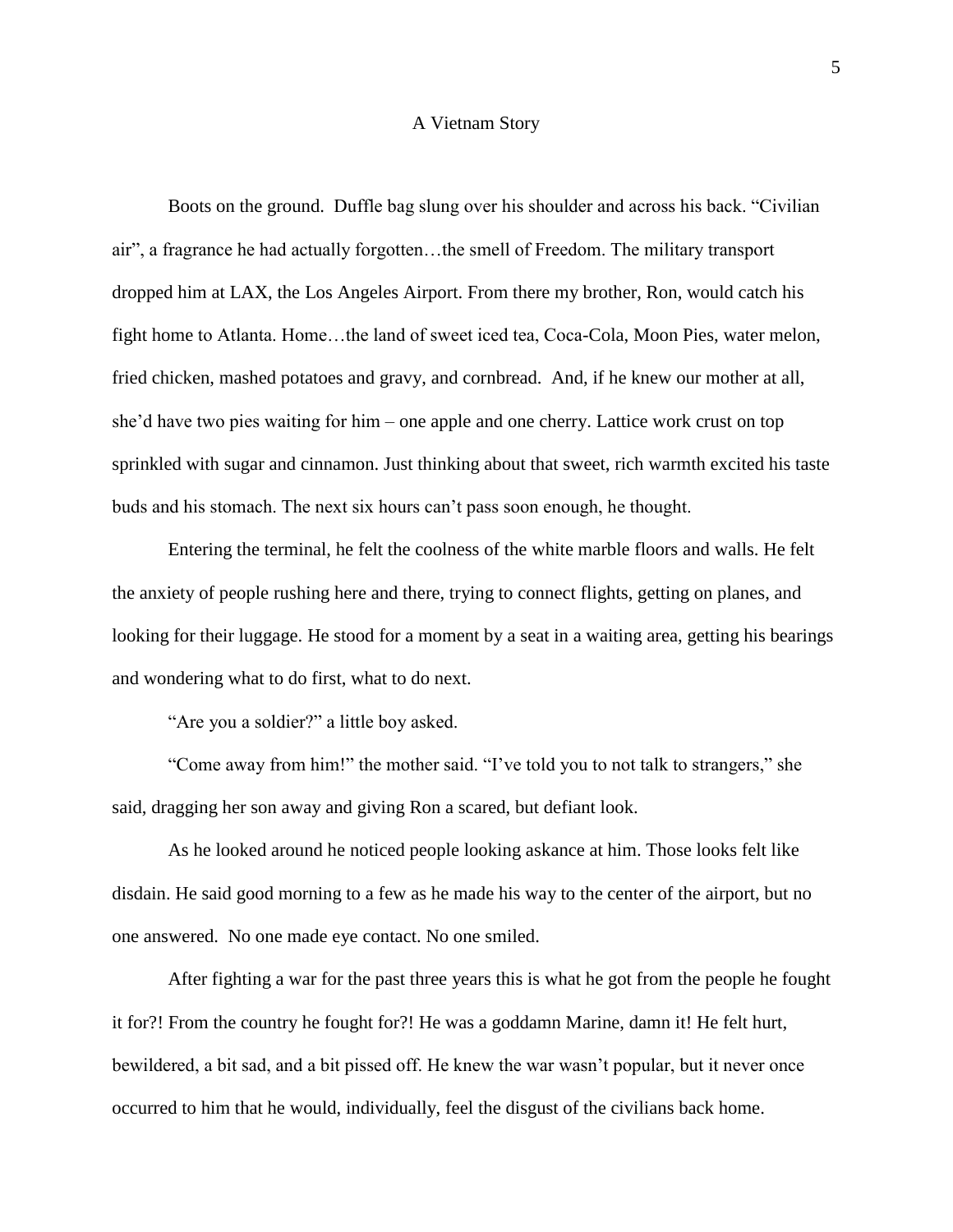Even so, LAX was a haven of forgotten smells and an array of people and things to look at. He wasn't going to let the bad apples spoil his barrel of joy at being back home. There were restaurants serving food he had only dreamed of for the past three years, the fragrance of which filled his senses. He was like a starving dog sniffing out meat on a backyard grill: hamburgers, hotdogs, steaks, and loaded baked potatoes.

Wearing spit-shined boots and dressed in utilities with full ribbons, stripes, and stars on his chest and biceps he took a deep breath and stood tall, six feet, six inches. He'd been on the skinny side when he joined the Marines, but training and tough times had filled him out. He had muscles over bones now. He looked like someone to be reckoned with. Cropped brown hair and blue eyes that could go soft or hard, warm or cold. He knew that anyone could see his soul if they looked into his eyes. He was a terrible liar. The truth was always right there to be seen.

Glancing about he took in the fashions of the day. There were men in polyester suits, wide silk ties, sports shirts with exaggerated collars and the top three buttons open. What's with the chest hair and gold chains? He wondered.

Women wore skirts way above their knees, barely covering their asses and white patent leather high-heeled boots. Some had big puffy hair styles, while others wore their hair long and stringy. Regardless of all that, they all wore too much jewelry and too much perfume. He could smell it everywhere and too much is not better. It's worse.

Men and women wore bell-bottom slacks and jeans; jeans embroidered with peace symbols and other things he didn't understand. Some wore bandannas around their heads, beads around their necks, fringe on their shirtsleeves, and sandals. Men had long hair. Women had long hair. If not for the beards, he thought, you couldn't tell them apart. These must be the hippies. These people did not smell of too much perfume. They smelled of not enough soap and water.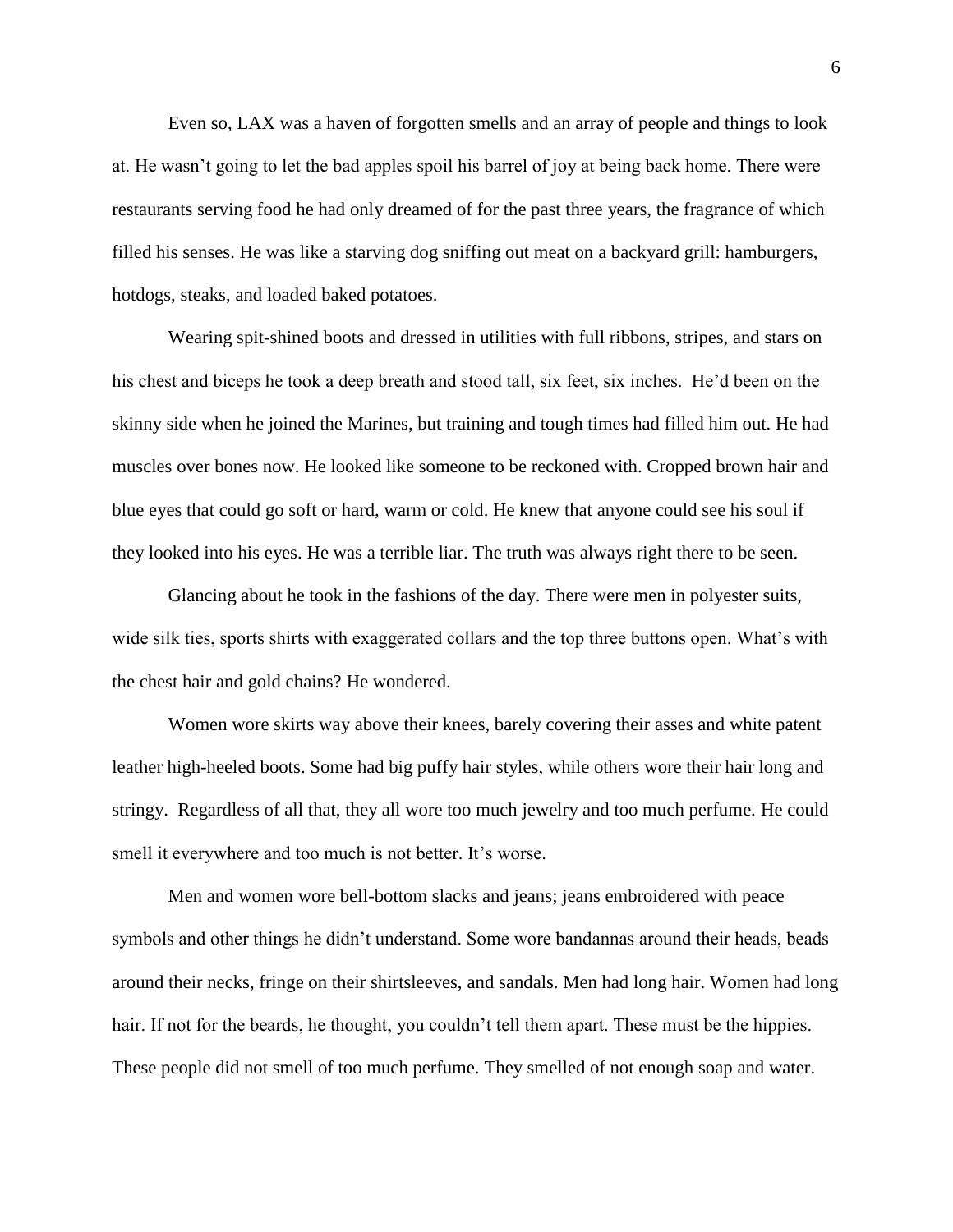With six full hours before his connecting flight to Atlanta, he strolled around the airport watching "America". He was glad to be home. He was proud of being a Marine and it felt good to know that all he had been through was for this. This "America" where no one had to worry about living their own life. No one was going to burn their house down or eat their dog.

Taking another deep breath, he headed for the nearest bar with a television and a baseball game. Actually, there were several televisions. All them with a baseball game on. As he ordered a cold beer on draft he noticed a group of five hippies walking toward the bar from a nearby waiting area: three guys (men?) and two girls (women?). All five were substantially shorter than he and a bit on the thin side. Too much grass and not enough meat and potatoes, he thought. "Men" wear suits, he thought. "Women" wear, well, not this! These people look like they have dressed up for Halloween. He took one long, amazing pull on his liquid gold.

The hippies entered and stopped at the end of the bar nearest my brother and the walkway. They didn't order anything, just leaned on the brass rail and began shelling the complimentary peanuts from a bowl in front of them, popping the nuts into their mouths and throwing them into each other's mouths like so many guppies gulping for air. They stole glances at him or outright stared then turned back to each other talking, smirking, laughing, and eating peanuts. With the laughter my brother's lower spine straightened and tightened like a steel rod. As if on que, all five hippies turned from the bar and began inching their way towards him as if they were Viet Cong, the enemy, in the bush, on patrol. To Ron, they were moving stealthily closer and closer.

"Hey, soldier, how's the war?" said the hippie with matted red hair and a scruffy red beard.

I am a Marine, he thought. Not a soldier!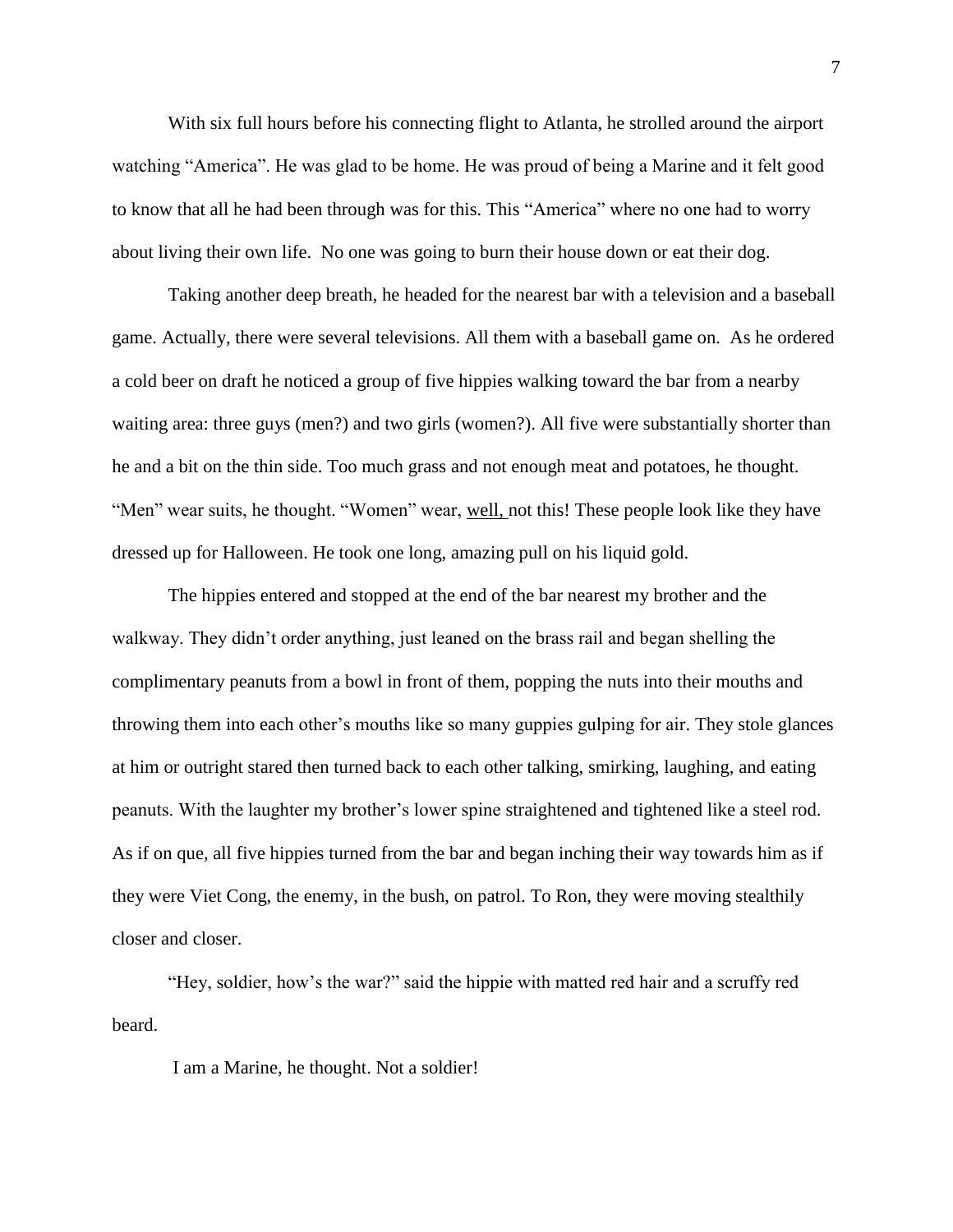"Yeah man, how many people did you kill?"

They continued inching closer.

"Did you watch 'em die? What color was their blood? Red? Same as yours?"

"Whoa," my brother said and set his mug on the bar.

They continued toward him bit-by-bit.. He stepped back, putting his hands up as if to stop them.

"Wha's a matter, soldier? Don't you wanna' talk to us?" asked the guy with the longest hair. It flowed over his shoulders. His beard lay on his chest.

"Yeah. Don't you have something to say about how sorry you are for killing all those people over there?"

"Yeah, all those women, children, and babies?"

"Yeah, and I bet he killed their pets too! Their dogs and hogs and buffaloes!"

People in the bar began to notice. He stepped back again, knocking over a bar stool. Now the couples at the tables were watching. A group of folks from the waiting area walked toward the bar, watching. The hippies were pinning him in.

"Look," he said. "I just want to drink my beer."

"Drowning your sorrows? Or celebrating being alive after you killed so many?" this from a long and too skinny girl, a blonde with stringy hair tamed by a dirty red bandanna.

She walked the rest of the way and right up to him. A white blouse worn off the shoulders hugged her waist above a floor length floral skirt with a ribbon tie belt. Large hoop earrings, multi strands of beads around her neck, and half-a-dozen bracelets on each arm reminded him of a gypsy who told him his fortune at a county fair just before he went to war.

"Look," he said to her. "I just want to finish my beer and catch my flight."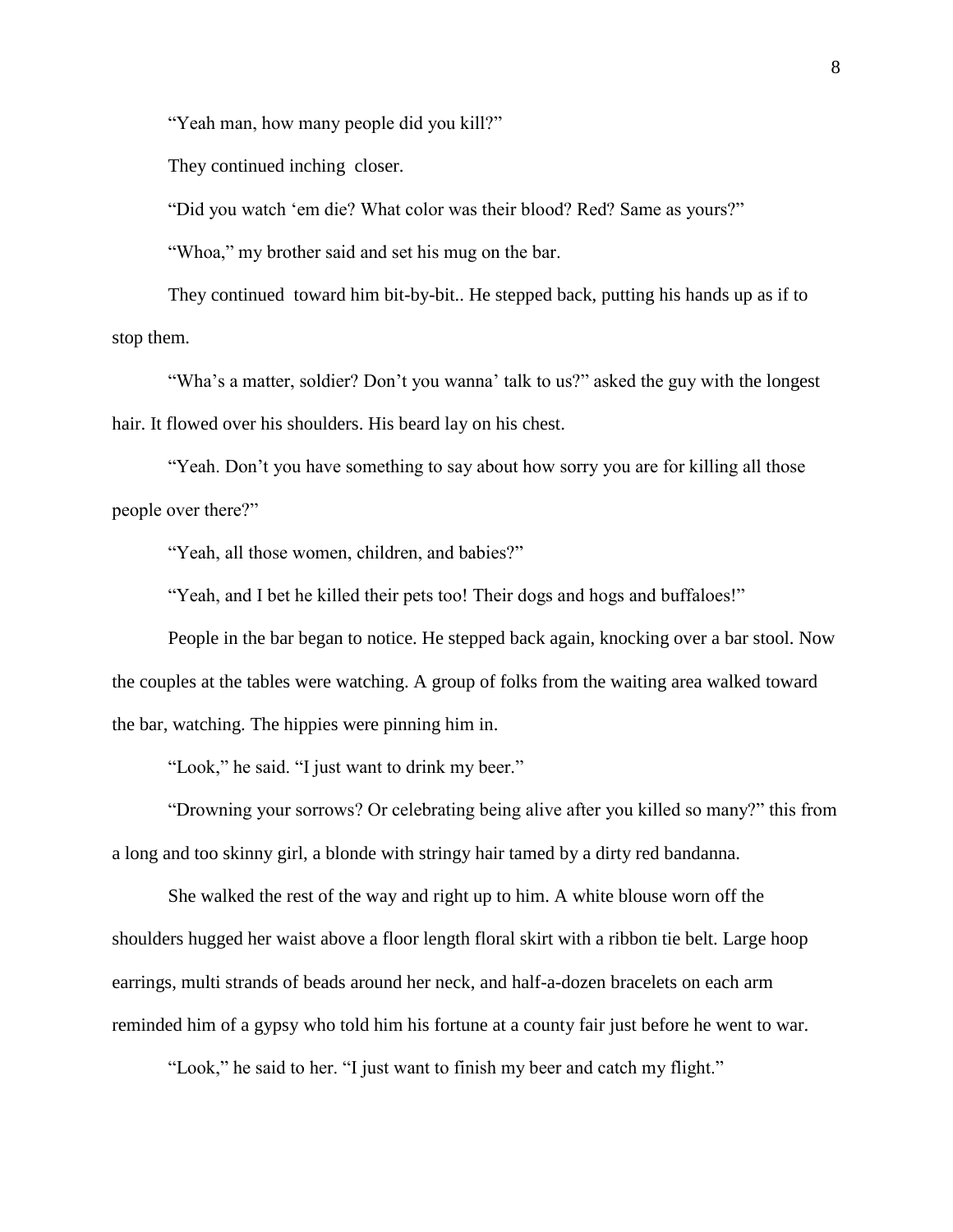"Baby killer!" she yelled.

Ron put his hands up as if to stop her and took another step back.

He struggled with himself. This was like the Cong on patrol. They were coming too close. He blinked and shook his head.

"Look, I just want to finish my beer."

She spat at his face.

He wiped it off.

Ron's shoulders went back, down, and taught. His hips tucked under. His guts vibrated. His hands and fingers tightened, making claws. He was a specially trained Marine: a member of Force Recon, the toughest and most highly skilled warriors in the Corps. He could, and had, killed more than once with one hand on a man's neck, gripping, twisting, and snapping the spinal cord in two.

The top half of Ron's body turned toward her and captured her eyes with the stealth of a cobra before it strikes. His left hand shot out for the clothes at her waist, while his right arm swept the three guys away and his right foot struck the other girl in her gut. The blonde who spat on him went flying into the air, landing and sliding on her butt across the marble floor with all the air knocked out of her lungs. His right foot shot out and found the other girl. She clutched her belly, crumpled over, and went down.

He saw the three guys as incoming. They were storming him. He blocked one with his left forearm, hand as stiff as a cleaver. That hand connected to a neck. The head which sat upon it rolled like a toy on a stick and that hippie stumbled in a circle before landing "splat!" on the floor. Three enemies down, two to go.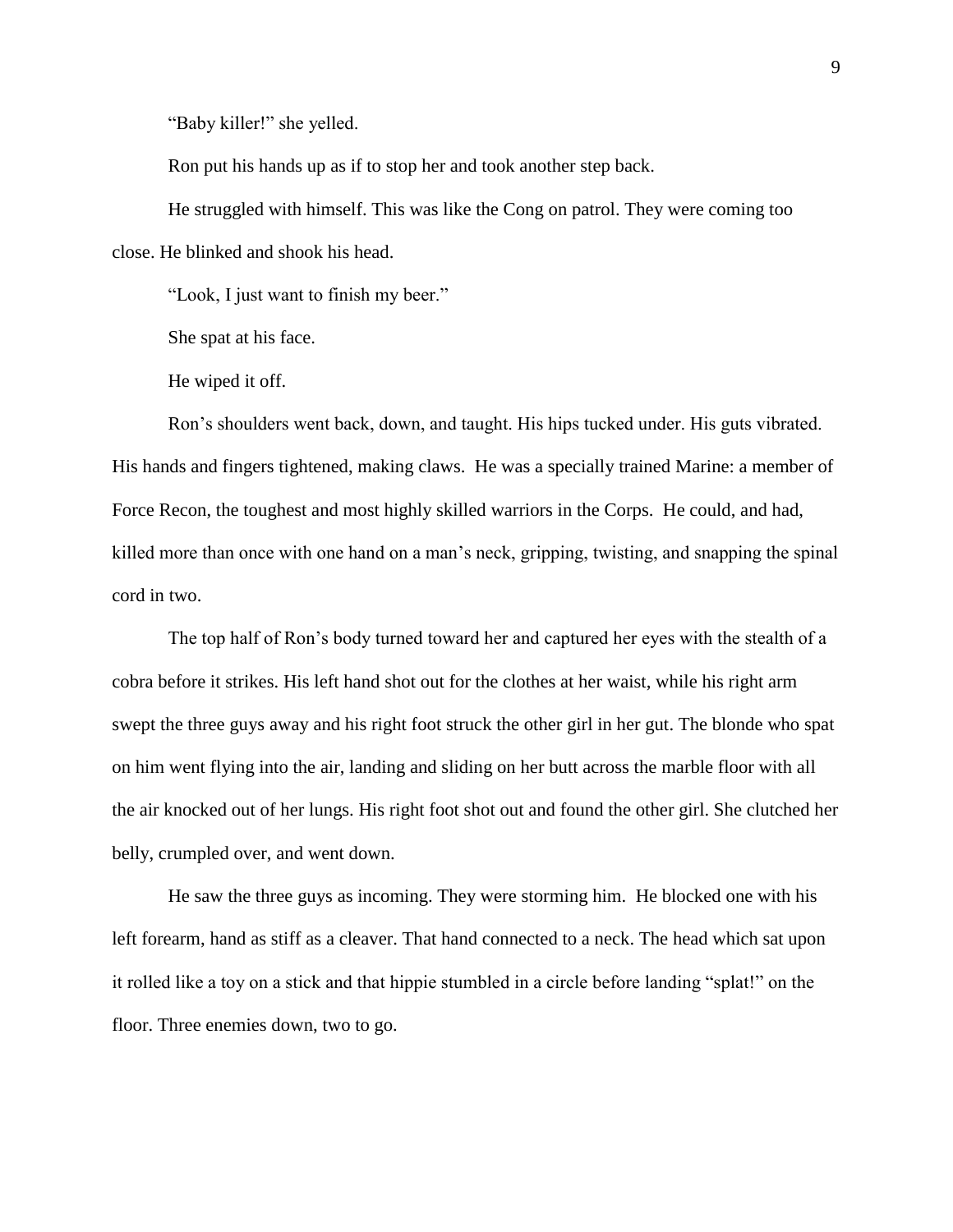The long hair in pants on the other end was next. Ron felt the man's throat crush under the force of his booted foot as his right leg again struck up and out. The hippie gurgled on his way to the floor. With his left hand my brother grabbed the fifth and final hippie at his wrist and flipped him into the air like he was throwing fish off a boat. Hippies lay everywhere. All were breathing. All semi-conscious. Ron took another long draw off his beer.

Just arriving at the edge of this array were two LA cops. Glancing at each other with a knowing look they approached my brother.

In a calm, quieted voice, the stocky one said, "We saw the whole thing."

"Yeah," said the tall one who looked like he'd been a prize fighter. "Come walk with us away from this debris. Someone else will clean that up."

Ron picked up his duffle bag, threw it over his shoulder, and walked away with them. He just wanted to make his fight home.

"You just getting' in from Nam?" the short one said. "Spent a year there myself."

"Me too," said the other. "Worst year of my life."

Their cruiser was parked by the curb just outside the Delta door. This was a friendly cruiser. There was no wire mesh separating Ron in the back seat from the cops in the front. The stocky one driving. The big one riding shotgun. No one talked until they were out of sight of the airport crowds. Shit, thought Ron. They are probably taking me to the hoosegow. Damn! I'm going to miss my flight!

Leaving the airport behind, they passed a group of hippies carrying placards:

'GET THE HELL OUT OF VIET NAM'

'HELL, NO! WE WON'T GO!"

'MAKE LOVE! NOT WAR!'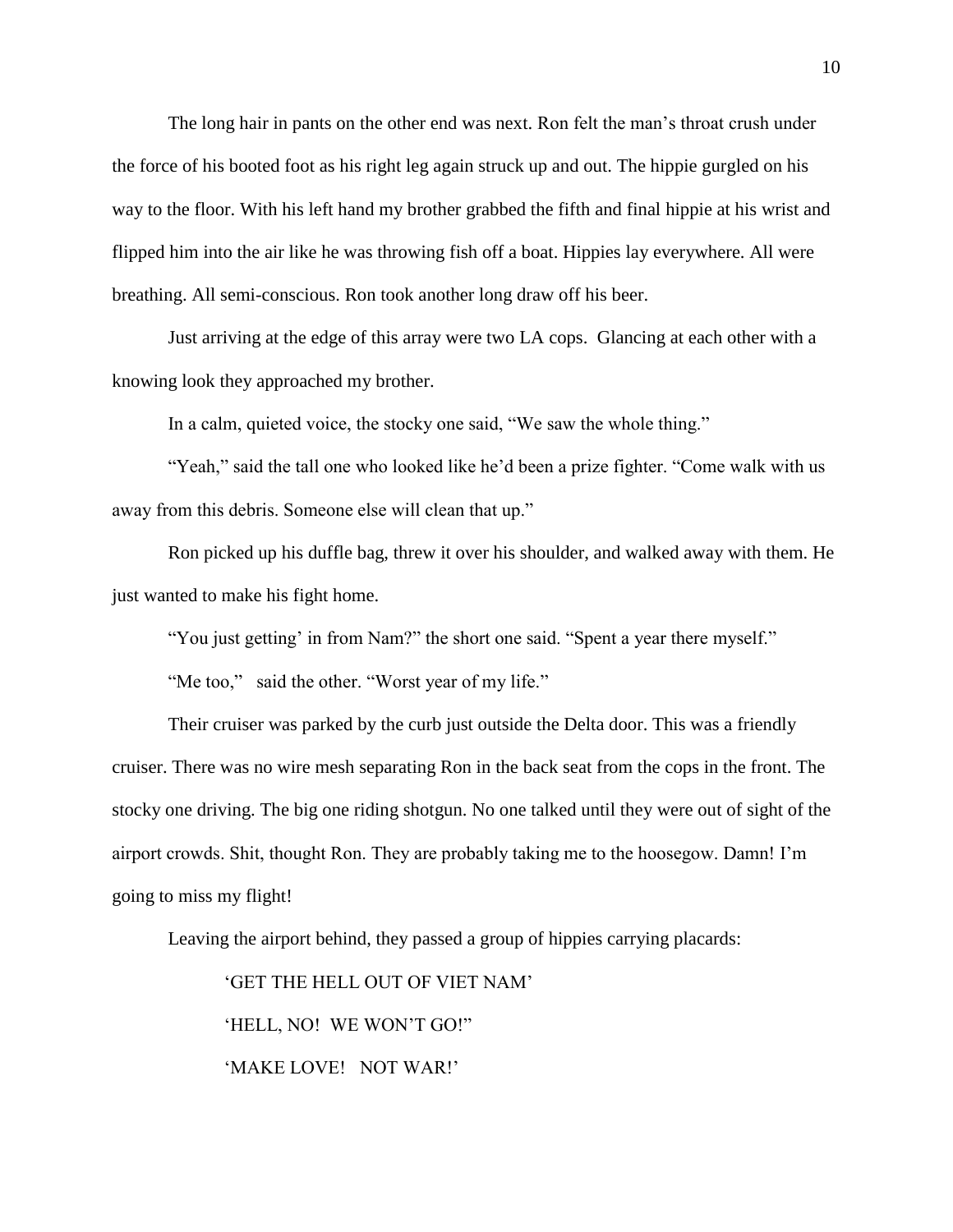#### 'HEY, HEY, HEY, LBJ! HOW MANY KIDS DID YOU KILL TODAY?!

And chanting against the war:

"Hell, No! We Won't Go!"

"Hey, Hey, Hey, LBJ! How Many Kids Did You Kill Today?!"

A dozen or so on the front line stepped off the curb into the street, but kept their distance from the cruiser.

"Keep on driving," the big guy said. "Don't speed up. Keep it slow and keep on moving."

The group kept their distance from the car, but kept on chanting, pumping their placards. Some shook their fists at Ron and spat at the car.

"Fuck you! Fuck the War!" they yelled as the cruiser rolled by assertively.

The repugnance and disdain he felt in those that moments and in the airport itself were familiar. He had felt it before. He hoped this was not how returning home was going to be.

*At age seventeen my bother hated school, but he wanted to graduate and he made decent grades. Not great ones, but decent ones. He never failed anything until his junior year. Ron didn't like his English teacher and she didn't like him. He failed English, but enrolled in summer school so he could graduate with his friends and his class.*

*It was already hot in Atlanta that first day of summer school, 1962.Temperatures were in the low nineties. Ron was still burning with anger because he had to go to summer school, the Braves baseball team was on fire, and the Viet Nam War was heating up.*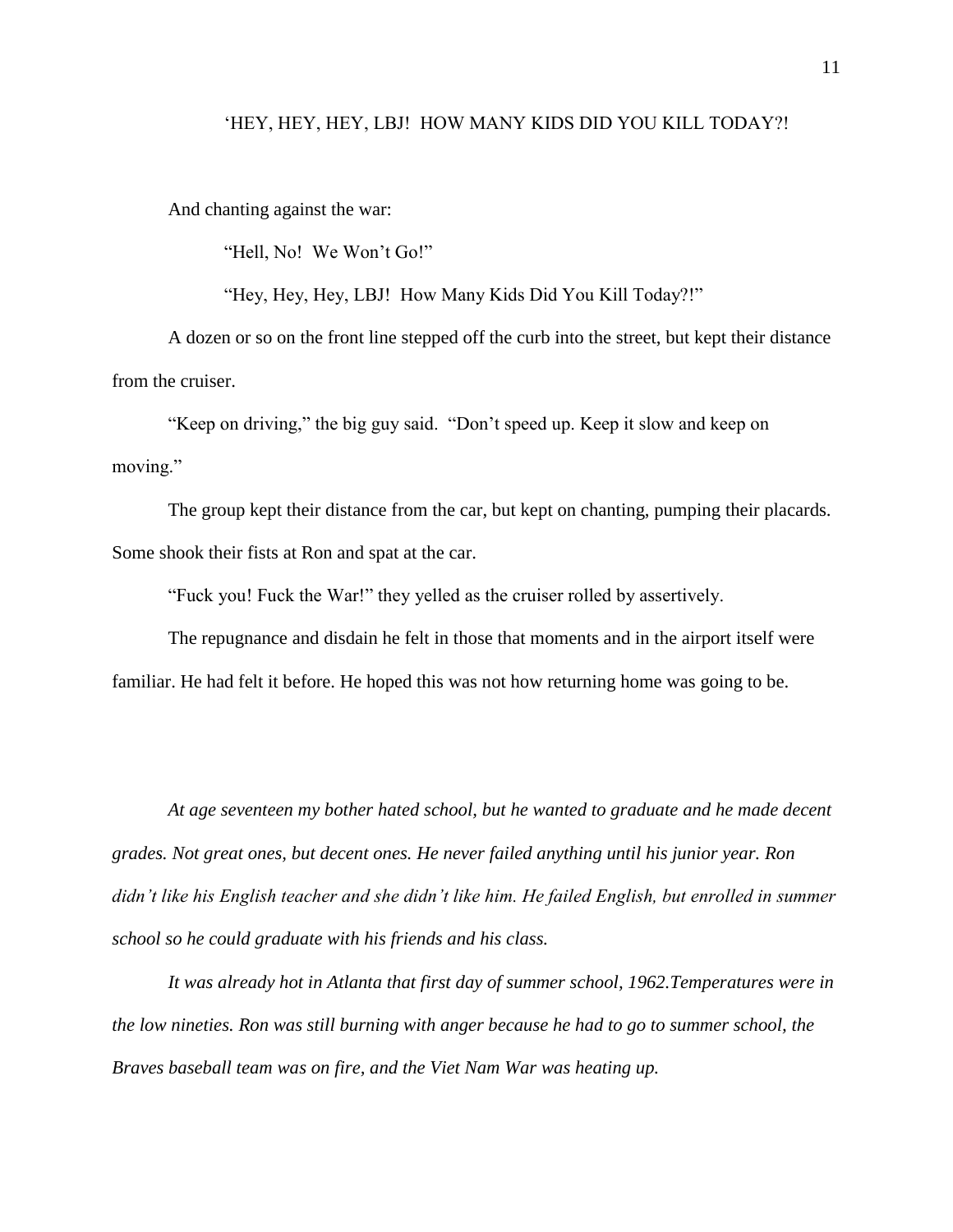*He got off the city bus a few blocks from the school thinking that a walk would cool him down. The very green neighborhood grass, the blooming azaleas, and the magnolia trees about to bloom did cool off his temper. As he approached the historic red brick school, he wondered about the kids who had attended years before when it was a school for boys only. He was surely glad it wasn't that way now.*

*Majestic concrete lions guarded the quadruple doors which led into the building. Students were milling about and beginning a slow ascent up the stairs toward those doors. It was cool inside. The dark pine floors were worn from years of hundreds of feet passing over them. The beige walls lent their own brand of coolness and through the window to the principal's office he could see the school secretary bent over something in a ledger which seemed very important to her.*

*This is all going to be worth it, he thought. I will graduate on time and with my friends. The classroom was just down the hall on the left. He saw her before she saw him. His stomach dropped and nausea swept up his throat. The carotids on his neck swelled with pulsing blood as they pumped red into his face. He walked toward the classroom anyway. What the hell, he thought. This won't be easy, but maybe we can work it out.*

*"Mr. Thomas, what are you doing coming into my classroom?"*

*Ron hesitated and almost pulled his foot back across the threshold. Thinking better of that he crossed into the room locking eyes with her and took a desk on the front row by the door. The classroom was traditional with student desks in front of the teacher's desk and chair which, in turn, were in front of the green chalk board. A pencil sharpener was screwed to the left side of the blackboard and the tray below the board held a couple of erasers of some chalk.*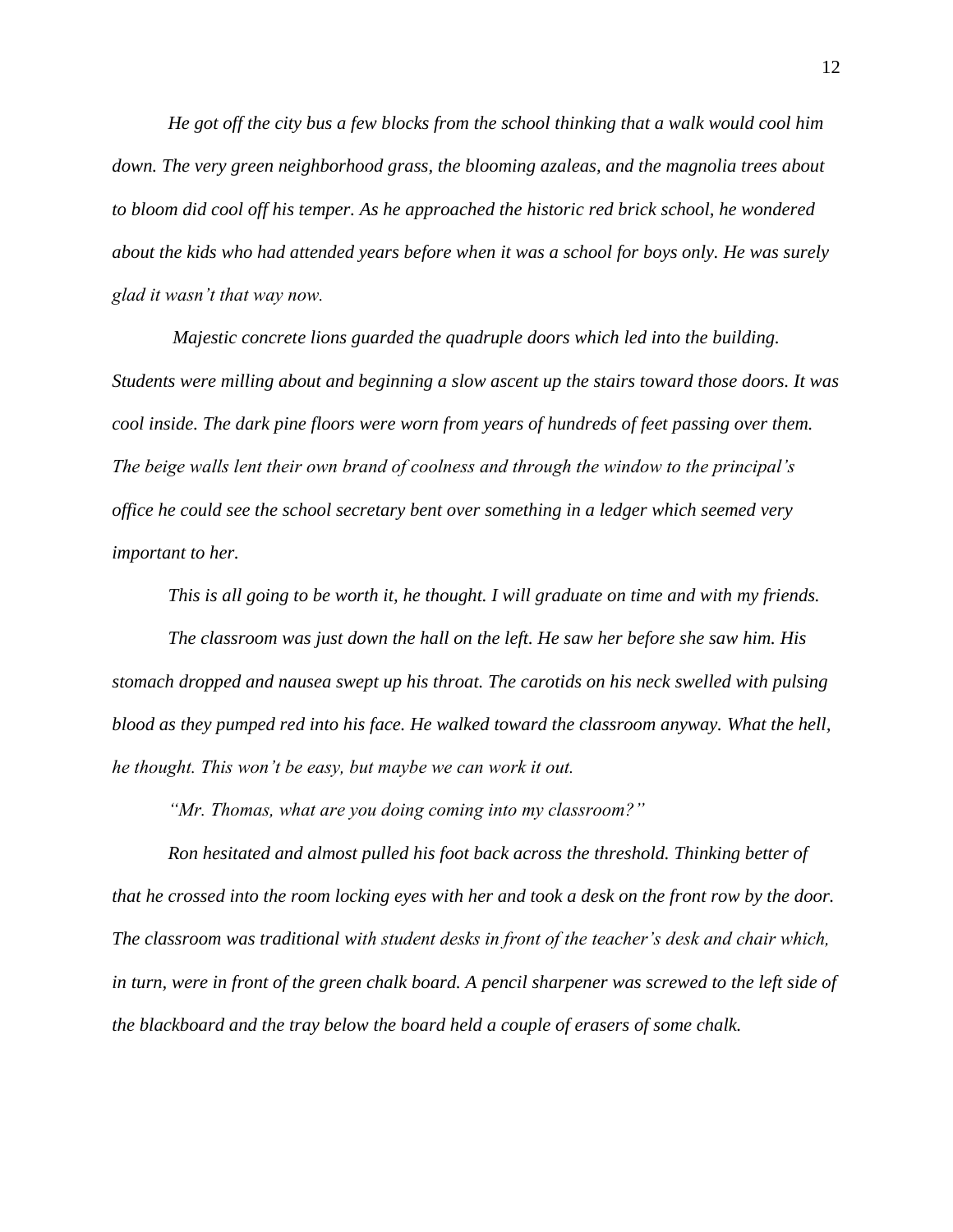*There were five rows of a desk/seat combination with six desks in each row; all of these were bolted to the floor. Facing the side yard which gave way to the football stadium was a wall full of windows which extended from four feet above the floor to three feet below the ceiling. The windows themselves were a good eight feet tall.*

*The room was dark with the ancient pine floors and mahogany molding, but bright with the morning sun. It was all familiar and Ron felt good about being there until he saw her.*

*He held her gaze knowing that whoever looked away first had lost this initial battle.*

*"Good morning, Miss Walters. I'm surprised to see you too. I hope to do good in your class this summer."*

*She glanced at the other students filing in, finding desks, and settling down.*

*"Do well in my class? You can't tell a noun from a verb or sentence from a paragraph."*

*"Yes ma'am. I know I'm bad with the technical part but I do write good stories. Some of them are even funny. I really want to pass your class so I can graduate. I'm going to work real hard." He was still sitting in his seat at this point. His carotids stopped pulsing.*

*"I don't care if you write like Mark Twain. You will never pass any class I teach."*

*His carotids picked up their beat again. He felt a sting in his eyes as he choked down the lump in his throat. Like a missile it hit the rubber band holding his chest together. In his lap one hand became a fist, he other held it down and still. His lower jaw grated back-and-forth over his top teeth. He blinked, but continued to hold her gaze.*

*The rustling and buzzing of the other students stopped. Silence fell like a winter fog over the class. Ron stood up and walked toward her desk. He was twice her size, one-quarter her age, and brimmed with adolescent hormonal strength.*

*"Then you are one fucking son-of-a-bitch teacher."*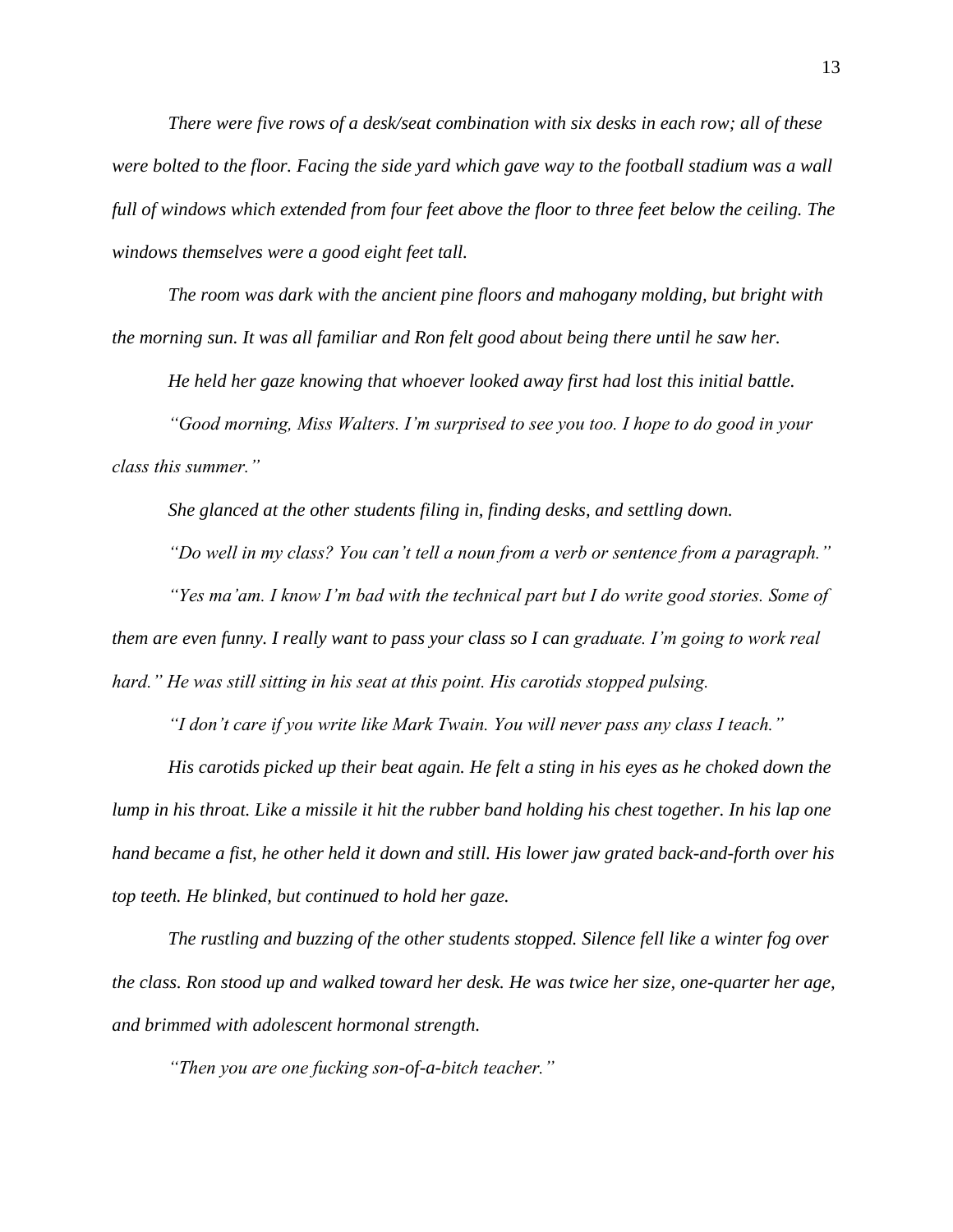*His body and heart turned to stone. He pivoted and walked toward the door. The hand that had been a fist opened it. His right foot crossed the threshold then his left He closed the door as quietly as the moment before a bomb explodes. The sting in his eyes turned to tears and ran down his cheeks, but the dry heat of his anger quickly absorbed them as he walked down the hall and out of school.*

*He walked the one mile to the Marine Recruiting Station. By the time he got there he could wring the fury out of his shirt as the sweat continued to pour off him. He wanted the Marines and they wanted him. It was a perfect marriage.* 

The big guy was riding shotgun. He and the stocky guy kept glancing at each other with secretive smiles on their faces.

Turning to face my brother he said, "So, Marine, what do you like to drink?"

"Drink? Drink?" Ron felt his lungs fill a little deeper as that back seat became a little softer. "Hmmm....rum and Coke."

"Then rum and Coke it is!" he said. "They call me Little John. They call my partner here Billy. Nobody messes with us. I'm sure you can guess why."

"Yep. I think so. It's a pleasure, Little John. Billy. I'm Ron Thomas."

"Well, Ron Thomas. How much time you got?"

"Six hours."

"OK. That's good. We are going to take you on a tour of Los Angeles like you have never seen before."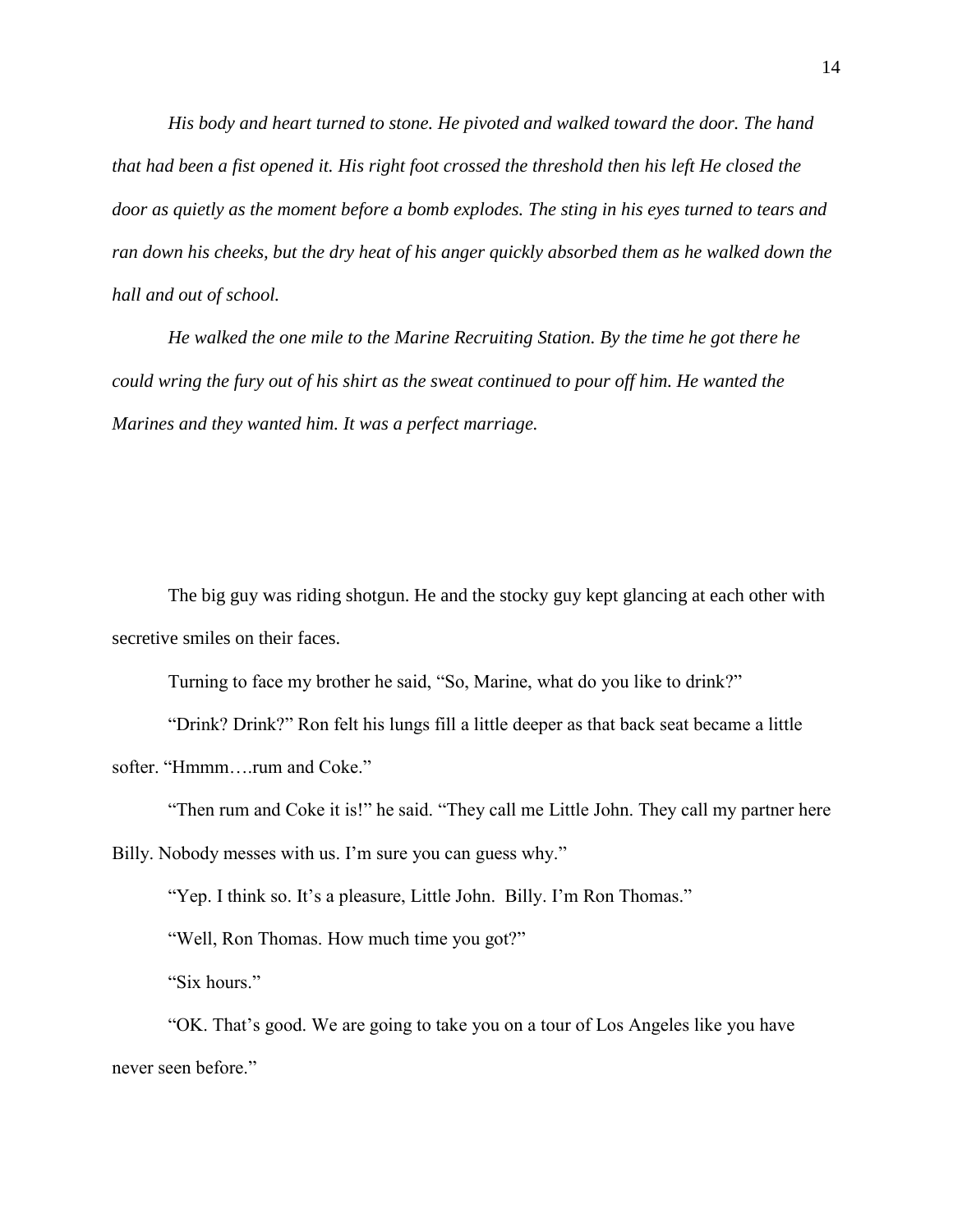Ron had heard something like that one other time when he went on his first night mission in Nam.

*"You'll be on a tour of the jungle like you have never seen it before," the Lieutenant told his platoon. "Our informant brought evidence of a nest of VC right about here, with these coordinates," he said as he pinned the spot on a wall map. "Somewhere around there is trap door access to a series of tunnels. Find it."*

*"Corporal Willard," he continued, "Your team is up next. You'll take this one. Who you got?"*

*"I've got Mc Pharr, Boyles, and Thomas," he answered.*

*Team of three, squad of nine, platoon of twenty-seven, thought Scott Boyles. With just us and the Corporal this outing must be either a sure thing or they expect casualties. Meaning us four as the casualties.*

*"So, Ron, you ready for this?" Scott asked.*

*"Ready as I'll ever be, I reckon," Ron answered. "If I'm not trained now, I'll never get trained."*

*There was a flurry of men as they all retreated to their hooch's. The team to gear up. The rest of the platoon on standby for whatever might happen.*

*Reconnaissance missions were just that; reconnaissance. Find the enemy. Gather intelligence. Report back to the officer in charge. Do not make contact with the enemy.*

*The team of four camouflaged their faces, necks, hands, and every inch of visible skin with stripes of grease paint in black, grey, and gun metal green. Now the men were just shadows*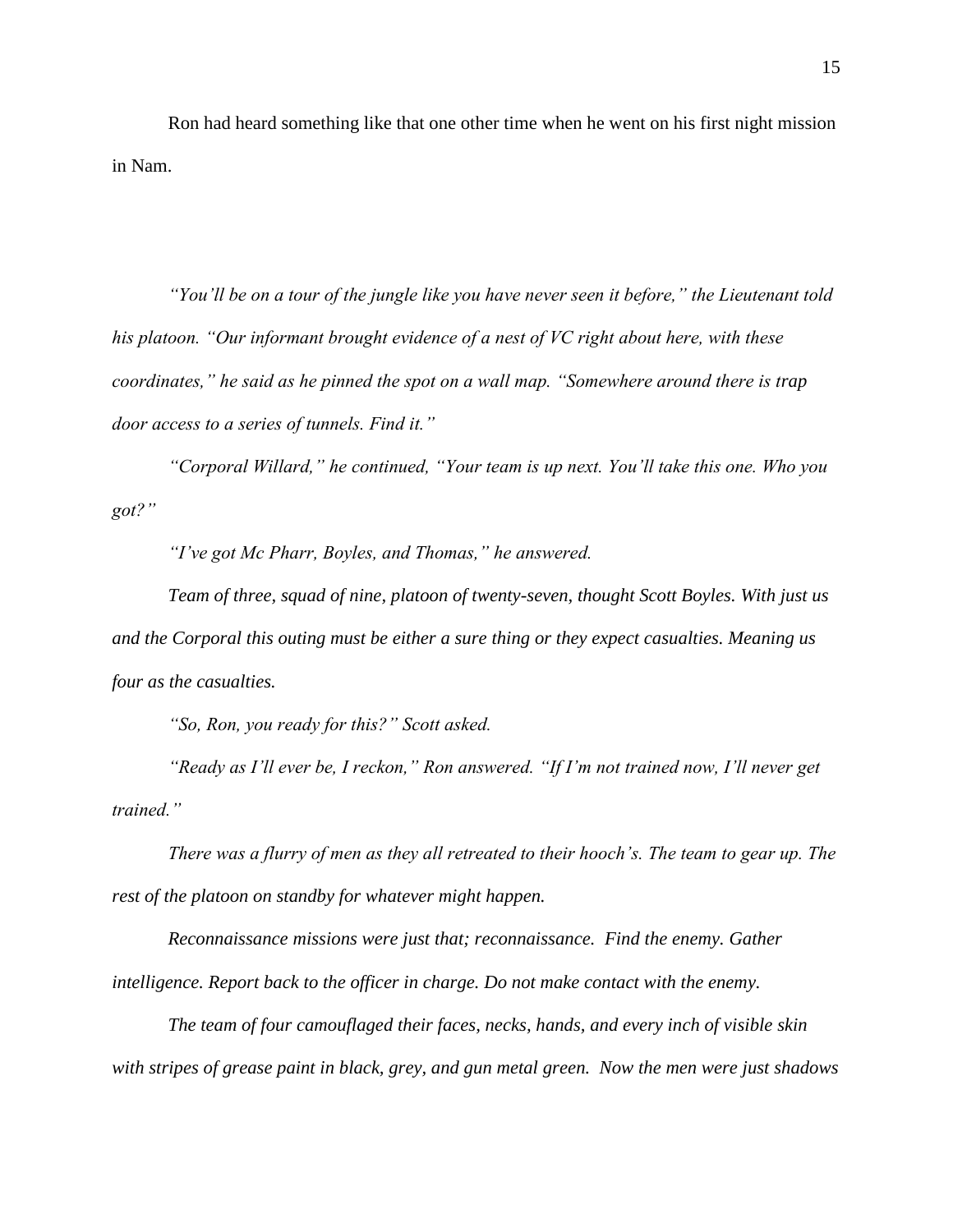*among all the other shadows in the jungle. They went sterile n into the jungle that night as Force Recon did on every recon mission. Absolutely no identification whatsoever. No one wore dog tags, ID bracelets, or carried photos. There was nothing that would identify them by name, or as Marines, or as Americans. If anyone got killed or captured, he just disappeared off the face of the earth. With no identity it was as if he had never existed. His absence was never reported or acknowledged. His name was never uttered by anyone, not even a best friend. His belongings were collected and burned. That Marine simply never existed.*

*"Shit," Pete said. "I'm glad we've got a moon, but not too much light. It's a waning moon tonight."*

*"Sure glad you know your astronomy, Pete," Scott said. "If it weren't for you we'd have to call it just the right amount of night light. But with you we can call it a waning moon." Scott jostled him playfully, like he was going to box him.*

*Scott had been a middle weight amateur champion before he was drafted. He was a light hearted, good natured soul, but you didn't want to cross him. He got a kick out of messing with Pete. Poor Pete, who took everything to heart and then wore it on his sleeve. How he ever got to be Force Recon was a puzzle to Ron.*

*"Leave me alone, man. Waning moon. Full moon. Sliver moon. Just as long as we can see our hands in front of our faces and not trip over a sleeping cobra or a hungry tiger or something worse is all I care about."*

*"You mean something worse like a VC or a land mine?" Ron asked.*

*"Yeah, that's what I mean."*

*"Like moonlight is going to make a difference with either one of those! Either one and you're ass is dead."*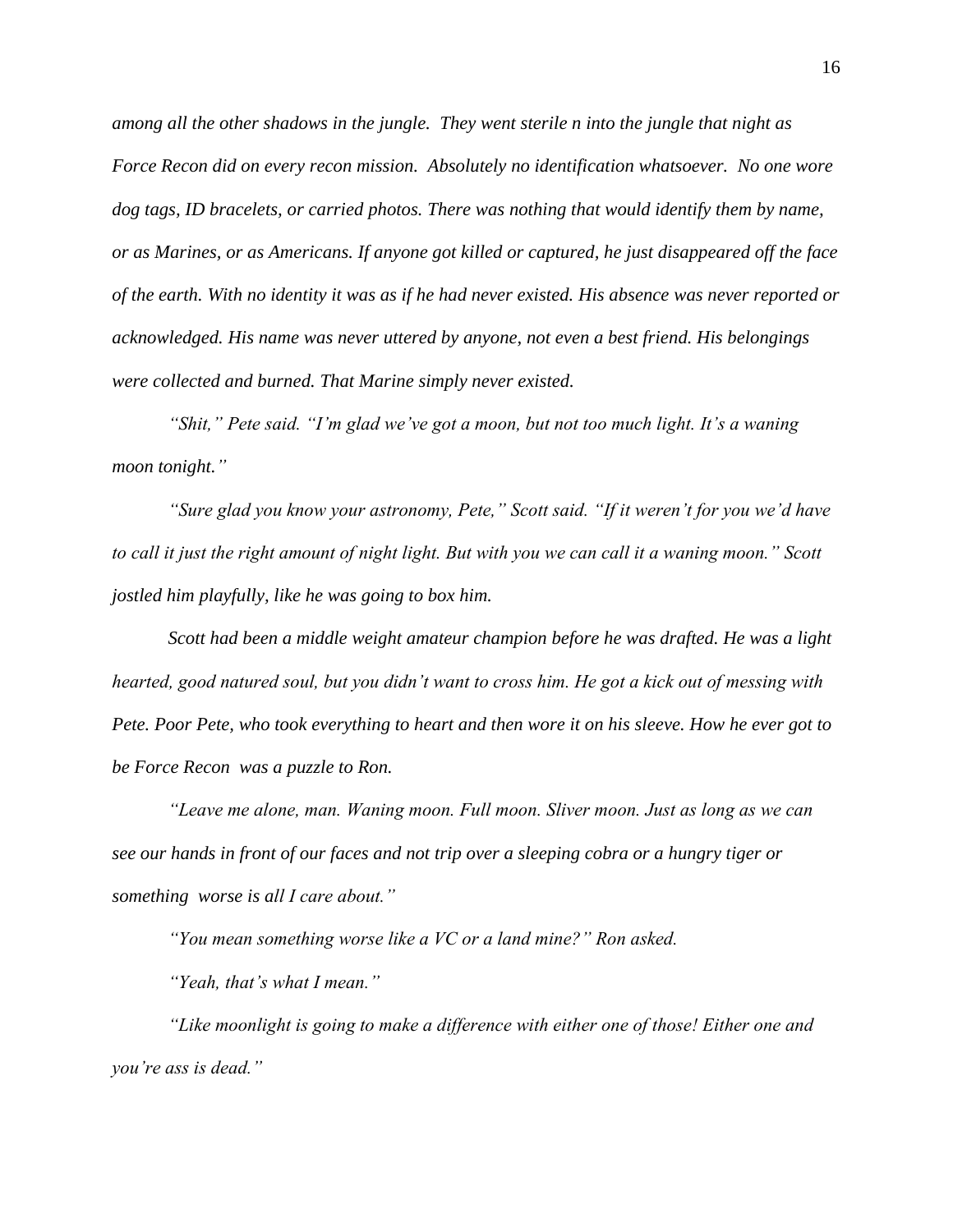*"Ok, let's get a move-on," the Corporal said. "We're burning daylight. Let's go."*

*Every man carried an automatic rifle, a pistol, and a machete. As the team approached the area of the nest they fanned out, silently working their way toward the coordinates and, hopefully, the prize. The coordinates turned out to be a clearing with clumps of foliage growing helter-skelter. Three banyan trees on the periphery of the clearing provided coverage for a host of plants and flowers intertwined with one another. Some of them had leaves like lace with tubular red flowers, giant begonia's sported rumpled leaves twenty-four inches wide covered in bristle like hairs, roots of a shrub with bronzed leaves were growing into a tree . Moonlight fell on the men's faces, but they faded into the shadows of the jungle around them.*

*Regardless of their camouflage, the men were wary of being seen. If any VC were about, they would not be easily fooled. The VC knew the difference in sound made by a human and an animal. And very few animals moved about in the night, unless they were predators looking for a meal. A breeze fluttered the tops of the trees, some of them ten feet high with waterfall vines falling from their branches to the jungle floor. The fifty feet high, vase shaped Witch Hazel, responded noisily to the breeze, which was almost a wind by the time it reached the top. The rustling gave a sense of safety, for their movements would be not be heard. Fear of discovery ran high, as it always did on night reconnaissance.* 

*One clump of foliage had an unusual rigidity to it. Everything around it was moving with the breeze, but this group was still, like its base was permanently secured. The Corporal noticed and lifted it. Pay Dirt! The tunnels. He nodded and threw his head to the right. Ron and Scott followed him down the ladder into the nest. Pete stayed topside keeping watch.* 

*A pot of rice was still warm on top of a burned out fire. The Cong had left in a hurry. There was one central room with three others and the tunnels branching off of it. Besides the pot*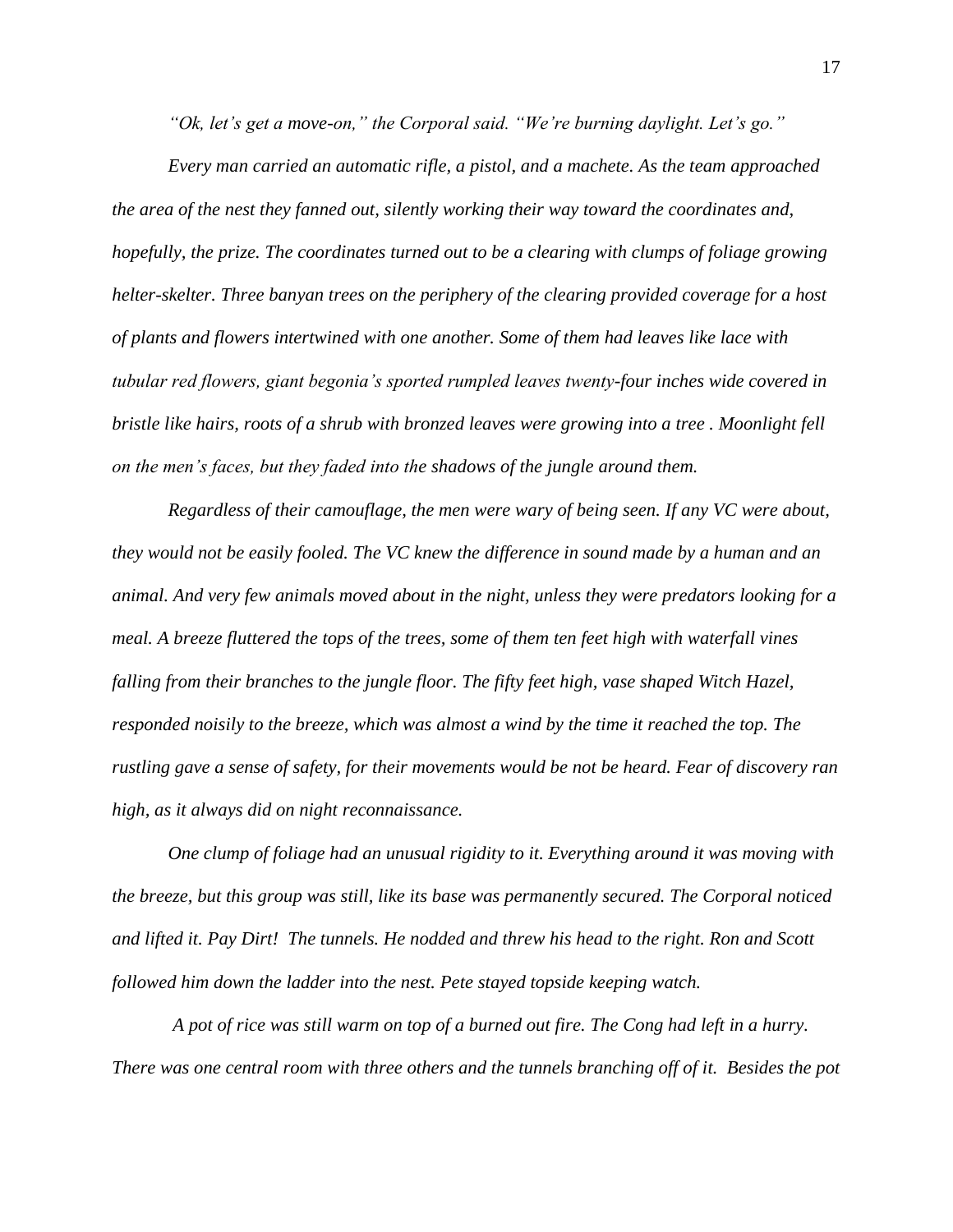*on the fire, this main circular room had baskets of rice, dried fish, berries, mangoes and tea. Clearly the VC planned to return. The three other rooms, also circular, held tables, scissors, beds, syringes, and other medical supplies. Rustic as it was, this was clearly a field hospital. Pete, Ron, and Scott each took a tunnel and went into it as far as their height would allow. Nothing in any of them. They inched their way back out. Smudging their footprints, the men climbed out and returned to the Platoon. Corporal Willard reported to the Lieutenant. Early light brought the sounds of grenades. Things blowing up.*

"Let's stop by Charlie's," Little John said. "He's got plenty of everything we need and he'll be glad to see us."

"Good idea, but first let's take him by Randy's on the way. Hope you've got some money I your pocket!"

"Always do!"

Ron was expecting a bar, but as they rounded a curve he saw it…a giant doughnut twice the size of the building under it! "Randy's Donuts" piped in dark brown (chocolate?) on top of a golden beige (sugar coated?) background.

"Wow!" he said. "Biggest damn doughnut I have ever seen. And if it was real, I could eat the whole thing right now! Can't believe how long it's been since I had one of those, of any size!"

They were all still grinning as they got out of the car and went into the doughnut shop. "Yep," said Billy. "The best there is. Order anything you want. It's all on us."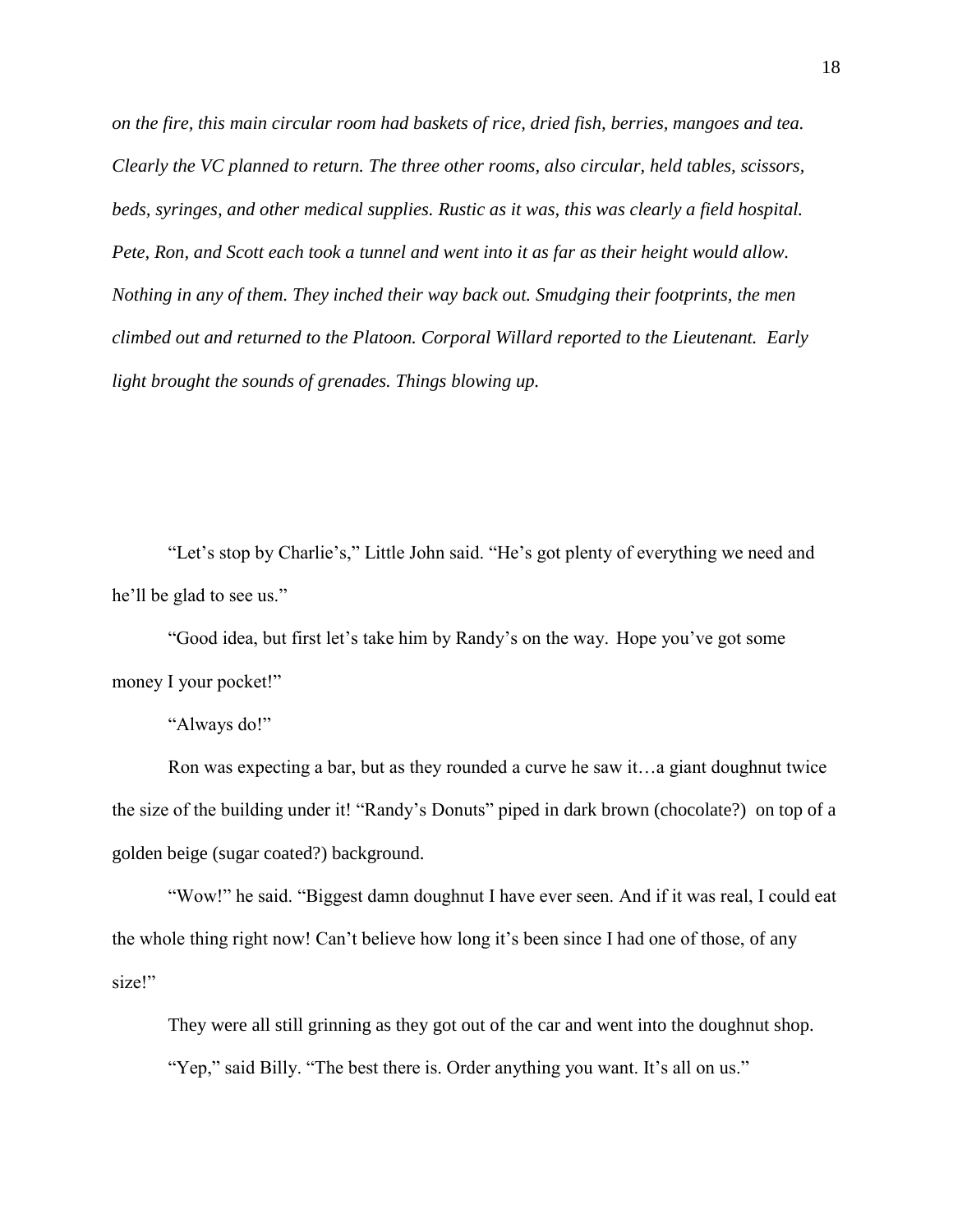With their bags of doughnuts - glazed, sugar coated, and chocolate frosted with sprinklesthey returned to the cruiser and continued their tour.

Billy brought Ron up-to-date, "Charlie's is next. We're in Inglewood. A little town within the city of Los Angeles. Nice neighborhood. Good people. You'll enjoy them."

He turned on the blinker for a left hand turn and headed down a street toward an intersection of small shops, a restaurant, a barber shop, and Charlie's Liquor Store. Ron marveled at the homes. Trim little houses with arched doors, porches, and windows. Made of stucco, they sported a variety of shades in terracotta, grey, white, and vanilla. Window boxes dripped flowers of reds, yellows, whites, pinks, blues, purples, and greens. Trim bushes of every size caressed each house. Sidewalks to front doors and porches beckoned passersby to come visit.

"This is Inglewood," said Little John. "We both live here. Nice. No?"

"Nice, yes," Ron said. "Very nice."

Billy braked at the four-way stop. The intersection warmed Ron's heart. He grew up near a corner like this. All the cars would stop so you could ride your bike across the street without looking. You could even skate across the street without worrying about cars. And the four-way was on his route to school which he walked to and from every day with his best friend.

At this four-way, one corner boasted a little grocery store with bins of oranges, apples, tomatoes, potatoes, and onions. Absolute necessities for any kitchen. Signs hung in the window...GROUND BEEF \$1.29 LB ....CHICKEN \$.49 LB ....WONDER BREAD \$.89.

On another corner he watched a barber snipping and combing black hair on top of a head sticking out from a large white bib. Ron was mesmerized by the barber pole as its candy stripes went round and round. Black curls fell to the floor as the barber combed and snipped the man's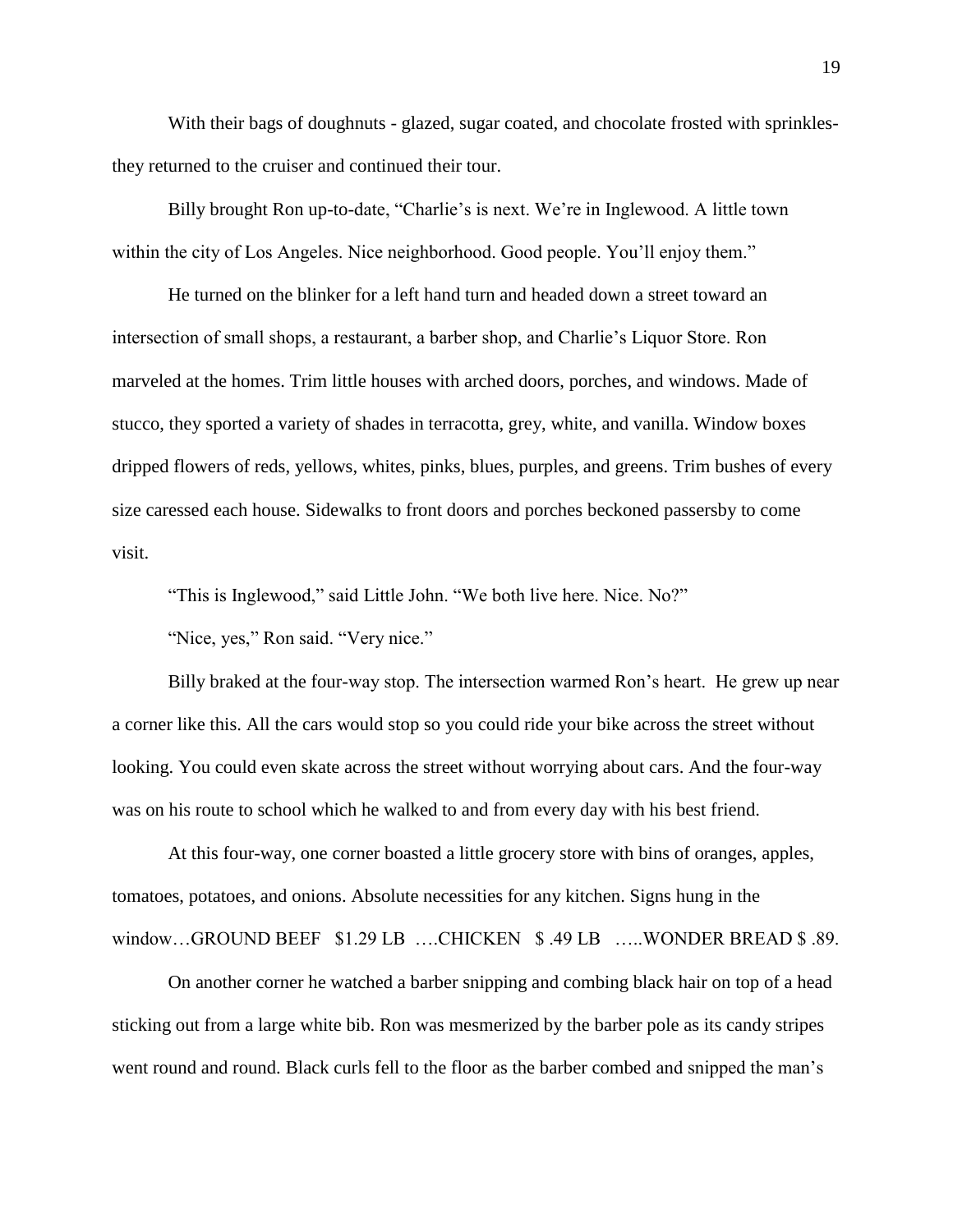almost shoulder length hair. Ron wondered, reformed hippie? The barber's shears were so precise you could almost hear the snip-snip-snip, click-click-click. A rotund, older man with a grey moustache, the barber himself, had no hair at all. A Marine haircut in Viet Nam meant you shaved your head clean with your own knife. The same knife that shaved your face. The same knife you used anytime you needed a knife. That blade was kept sharp.

On the third corner a restaurant posted the day's specials written in chalk on a sandwich board …Soup \$.29 …Reuben \$1.49 …Hamburger w/fries \$.99 …Chicken Salad Sandwich \$125 … Pie \$1.35 …A-la-mode \$1.60 …Cake \$.90 …Bottomless coffee and tea \$ .25. Too early for lunch, folks sat outside with each other drinking coffee at Parisian style bistro tables and inside at booths.

Catty-corner from the restaurant was Charlie's Liquor Store. This place had been around a while. The two outside walls met a cracked concrete sidewalk which sprouted a couple of weeds and some tiny yellow flowers. Buttercups, Ron guessed. In faded red cursive letters on a battered pine board over the door 'CHARLIE'S' announced the place. Large plate glass windows sported neon words like 'Pabst Blue Ribbon', 'San Miguel', and 'Jamison'. In the upper corner right beside the door 'OPEN' glowed in red, like the 'CHARLIE'S'.

Too early for lunch, Ron thought. But not too early for booze. Two guys came out the door as Billy paralleled at the curb right in front.

"Come on, Ron," said Little John. "Let's go show you off to Charlie. He loves it when you guys come home. His own son disappeared in Nam and he's real happy to know one more Marine who made it. We bring guys by here every chance we get. It really helps him."

"Yeah," said Billy. "Don't be surprised if he gives you a big ol' bear hug!"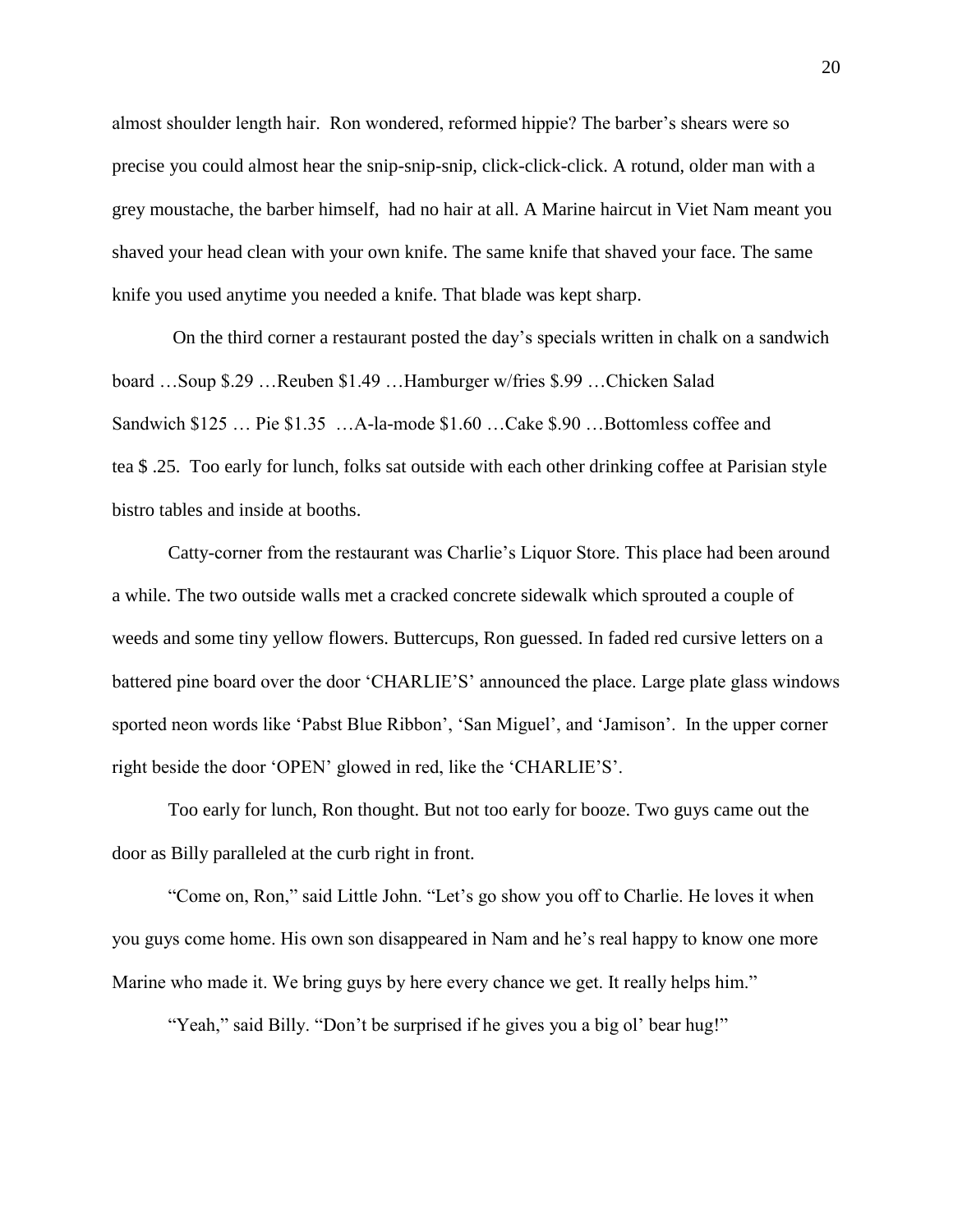Ron smiled. "My kind of man. Been a long time since I got a bear hug from anybody. Last bear anything I got was a claw to the face by a mama-san in Okinawa when I hit on her daughter!"

The wood frame door into "Charlie's Liquor Store" stuck and creaked as Little John pushed it open. The "OPEN" sign swung on a chain and clanged as the three of them entered and shoved the door shut. Stale cigar and cigarette smoke had sunk so deeply into the dark wooden floors and walls that all the ceiling fan could do was mix them together. Taking up a good portion of the wall behind the cash register was a battered American flag with its white stripes slightly stained from that same stale smoke.

"Hey, Little John! Billy! Been a while! How you doin'? Whatcha' got here? Another one trying to make re-entry? You know they really ought to debrief these guys before they send 'em back to us! I'm an old galoot, Marine. But come on over here for a hug!"

Charlie's warm reception was a sight better than the hostility he had experienced at the airport, but he was still glad the cops had forewarned him. This is nice, he thought. Still, close personal contact was reserved for girls and guys. Soft for the girls and brutal for the guys.

Charlie was about the size of Ron's grandfather who had died long ago. Besides farming, Gramps had owned a pool hall in a small Kansas town. It was open only on Saturdays and served the only beer and whiskey in a fifty mile radius. Charlie's bear hug felt all too familiar and Ron choked up a bit.

"Lost my own son in Nam and I'm mighty proud to make you boys welcome when you come home!" Charlie said.

"Mornin' Charlie," Billie greeted him. "Yeah, we got us another one. This one exercised some class. Laid 'em all low, but left them breathing. And no blood."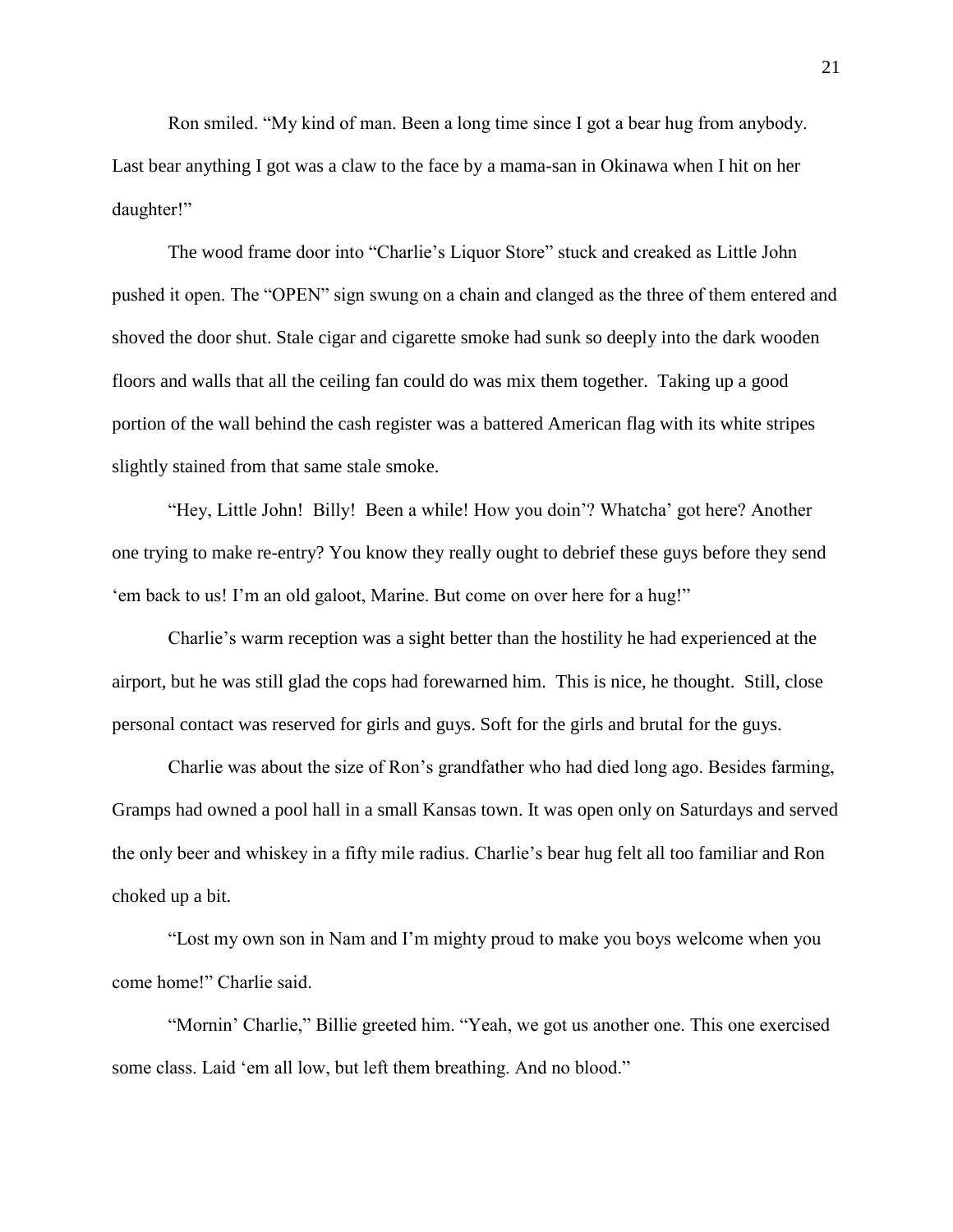"Reminds me of that story you tell about you and your buddy stealing that jeep from the motor pool when you were in Nam. Remember that one? The two of you went joy riding for a hoochee night at that village bar and woke up the next day on top of a bunker outside the compound. Head pounding, barfing your guts out. No guns. No ammunition. And no jeep!"

"Yeah, but we had our lives. We never did find that jeep or figure out what happened, but we were lucky. Didn't get caught, didn't get killed, and the Colonel put the word out that if anybody ever heard anything about it to let him know – anonymously. No questions asked. That jeep never did show up."

After the laughter Charlie asked, "What's your pleasure today?"

"Our buddy here likes rum and Coke."

"Then rum and Coke it is. Here you go. Bacardi and a carton of Coke. On the house." "Thanks, Charley," Little John said. "Scotty would be proud."

"Damn Viet Nam. I miss him every day. Damn Viet Nam!"

*It had been real quiet all day. Too quiet. The word was that a large company of Cong was just on the other side of the rice paddies, but no one had seen or heard any activity all day. Ron and Scott were sent to find out why. As a recon team, they were among the best. Ron went up the path first and would be the last out when they returned. Scott was right behind him. Thirty yards into it, nothing. No sign of Cong anywhere. Fifty yards into it, nothing. No sign of Cong anywhere.* 

*Paddies were on one side of the trail; the edge of the jungle on the other.*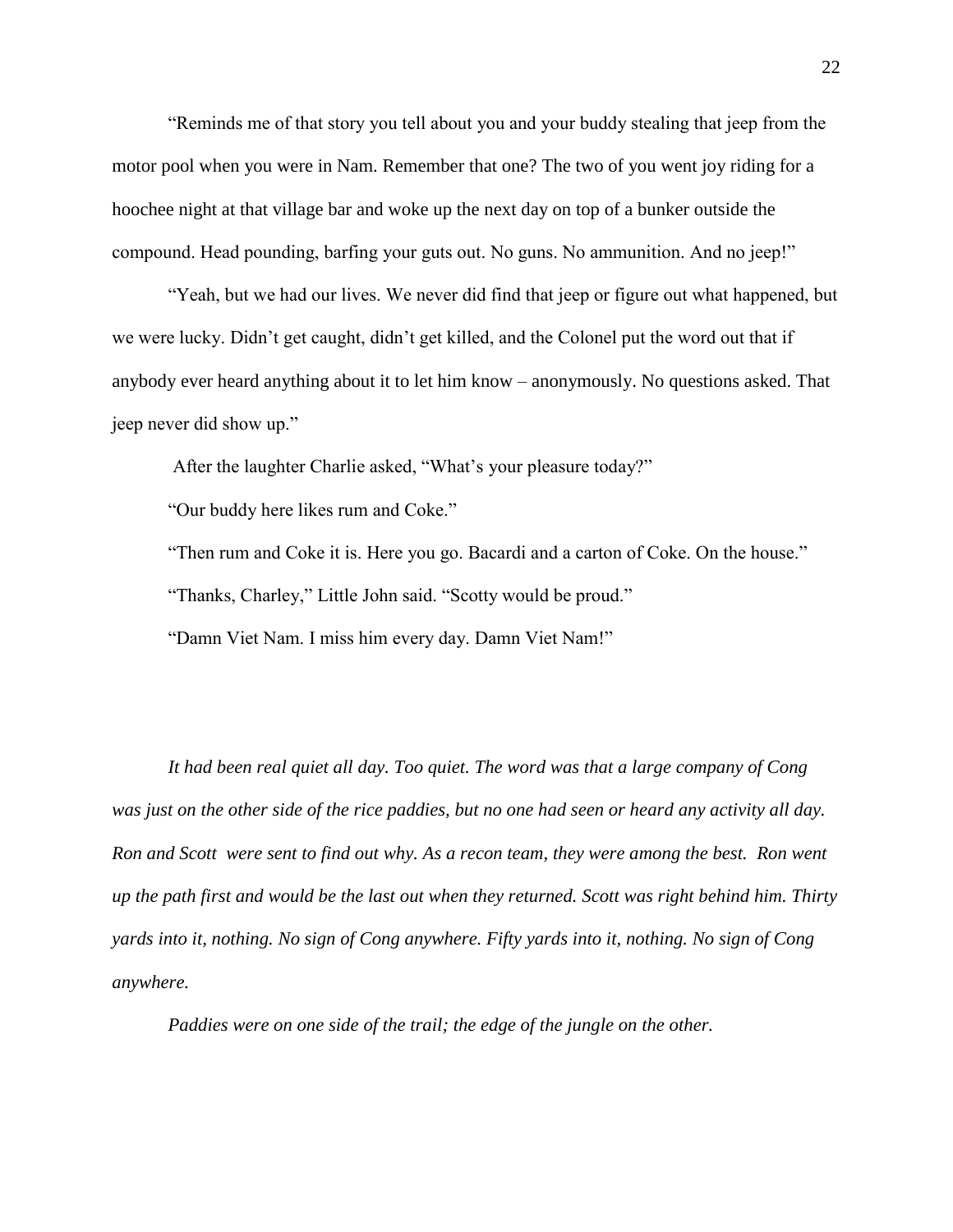*Bamboo trees, banana trees, banyan trees, and vines grew together like a pot of spaghetti. Dressed in black "pajamas" with black bandannas on their heads the Viet Cong climbed into the tops of this canopy. Which was shadow? Which was enemy? Ron had already learned that he wouldn't know until he heard the pop of a gun.*

*Rice grew waist high in square paddies of mud. You could squat in the rice or burrow into the mud. Again, not to be seen. Burrowed into the mud, breathing through a straw made it possible to breathe and stay hidden for long periods of time.*

*Another fifty yards and rifles were popping, bullets were whistling. Not many. More like a few snipers in the trees. Shadows in the trees.*

*"Run!" Ron shouted to Scott. "Run!"*

*Both men took off. Ron, at six feet, six inches, most of it legs, could cover a lot more territory a lot faster than Scott who was running slower than usual. He knew Ron could get back to the rest of the guys much faster than he could.*

*"Get the hell on!" Scott shouted to Ron and fell behind him. "Don't wait on me! Get on! Warn them!"*

*Scot was close behind as Ron stretched his legs and covered as much ground as he could as quickly as he could. Recon is recon. Never engage with the enemy. Run reconnaissance and report findings.*

*Walking into an ambush was not on their agenda that day. Their assignment was to scope out the lay of the land and the edge of the jungle. Being the target of enemy fire was not part of their plan. The two of them ran. .* 

*The bullets stopped. It was quiet again. Ron reached the rest of the guys as they were scrambling for the fight. But there was no fight. And there was no Scott.*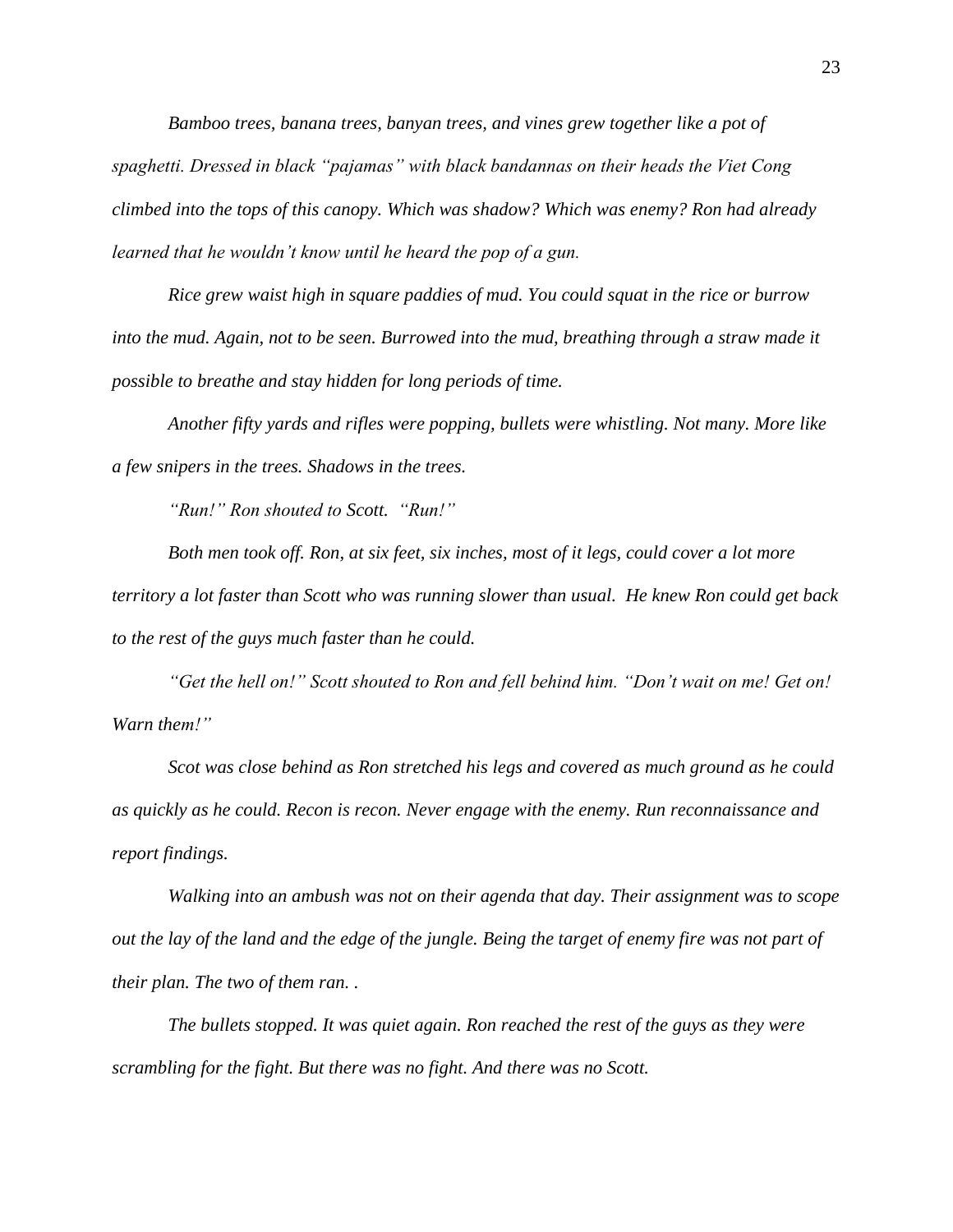*"Shit! No!" Ron hollered. "Where's Scott?!"*

*Ron found him tangled in vines at the base of a goolah tree. The bullet had hit him at the base of his skull, gone through his neck and come out his throat. He lay face down in blood and the mud made by his blood mixing with dirt. Ron carried him to the edge of the field where a helicopter would come to take Scott away. Scott, an anonymous casualty. A man with a name no one would ever know.*

*Scott's death was not acceptable to my brother. He struggled to make sense of it. Of course nothing made any sense in Viet Nam, but his friend's death was not an "of course". If he had run ahead of Ron, Ron would have taken that bullet, maybe. It was the "maybe" that got him. My brother couldn't escape the thought that his friend died instead of him. Even knowing that things are what they are in war, he couldn't elude the guilt. And he blamed God for Scott's death. When a reconnaissance man is killed or missing it's as if he never he existed. Every trace of everything that could be traced to him disappears. Ron couldn't even write a letter to Scott's family to let them know what happened, to tell them what a great guy Scott was, to tell them what a brave Marine and good friend he had been.*

*Weeks later Ron stood on top of a bunker when he was supposed to be inside with the two other men on his team. Lightning and thunder were having a frolic in the sky above him. Rain was pouring down and he was raging,, flailing his arms and yelling into the sky.*

*"Why?! Who do you think you are?! Why don't you take the bad ones?! You think you are so damn powerful? Oh Yeah?! Show me just how powerful you are! Get us all the Hell out of here! You think you're so damn powerful?! Go ahead! Show me how powerful you are! Strike me dead! You're so fucking powerful?! Strike me dead!"*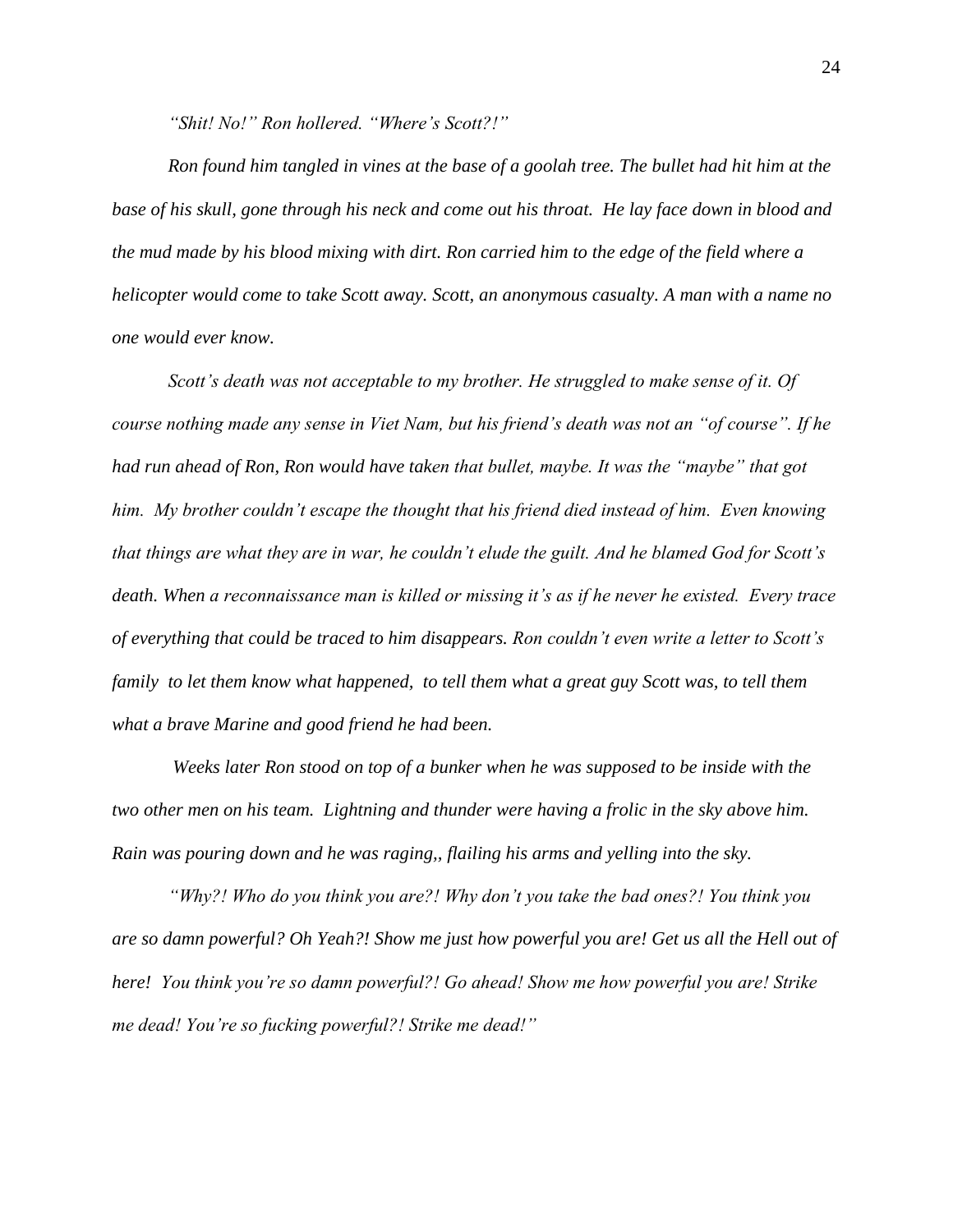*Something hit the bunker, but it wasn't lightning, and it wasn't God. It was a VC mortar shell. It blew up the bunker and the guys in it. It threw my brother into the rows of barbed wire around the bunker. His body was enveloped in a spider web of minute spears and tiny daggers which ripped his flesh in thousands of places and hundreds of pieces. He was bleeding everywhere. His whole body was one big bloody blob.*

*The field surgeon inhaled and exhaled deeply as the medevac guys brought Ron in on a stretcher. The doctor had been operating and repairing combat casualties for nine hours straight. He took one look at Ron and told the guys to just put my brother on the table, stretcher and all.* 

*"Let's get him hooked up," he said. One drip held blood to refill his body, another, saline to rehydrate him, and a third, morphine to kill the pain.*

*Ron barely came back to consciousness as the morphine began dripping and an edge of pain lifted. The anesthesia drip began. His eyes fluttered shut as he was losing consciousness , but he heard the surgeon say, "Christ, this one looks like a damn jigsaw puzzle. Let's see if we can put the pieces back together."*

*Weeks later, Ron woke up in the Okinawa military hospital in a full body cast from his chin to his feet. He could see his toes and his fingers and he cold wiggle them. But his head was held rigid. He couldn't turn it or nod it. Six months later after his bones grew back together and physical therapy taught his muscles how to work again he was good as new. The Marines sent him back to Vietnam.*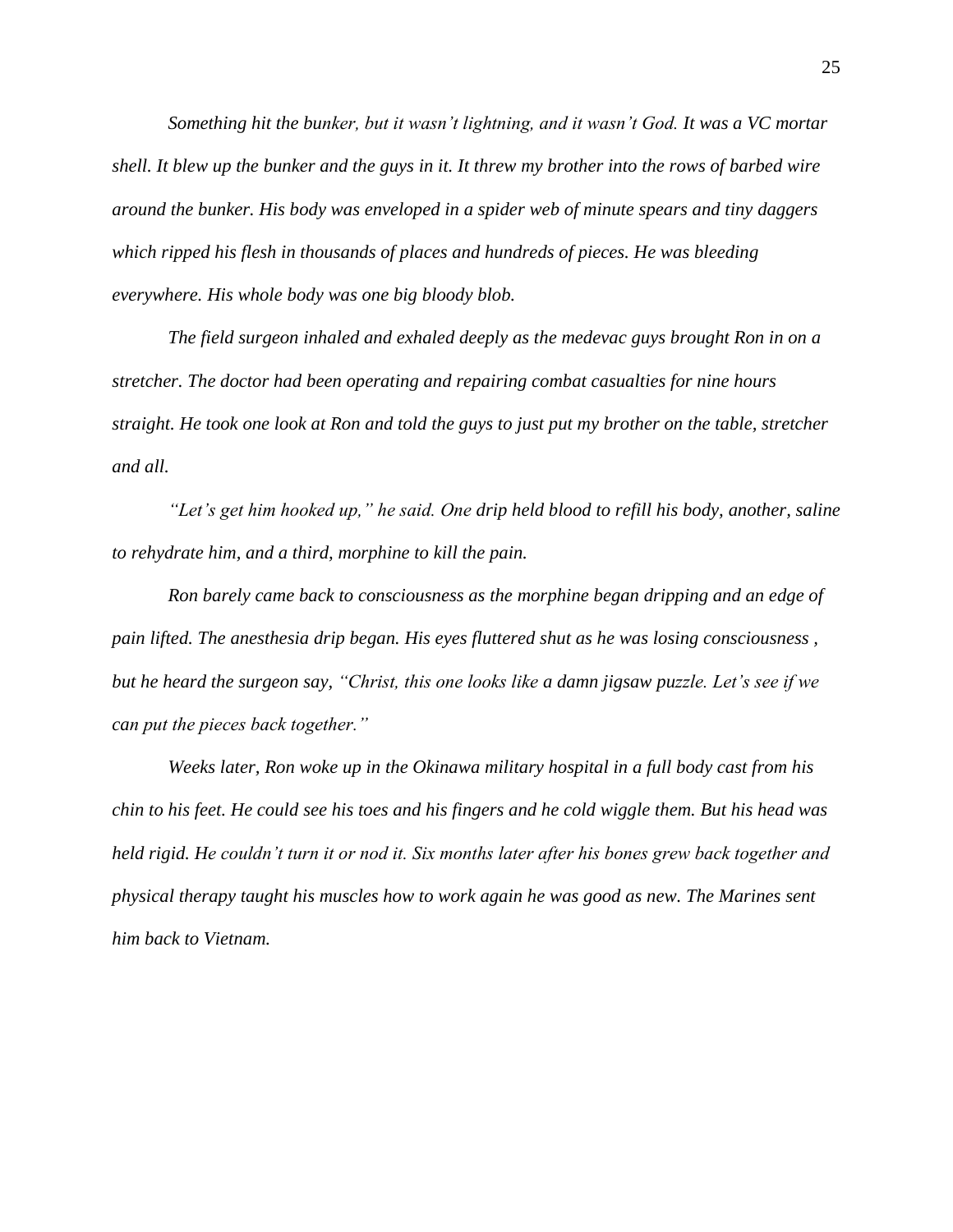"Thanks, Charlie," Little John said. "We'll be seein' ya'. Gonna take this fella on the star-studded tour of L.A.!"

"Don't miss the beach," Charlie said. "He's seen plenty of ocean, but not enough pretty girls in bikinis!"

Beverly Hills was more hills than Beverly. Yes, the rolling terrain was beautiful, but the houses and the people who lived in them were hidden behind tall fences and stucco walls. One beautiful fortress after another. Pricey real estate, but you couldn't see it without an appointment with a realtor. Beverly Gardens Park, historic and very well attended, displayed the gardeners' talents and commitment to growing a plethora of exquisite flowers, shrubs and tree. Roses, peonies, bougainvillea, and cactus were visible from the street.

Another group of protestors walked slowly along Santa Monica Blvd in front of the Gardens carrying placards and chanting against the war:

> 'BRING THE TROOPS HOME NOW!' 'STOP THE WAR! FEED THE POOR!' 'NOT MY SON, NOT YOUR SON, NOT THEIR SONS!' 'MY SON WAS KILLED IN VIET NAM! WHAT FOR?!' 'CRUSH THE DRAFT!'

Rodeo Drive, the heart of fashion and wealth in Los Angeles, didn't do much for Ron or his two friends. Billy and Little John had seen it a thousand times before and Ron just wasn't interested in the lavish haute couture in either the fashion salon windows or the wanton displays of diamonds in the jewelry shops.

Leaving Rodeo Drive they were slowed by another group of hippies and flower children. 'ONE, TWO,THREE, FOUR, WE DON'T WANT YOUR FUCKING WAR'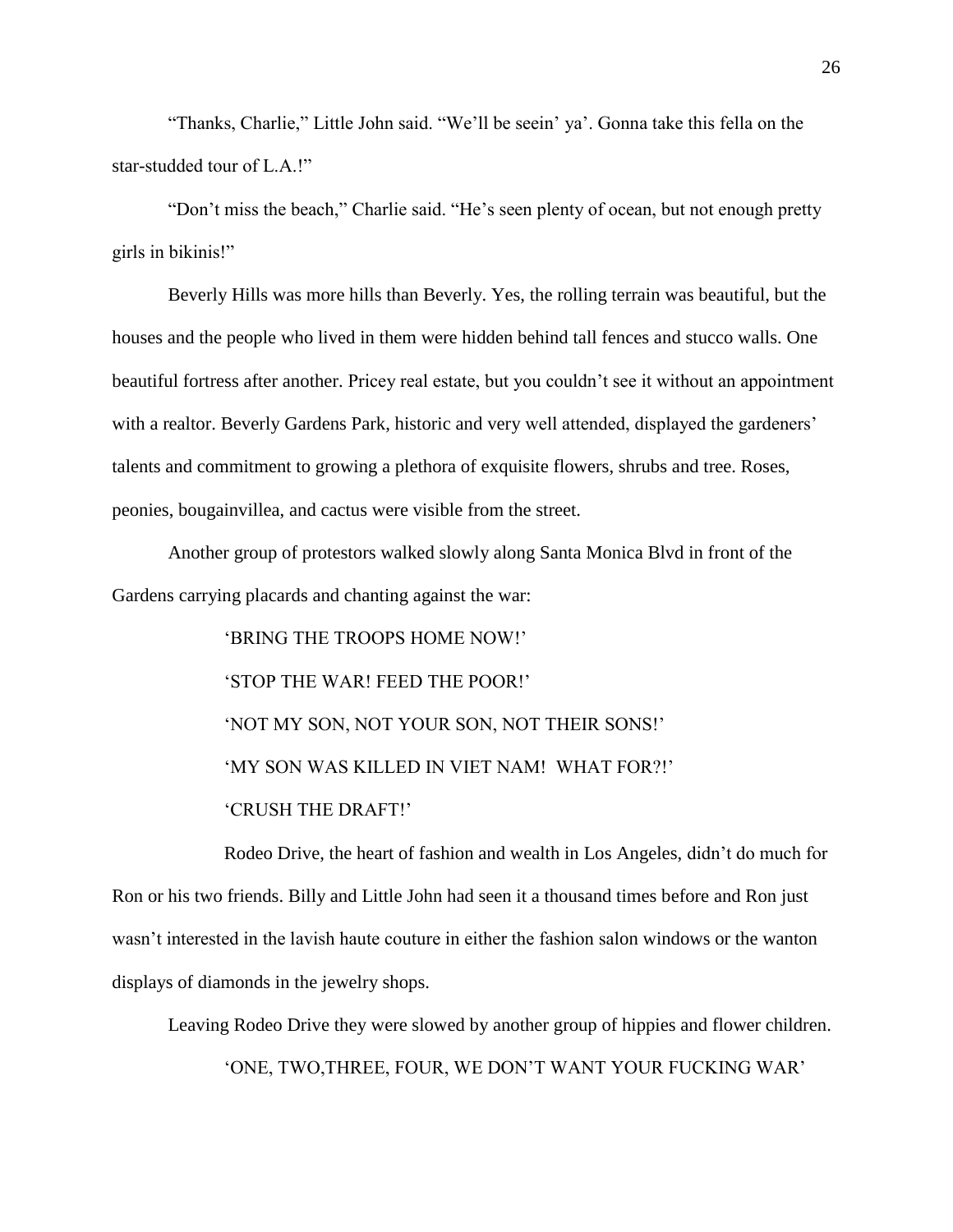#### 'FUCK, FUCK, FUCK IT ALL! WE DON'T WANT THIS ANYMORE!'

#### 'USE YOUR HEAD! NOT YOUR DRAFT CARD!'

"This is bad. We're not damn war criminals," Ron said.

"No," replied Little John. "They consider Johnson the war criminal. Everyone hates the war."

"Yeah," said Billy. "Even if the guys got drafted, they blame them. Even if they signed up to serve our country, like Little John and I did, they blame them. Us."

"On with our tour! On to the beaches!" Billy said. "Maybe we'll get lucky today and be leaving all this behind. Hopefully the beaches are free of this. They usually are."

The drive to the beach took the sting out of the protests. On the way Ron saw the Forum with its huge Greek columns and seating capacity for thousands,

"Good place for a chariot race," Ron quipped.

They passed a J.C. Penny's that took up two square city blocks. McDonald's hamburgers, fifteen cents, seemed to be everywhere, but Burger King and Krystal were giving them a run for their money. Even Brolly's Cafe, with its giant, comical yellow umbrella on the roof looked like there just weren't enough hamburgers to go around in LA. They were all packed.

Los Angeles gave Ron the feeling of really being home again. People going in and out of stores, restaurant parking lots full of cars, buses bellowing diesel smoke, every color , make and model of car on the roads. And, oh, these roads, thought Ron. A crowded raceway.

Turning onto the Pacific Coast Highway, the ocean and its beaches stretched in front of them. Tanned bodies and bodies getting tanned were everywhere. Gorgeous girls in bikinis. Strong, muscular men. Bodies on skate boards. Bodies on surf boards. Bodies on sandy volleyball courts. All alive, he thought. Everybody is so alive.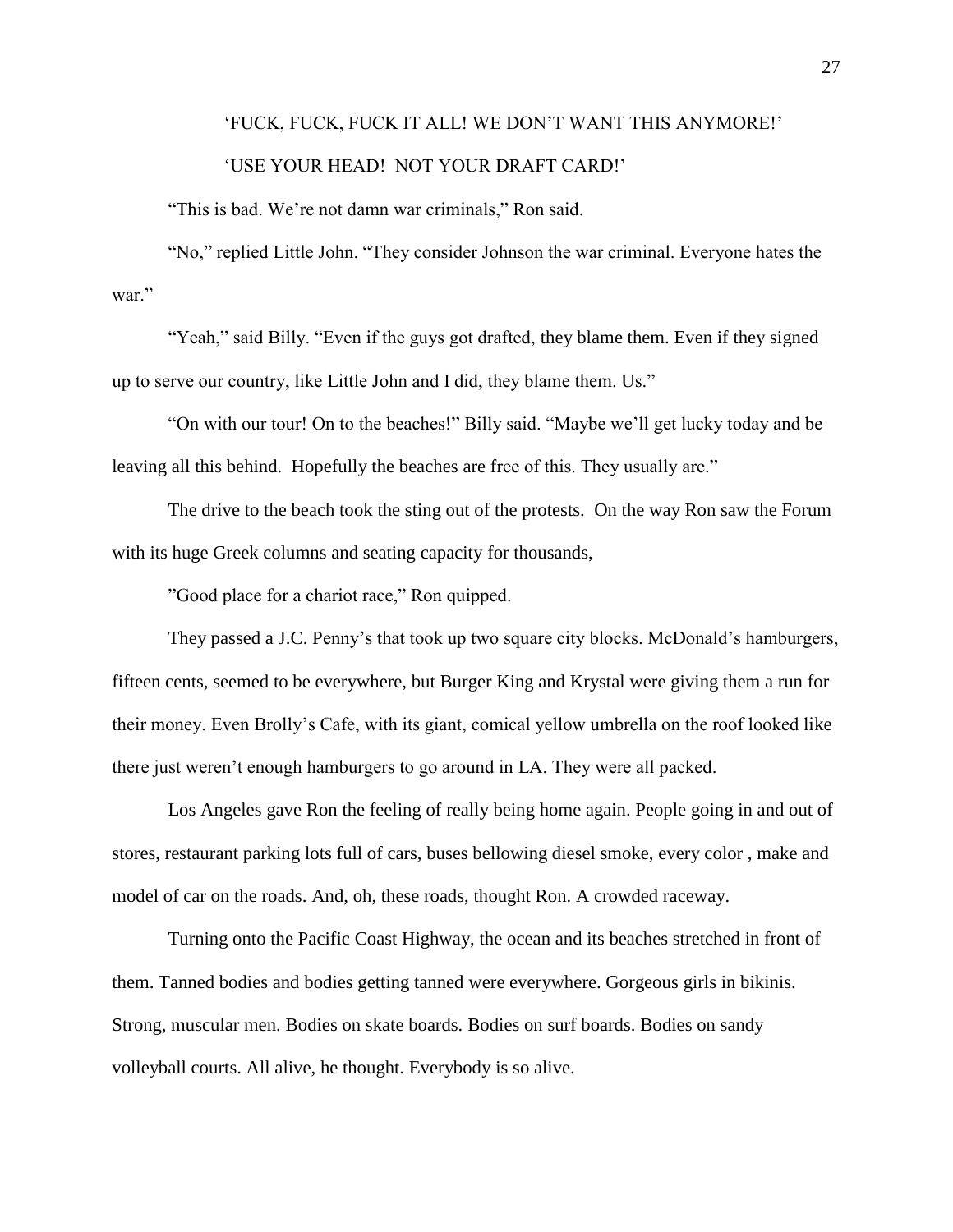"Our favorite beach and beach bar are coming up next," Billy said. "The Mug and Moose at Barefoot Beach. We'll make a pit stop and soak up some atmosphere. When was the last time you saw a stacked blonde in a bikini? Barefoot Beach is full of them."

"The Mug and Moose?" Ron said. " Funny name."

"Yeah. It is. They don't use mugs and a moose is probably the last thing you'd ever see in LA! My brother-in-law, Jack, owns the place. He's from Montana. Samantha, my sister, Sam, actually, met him on vacation about ten years ago. One summer he was working on the dude ranch she and a friend of hers went to every year up there. Love at first sight. He followed her home and never left. The food is good and the beer is cold. My sister runs the bar and he runs the restaurant."

"What about the blondes in bikinis?"

"Dozens of them. We'll show you."

NO SHIRT.

NO SHOES.

NO SERVICE.

The sign hung squarely on the weathered clapboard door beat-up by the wind throwing sand and salty ocean at it. Oh good, thought Ron. My kind of place!

Inside was both swank and cozy. The mirrored wall behind the bar supported glass shelving full of the best of scotches, bourbons, rums, whiskeys, tequilas, vodkas, etc. A porch behind the bar opened to the beach as the caressing breezes lolled around the tables, chairs and the people who filled them. Inside tables for four offered a place to get away from the breeze, the sun, and the sometimes sand.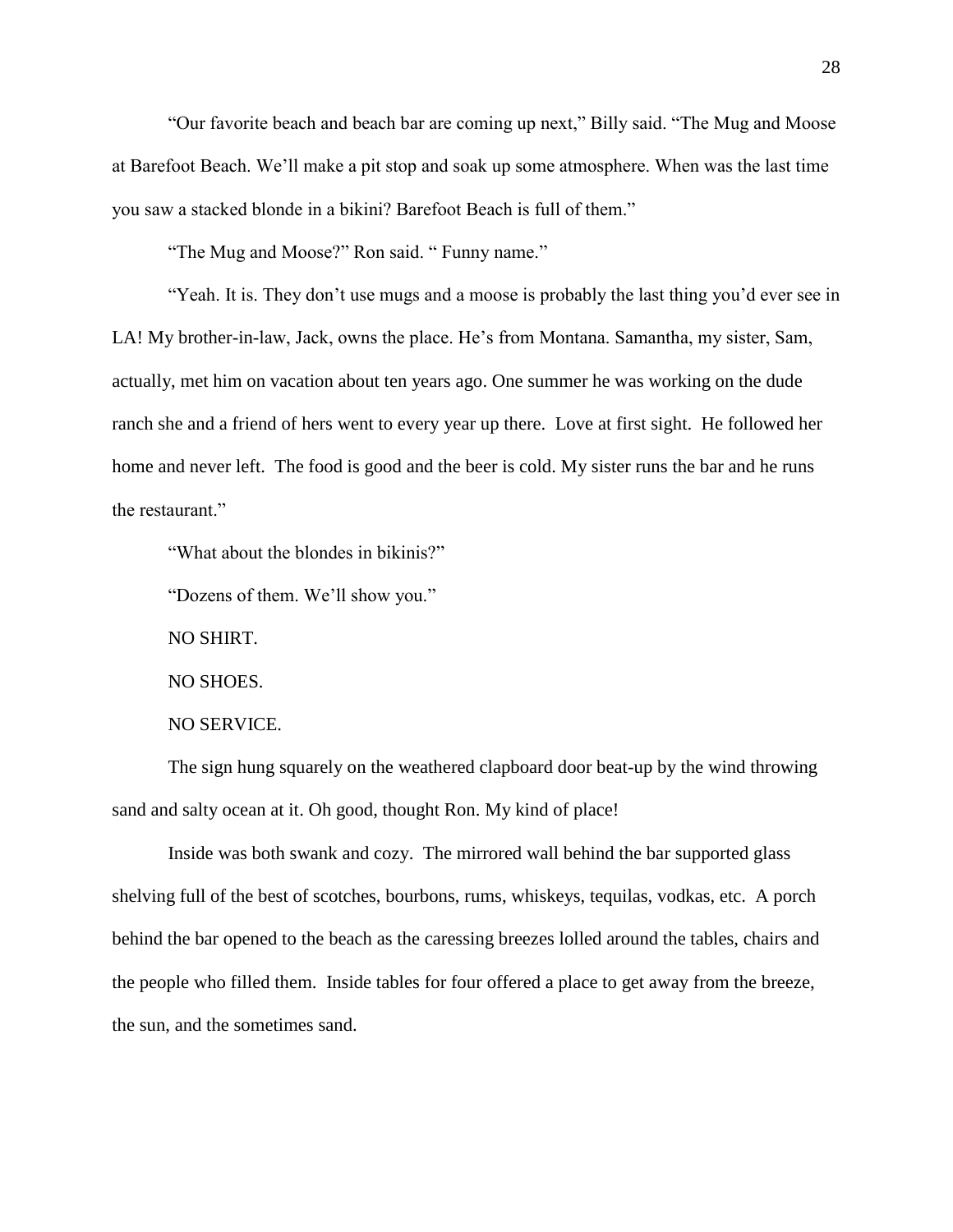Helicopters from the near-by Air Force base battered overhead as Ron noticed the cigarette smoke, like Agent Orange, hovering from the ceiling. His eyes glazed as he seemed to look off into nothing.

*Vines came out of the ground wrapping around trees, reaching out and growing into a neighboring tree. The vines on the ground were the ones to watch out for. They would trip you before you knew it and they hid the snakes. The ones that could kill you - the vipers, the kraits, the corals, and the cobras.*

*Chinooks were whirring overhead, releasing their potent cargo: orange smoke, Agent Orange, falling on the jungle, filtering into even the thickest undergrowth, coating everything green in the trees and on the ground. Meant for the jungle only, this pass over caught and encased the platoon. In full fighting gear, they weren't running a recon. They were looking for VC to kill. The men put on their gas masks. Ron scoffed and thought, tomorrow, you sons-ofbitches, you will all be dead, along with your goddamn forest! Agent Orange killed everythingfoliage, flowers, shrubs, and Viet Cong. Only the tree trunks would still be standing when Ron and the men returned in a couple of days. The Cong had no place to hide. Their shadow-like black pajamas and head bandannas had no place to be a shadow.*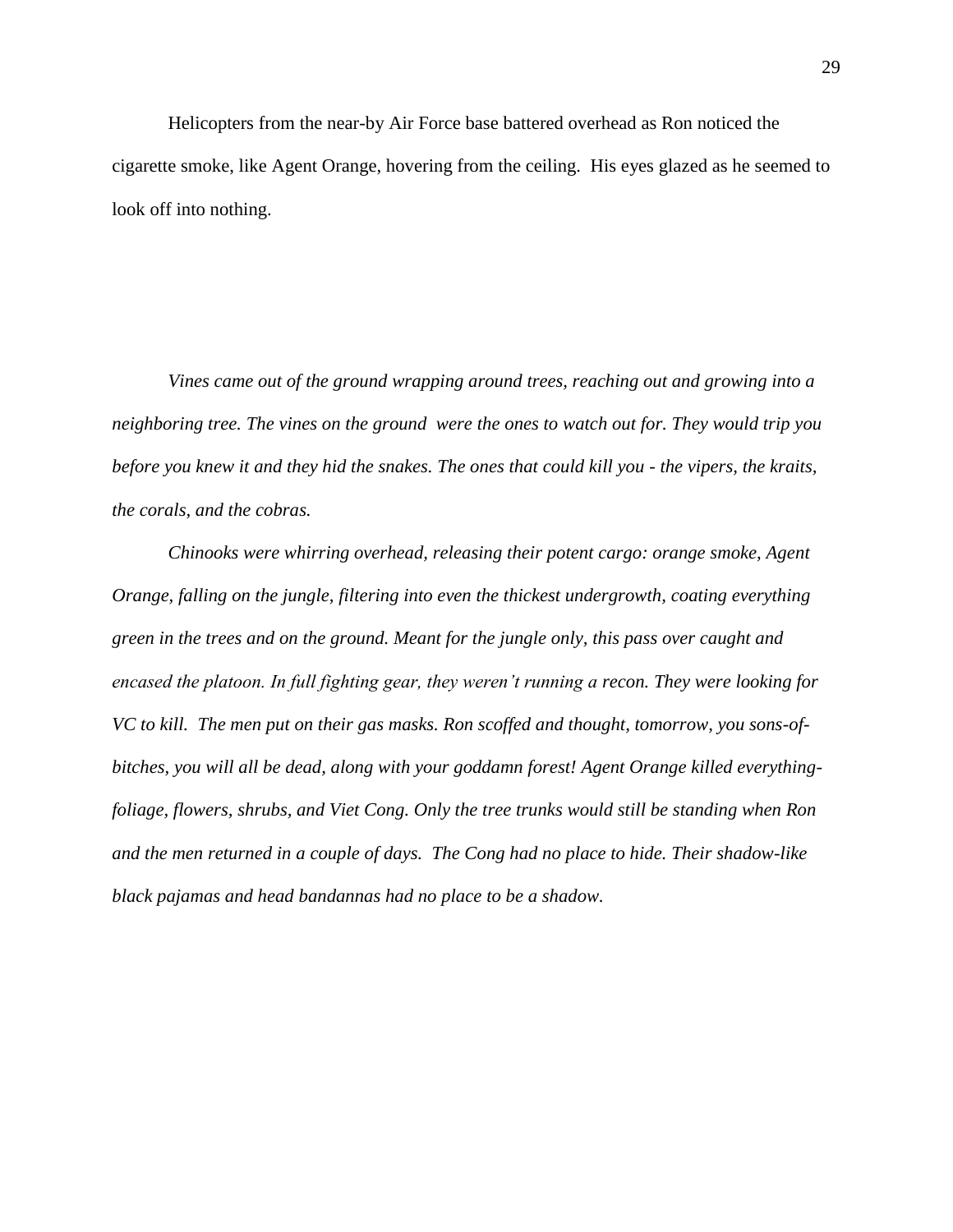A cacophony of voices from bartenders and wait staff greeted them as they walked into the Mug and Moose.

"Look who's here! " Samantha shouted as she ran throwing her arms around her big brother's neck.

"Hey Billy! Hey Little John! How about a cold one?" the bartender asked "We've missed you, man! Where you been?"

"Hey, what have you got with you?" a man said, coming out of the kitchen. "How about a cold one?" he said directly to Ron. "You look like you could use one."

"Hey! Good to see you!" Billy and Little John said almost in unison.

"Nothing for us," Billy said. "But our friend here could use a rum and Coke."

"Rum and Coke or a cold beer?" Sam asked.

"I think I'll go for that cold beer. The colder, the better, if you don't mind me asking."

Ron was beginning to feel better about being home. The hippies at the airport and the protestors on the tour had left him feeling skittish about fitting back into America. Was he, as well as all his comrades and buddies, going to be a scourge?

"Nothing for us," Billy said.

"One cold one. Coming right up. German dark or a Belgian white?" the guy behind the bar said.

"German dark. Thanks!"

Ron put his elbow on the bat, picked up the pint, turned it left and right then took one polite swig then drained it. "That was mighty good! Thank you."

"This is Ron Thomas," Billy said. "Ron, my sister, Sam, my brother-in-law, Jack, Herbie, head bartender and Larry, his co-hort.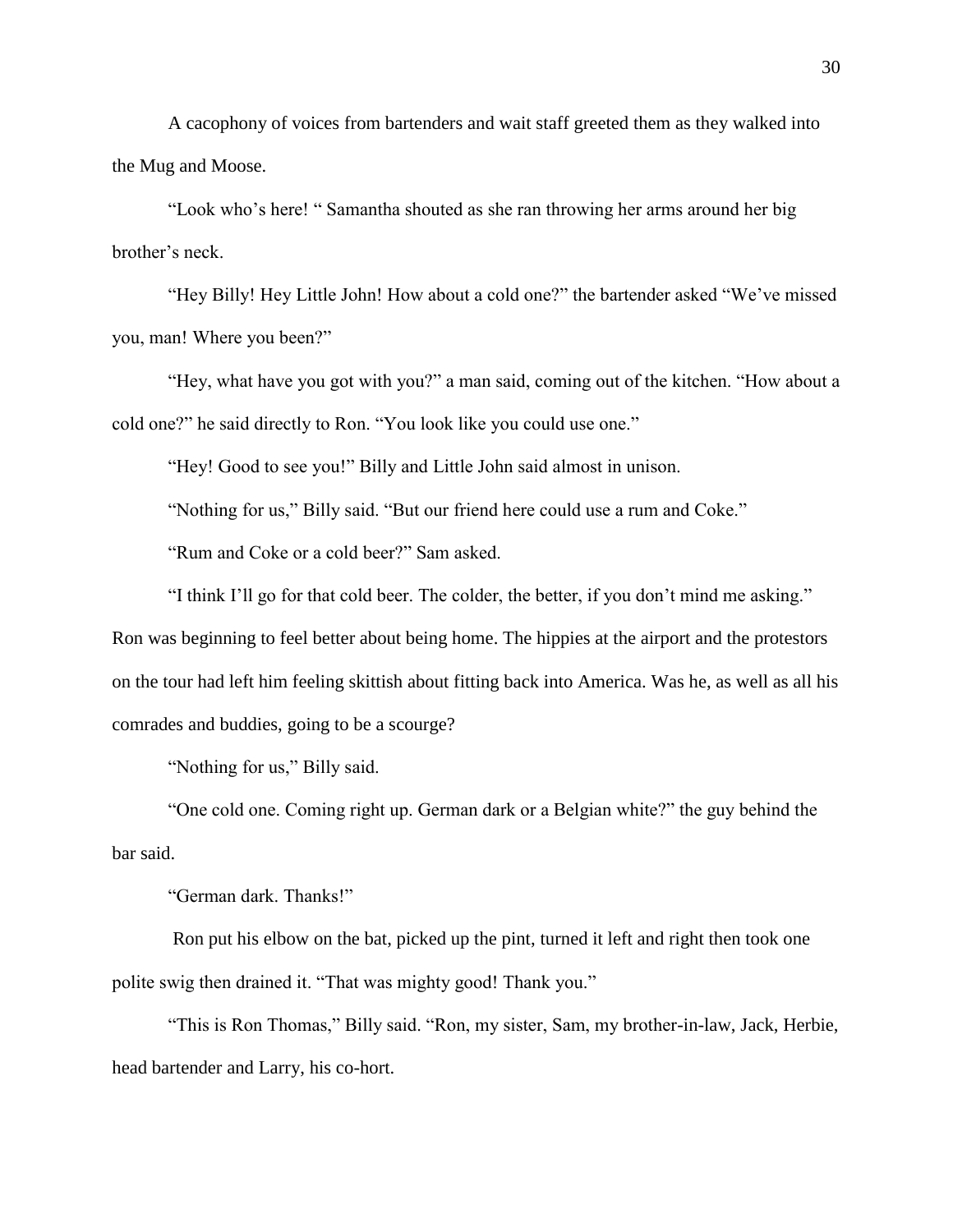Ron shook hands all around.

"Thanks again for the beer, man. I'd forgotten how good the real stuff is!"

"Ron's on tour with us till it's time for his plane home to Atlanta in a couple more hours. Little John and I are off duty now. Ron, here, doesn't know, but we've been off since just before the hippies gave him a hard time at LAX. We happened to be in the area and decided to rescue him."

"Like how? What happened?" came a voice from around the corner near the outside tables. "Protestors? What happened?"

"This here's Diego, our resident son-child," Jack said.

"Hey, wait a minute! I may be a student, but I'm no child!" Diego said. "I've got my draft card right here in my wallet."

"If you're a student," Ron said, "you don't need to worry about being drafted."

"Yeah, I do. I go to college part-time and work here full time. There's not a day goes by I don't feel antsy about getting called up."

"Pray the hell you don't," Ron said. "I'll be praying with you!"

"Ditto that!" Billy and Little John quipped.

"Herbie," Billy said to the guy pulling the draught, "We want Ron to go home knowing

how good we are in LA!"

Herbie filled Ron's pint. Ron drained it.

Herbie filled it again.

Everybody laughed, slapping Ron on the back.

Sam's laughter was like birdsong to Ron. Happy. Melodic. Joyful.

The men's guffaws were warm and friendly.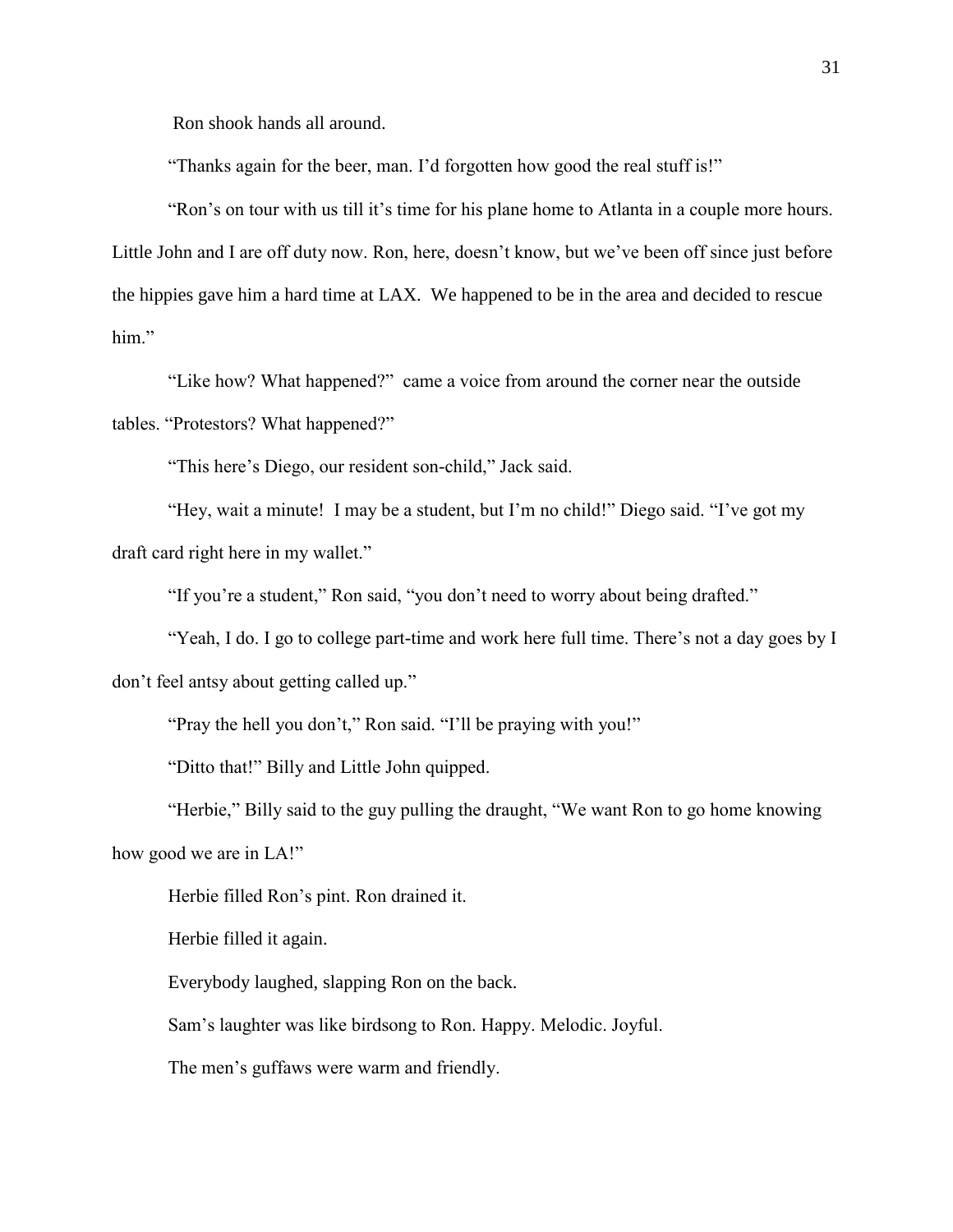"Hey Joe, fix up a special!" Sam hollered to the kitchen. "Twenty ounce T-bone with all the trimmings!"

"Coming right up!" Joe answered.

"So, how's it been, Ron?" Jack asked, leaning on the bar. "Billy, here, had a bumpy road when he came home."

"He ain't kidding," Billy said. "Skinny as a rail, but fitter than ever. Look at me now," he said, patting his round belly. "I do love Randy's! Couldn't sleep a wink though. Nightmares every night. I stayed home with the family the first six months or so. Used to scare the hell out of them waking up, screaming in the night every night."

"We didn't mind!" exclaimed Sam. "We were just so glad to have you back with us and not dead or worse. At least we knew what happened to you. "

"Yeah," said Larry. "My baby brother is MIA. Been about three months now. Army.

Artillery. We just keep looking for him. Hoping to hear something."

"Sorry, man," Ron said. I'm in polite company now, he thought. Gotta' watch my mouth. "Really sorry. He could turn up any day. I truly hope he does."

"We all hate this damn war," Sam said. "Everybody we know either's lost somebody or still got somebody over there."

"So, what about the hippies at the airport?" Diego went back to that subject.

Billy related the story. "It was beautiful. Ron here performed like a well-oiled ninja machine."

Samantha looked squarely into Ron's eyes. Her own moistened. "We hate the war, but we don't hate you."

Ron looked just as squarely into hers. "Thank you."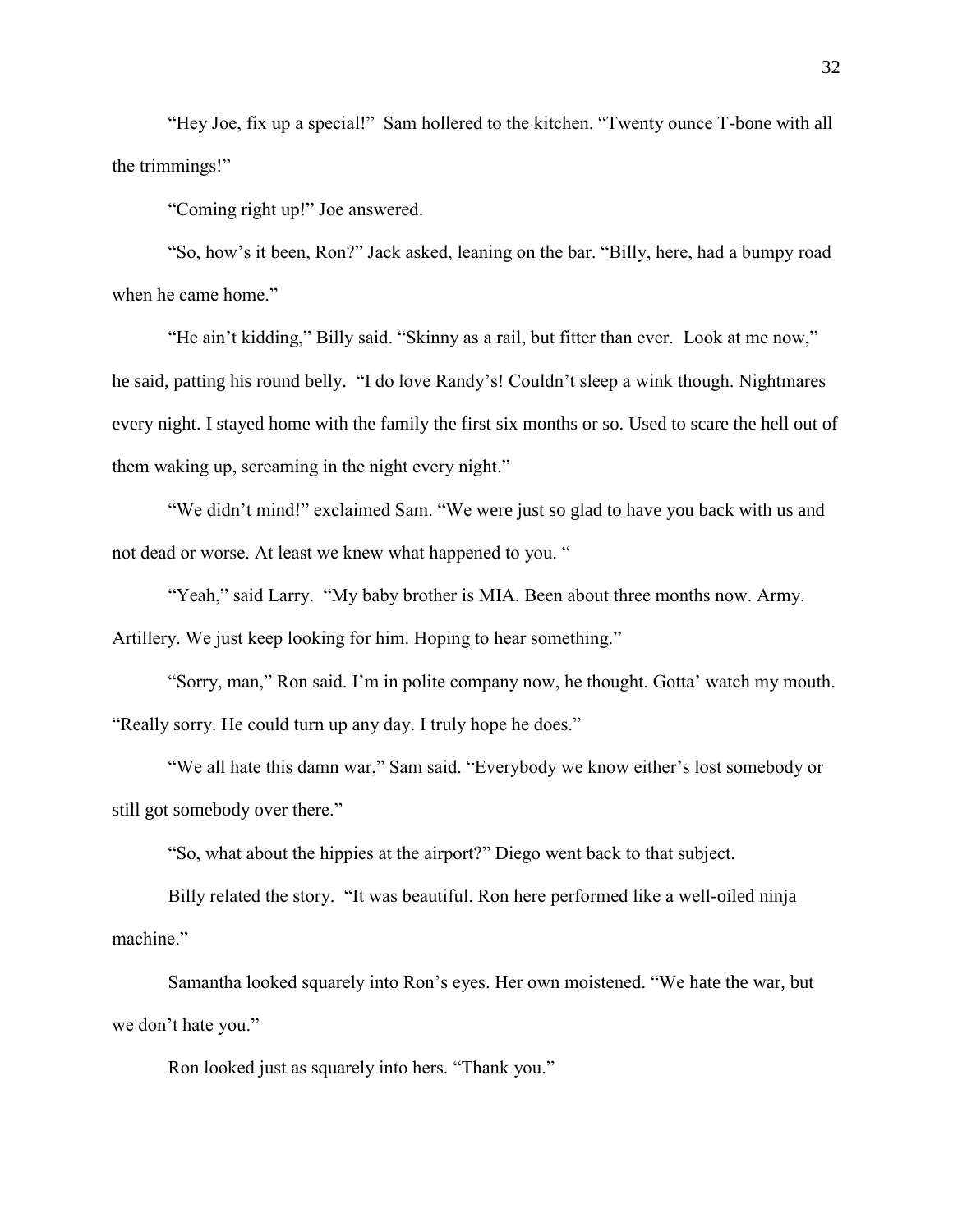Joe came out of the kitchen carrying a tray full of steaming food. "Here ya' go! One Mug and Moose special!"

The T-bone was just the way Ron liked it! Thick. Tender. Juicy. Medium rare.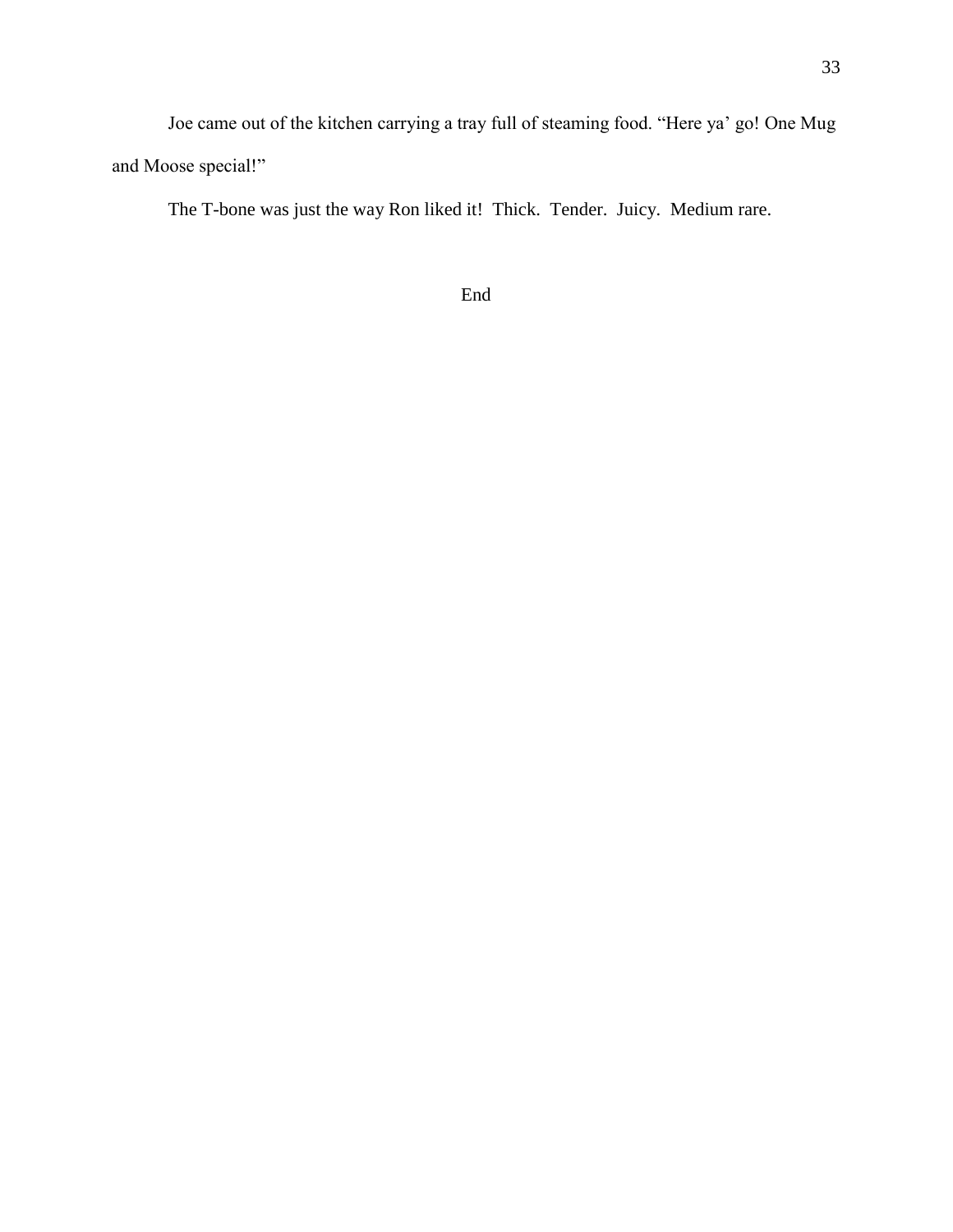#### The Poem

"Don't you owe me a poem?" he said in that telling way. Not the asking way.

*I'd rather owe you a kiss,* I thought, but said, "Yes, I do. How about next week?" "Sounds good."

*If you only knew.* I smiled and said, "See you then," as I walked out of the classroom.

No doubt about it, I definitely had a crush on my French professor. Needing another class in a foreign language toward my MFA in Intercultural Literature, I decided to put my two years of undergraduate French to good use and take this class in French poetry. There's nothing more beautiful than French literature…poetry, short stories, whatever. Who knew I'd be watching poetry in motion two days a week sitting front row, center?

It was rugged poetry perhaps, but poetry just the same. There was a sensuality about him that defied handsomeness. Clearly he was a tennis player. Only tennis players and dancers moved with that fluidity. I saw pain in the depth of his eyes, but he had a quick smile that could make anyone feel good about being alive. Grey scurried about his still thick, wavy black hair. He was taller than me, wider than me, thicker than me, and his hands were bigger than mine. At five feet, nine inches myself, I felt petite and fragile beside him. Yoga kept me slender and my longish, tawny red hair still glistened with highlights, none of them gray yet.

After a weekend of rehearsing my chosen poem at home, I still wanted some help on a word or two. Besides, an appointment with him meant we would be alone in his office.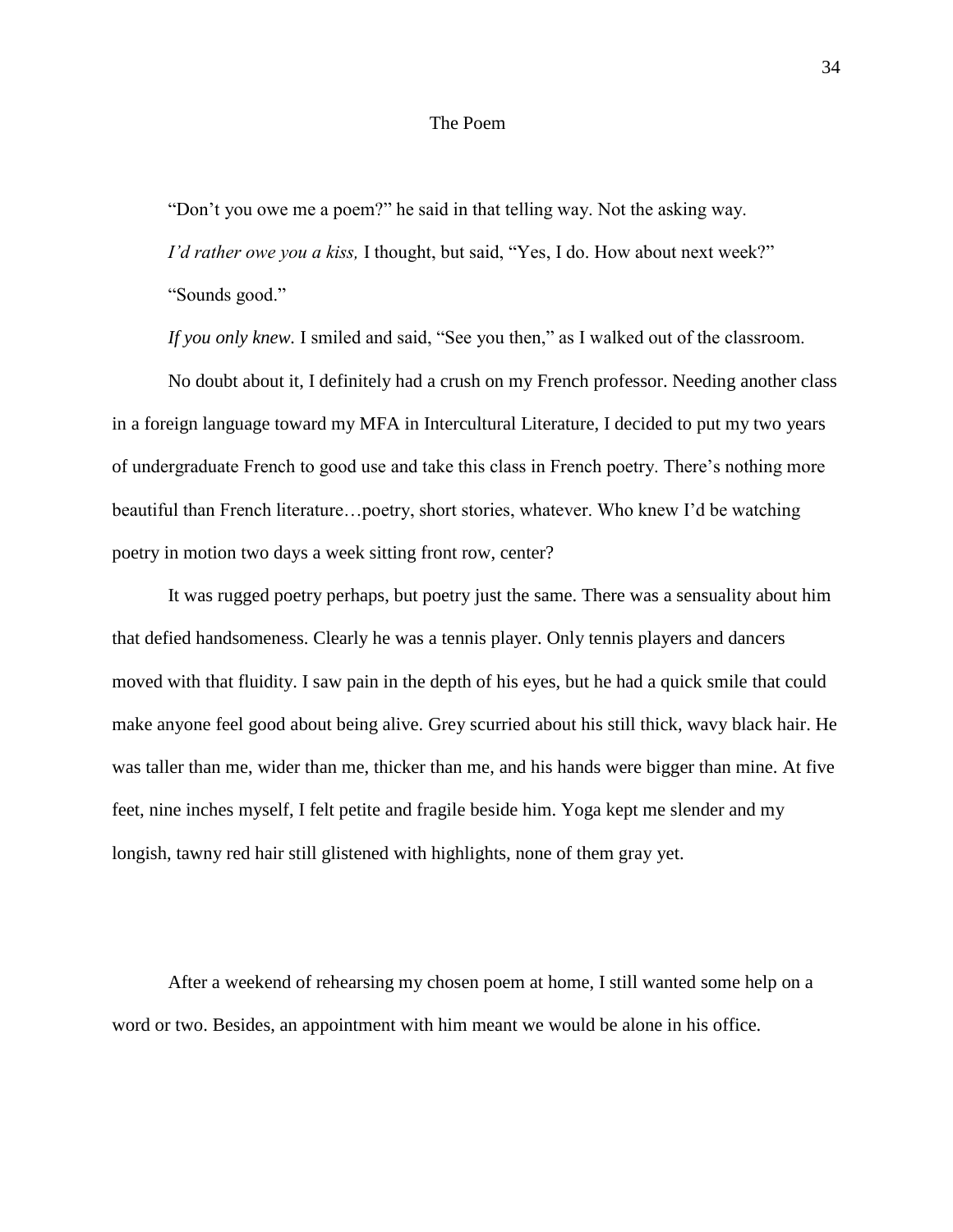*So, this is the sanctuary?* I mused to myself as I walked in for our appointment. His office was typical of most professors in the foreign language department…shelves hemorrhaging books and a potpourri of treasures from around the globe. *Did he hold my hand a little longer than necessary?* I hoped as he greeted me. I sat across from him, locked into the warmth of his eyes. *There's no pain. They are sparkling!* 

"Let me see your mouth again. I need to know how the lips move," I instructed him.

"Sure," he replied from the other side of his desk, the other side of his protective shield.

"Say it again," said I.

"*Il pleur*" his lips pursed as if to form a kiss. "*dan mon*" completing the kiss. "*coeur*" the lips parted, awaiting another. "*Il pleur dan mon coeur*" kiss completed. "It is raining in my heart."

Chocolate rich, his eyes beckoned me. Then, standing, from the other side of his desk, he dismissed me. "Jeannie, I am an academic."

*Damn,* I thought. *There goes that. Flirtation over.* But I smiled and said, "Of course. Thank you for helping me with this. I will be ready to recite."

Coming back to college after a shattering divorce, I felt like an old woman at 33, surrounded by virginal 18, 19 and 20 year olds. I had no idea what I wanted to do with the rest of my life, but I knew I wanted adventure and true love. I wanted to know someone intimately and be known by them. I wanted "forever".

I'd been on a few dates, but said "goodnight" with the crater in my gut deeper than before. School satisfied some of the longing and my fantasy life helped, but there was still a rasping loneliness walking with me.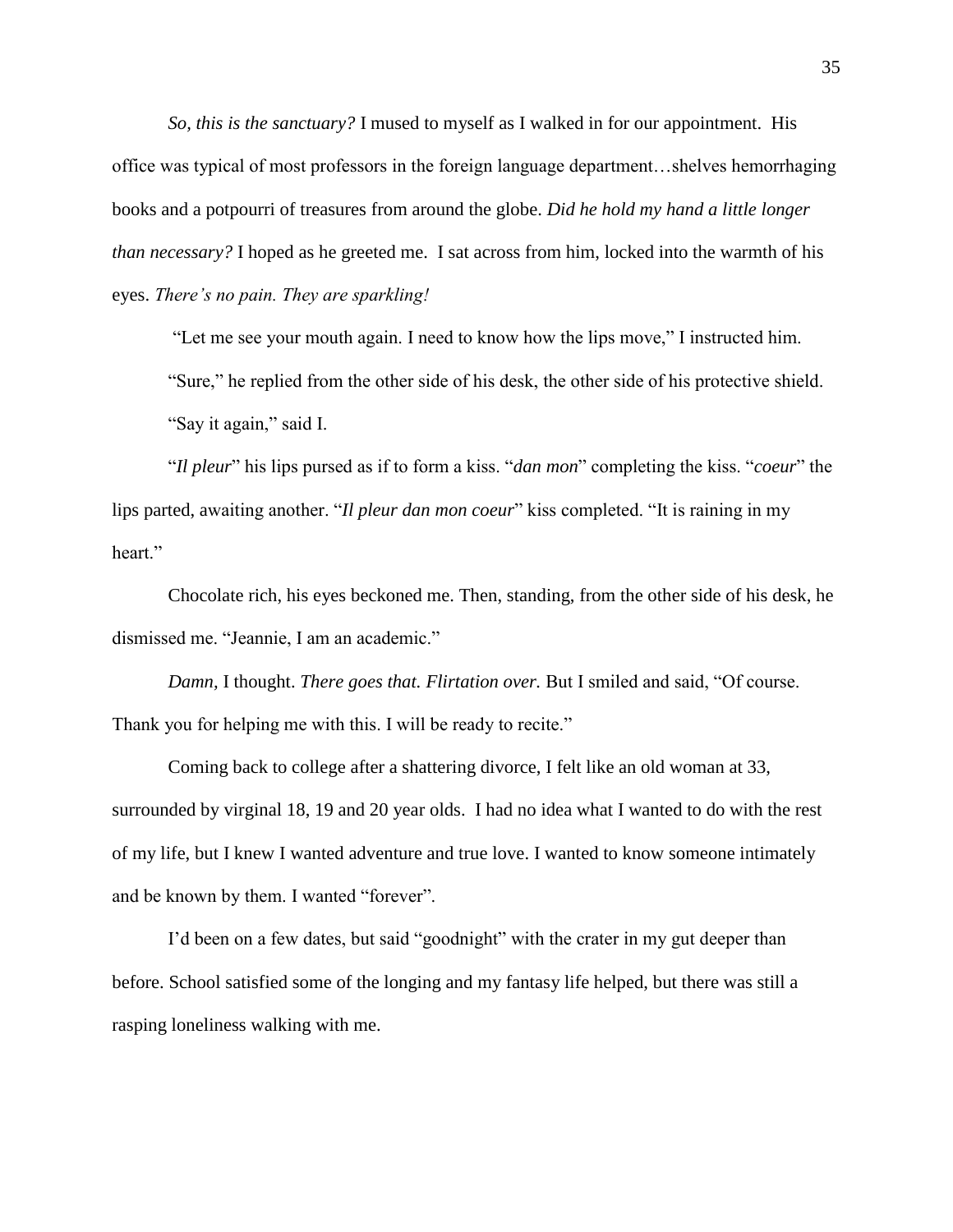Two days a week, sitting in his class, I lived with this bold, invisible line. This line that wouldn't be crossed. Not by him. Not by me. Two days a week I sat in his class soaking him in. The broad shoulders. The big biting teeth. The flex of his hips. The breadth of his hands. I was falling in love with my professor.

*This man is smart. He knows who he is. He is comfortable in his own skin. There's nothing sexier. I want him.*

Near the end of the semester I requested another appointment on the pretext of a homework assignment. My hope was that he would open the conversation for other possibilities. I knew my eyes would betray my ulterior motive, but I was ready to risk rejection.

After getting through my smoke screen, he congratulated me on my decision to return to school, "It's an act of courage, facing the mirror every day, wondering if you will ever find out what it is you '…want to be when you grow up.' Long hours of solitude, which studying forces on us, confronts our demons…and our angels."

Then the bomb, "I like you. I like you a lot. I've been single a long time, it's hard to meet people, but I don't date students. College transforms us. Students, regardless of age or degree, are vulnerable caterpillars in a chrysalis. I'm waiting for a butterfly."

*Ouch!* "Maybe I'll be one one day." I couldn't believe I said that!

"I know you will." *Did he really say that?* I left his office, our eyes meeting in a silent kiss.

Final exams were coming up. That meant late night hours in the library.

"Jeannie….wake up!" my friend, Lynn, whispered as she jostled my shoulder. "You're asleep with your eyes open. It's him, again, isn't it?"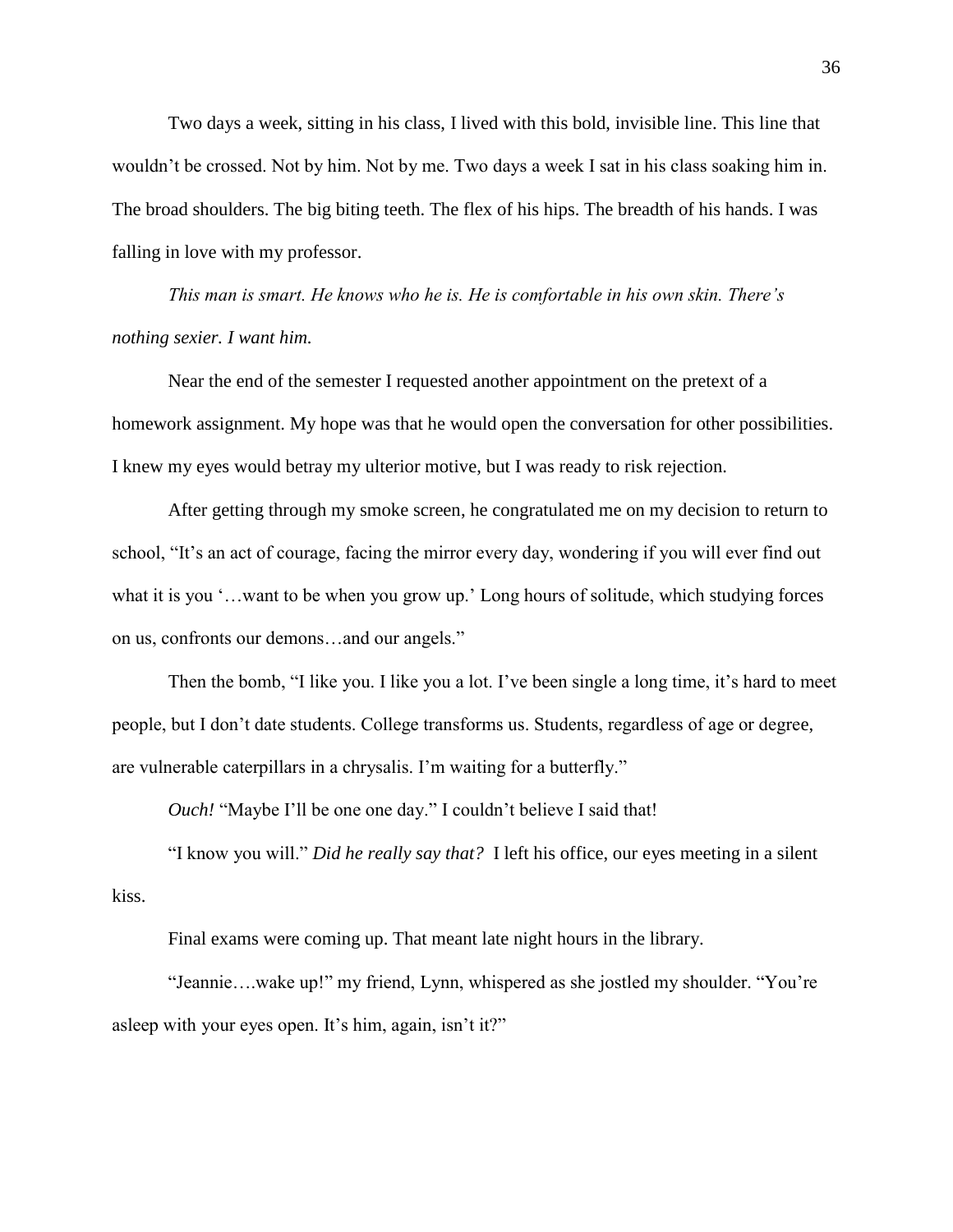"Yes," I sighed with one last glance out the library window. Class with him was more exciting than ever. I caught him staring at me…my stomach fluttered. He touched my shoulder as I walked into class…my thighs melted. He asked me a question…my throat constricted.

"Look, girl," she advised, "you're lonely and you're losing focus. You have two more semesters. Why don't you write a book? A book won't keep you warm at night, but it will keep your brain working, your hands busy, and your ass out of trouble."

I chuckled. Lynn knew me all too well.

So, I started the book. It did keep my brain working (as if school wasn't enough!), and my hands busy, but out of trouble? Not so much. I sometimes think I got myself into trouble just for the adventure of getting myself out.

After that last meeting with him, I'd begun dating a myriad of men. I met them everywhere…the grocery store, church, the tennis court. They seemed to be coming out of the woodwork. Serial monogamy was beginning to look like promiscuity. I got caught making out in a janitor's closet, the top floor stairwell of a ten story law building, an elevator and a car in the basement of an art museum parking garage. All this passion and adventure was just a diversion from the emptiness I couldn't escape. I wanted more. I still wanted him.

As the next semester began, I focused on classes and the book. My classes and classmates were more fun than any of those men had been and the book was filling up those screaming hollow spaces.

Alone, I found refuge at my desk. Internet radio kept me company with Mozart and Harry Connick, Jr. *Word* talked to me as fast as I could type. Those words stumbled out, marched out or poured out. With those words I could see me, hear me, touch me. Sometimes I laughed out loud, the words were so silly. Sometimes I cried. Memories were on stage with the curtains open,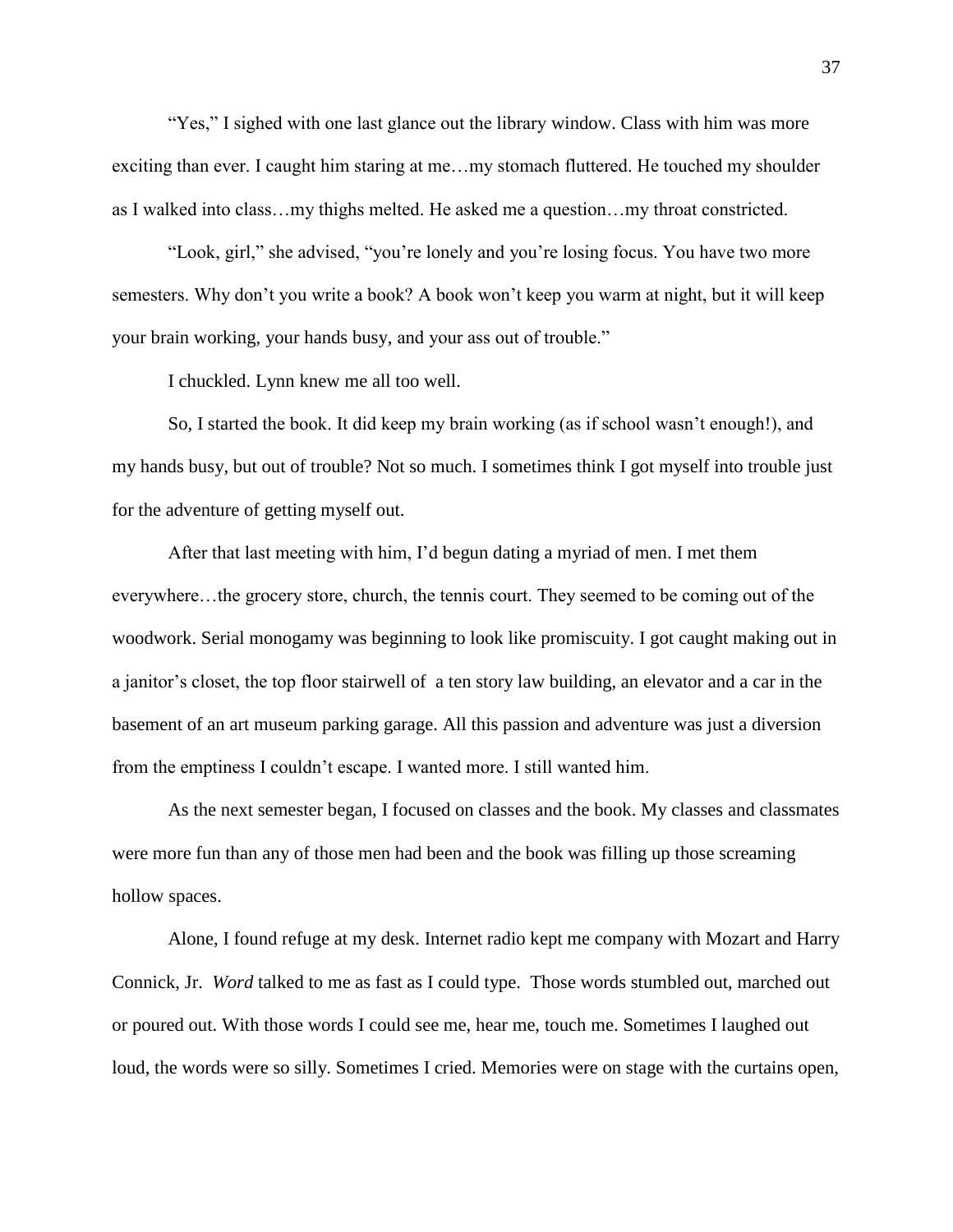no longer closed. Sometimes I just gave myself an "atta' girl" for some brilliant metaphor or for finally completing a chapter. The old boyfriends were lost to the ether land and even "he" appeared mostly in haze. *A haze through a chrysalis?*

Facing my final semester as I completed the book, I decided to take another class with him. I wanted to know if the chemistry had been real or had I just been so lonely that my fantasy life was my only life?

"Jeannie! How good to see you!" He beamed at me as I walked through the door. *The door to his class. The door to his heart?* We shook hands while exchanging the French left cheek/right cheek kiss. "I'm very happy to see you too," I said as I took a familiar seat, front row, center.

*He still looks good*. I thought as I drank him in. Those hands! They were not just hands today, but instruments of pleasure and I wanted to sing. I watched him pace. I watched his mouth move, his eyebrows lift, and his lips curve ear to ear. For 90 minutes he lectured, but I heard nothing. Nothing but my own breathing, and those gossamer wings beating inside my belly. Wings of expectation for flight to pleasures unknown.

"Come," he said. "Walk with me to my next class. Let's catch up."

"Thanks, I'd like that." *Beakers were vibrating. Test tubes were boiling over.*  "I've missed seeing you," he said. "How are your classes coming along?"

*Atoms were splitting*. "Good," I said. "I'm almost finished with my MFA. Just this semester and then thesis. Soon I won't be a student anymore. I won't know what to do with myself."

"I have some ideas. Shall we have coffee in the morning?"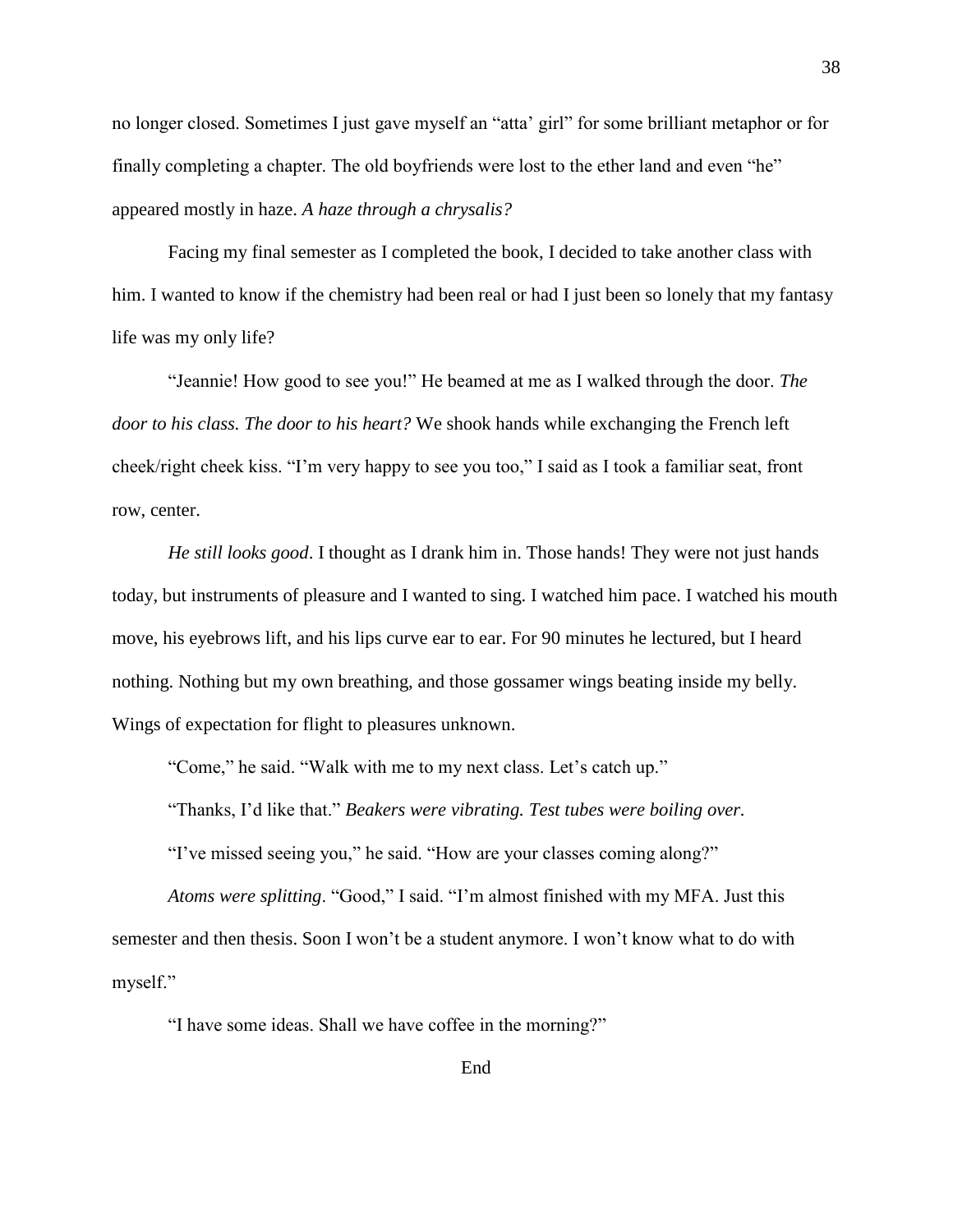#### Boogie Woogie Blues

It was 1924 and they had too much money. That was the problem. Not that it was 1924, but that they had too much money. Even worse, neither one of them had ever had to work for it.

The debutante season in Raleigh ensured that Josey would marry well and never need to make her own way in the world. Petite and shapely with sapphire blue eyes and a smile that lit up a room, her dance card was always full and thus, by default, recorded the names of all the young men pursuing her. Besides being charming and beautiful, she was rich. Her family was rich, that is. Her mother was in Junior League, the Hospital Auxiliary, and was a Daughter of the American Revolution. Josey would be the same by legacy. Her father sat on the boards of banks and hospitals. Josey did not have any money of her own yet, but she would when she came of age or married, whichever came first.

All of the young men at the debutante balls bored her. Vanity and putting on airs consumed them. They were much too concerned with impressing everyone and took themselves much too seriously.

"Coming out" was more trouble than it was worth. Party after party. Dress after dress. Constant attention to one's manners. Saying the right thing to the right person. Not to mention the thank you notes that had to be written after each one of them sounding original, individual, and fresh. Josey barely had time to rest up from one gathering before it was time for the next. Not that she minded social events. She did not. She loved them. What she minded was having to be nice to people who did not interest her and who could see life's future no further than the nose on their face. The whole purpose of debutante balls and coming out was to find a promising young man to marry.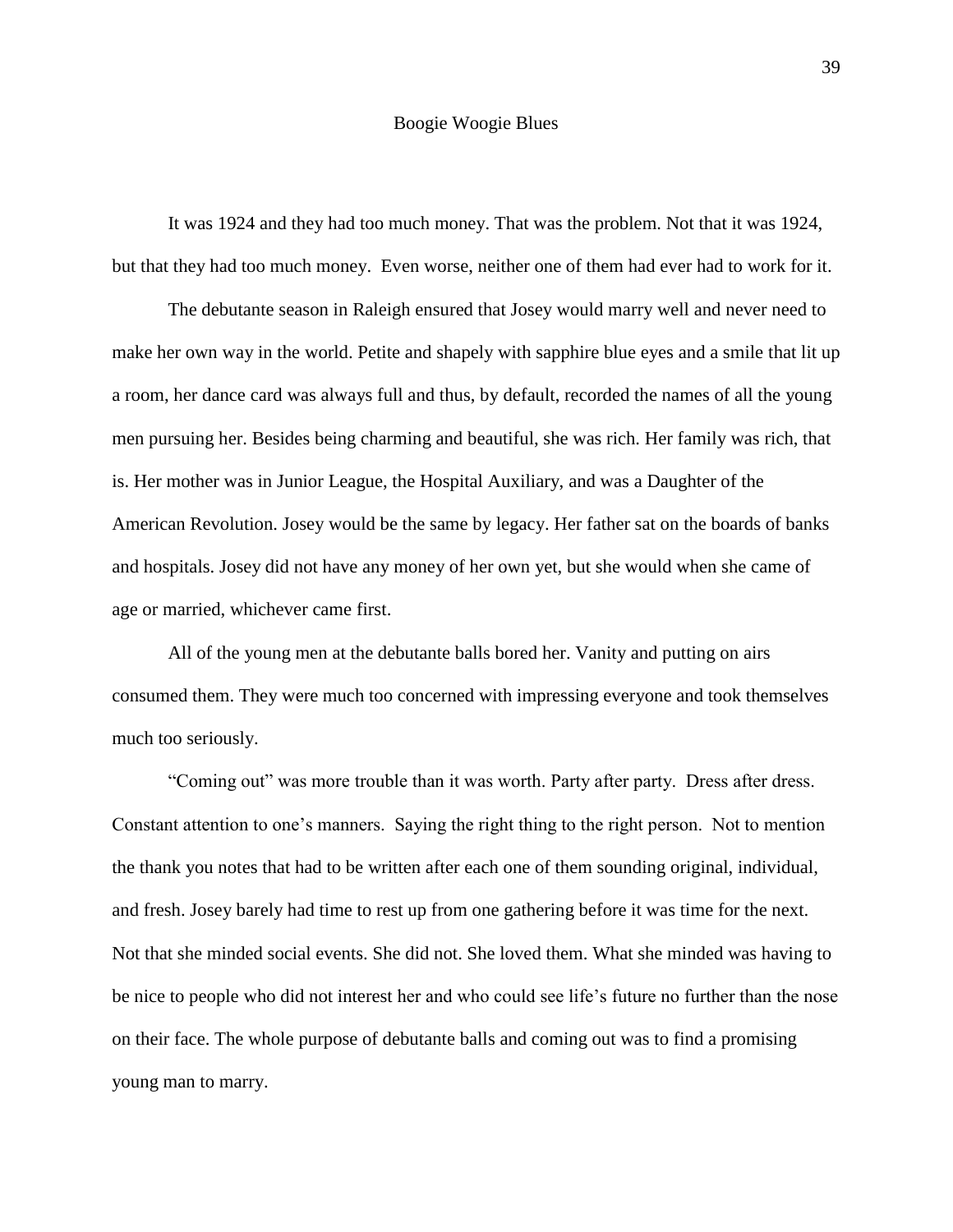She was not looking for a promising young man. She was not looking for a Prince. She wanted a King.While she waited for him to appear in her life she attended the Beaumont School for Young Ladies followed by earning a teaching certificate from the University of North Carolina. A King would not want a giddy girl to train into womanhood. He would want a woman who understood the business of the world, the importance of holding her own in a contentious conversation, and, at the same time, charm anyone into joining her side of a debate. She wanted a man of means. Not someone yet to come into his own.

Home with her family after graduation, she welcomed the frequent dinner parties given by her parents. Eloquent in every detail, these dinners brought important people and assured her place of dignity and esteem in the social circle she shared with her parents, Marjorie and Fred Sapp. Politics, finance, and fashion lit up every conversation and Josey had knowledge, savvy, and sparkle to add just the right amount of brightness. Wherever she was engaged laughter punched the conversation.

The dining table was set for as many as sixteen for formal dinners. Hand embroidered linens from Paris, sparkling crystal from Austria, gleaming silver from England, and deliciously fragrant roses mixed with peonies, lavender, jasmine, and bougainvillea dressed the dining table. Dinner itself was simple and incredibly delicious. Clear soup followed by oysters or smoked trout, followed by a meat of some sort with pilaf or an au gratin and some sort of vegetable with hollandaise or butter sauce. Desert, however, was outrageous. A flaming chocolate something, or lemon something, or something else flaming in liqueur was usual. Cigars and brandy for the men, cream sherry for the ladies, and a string quartet with dancing were enjoyed by all in the music room. As the evening wore on someone would play a Charleston on the piano.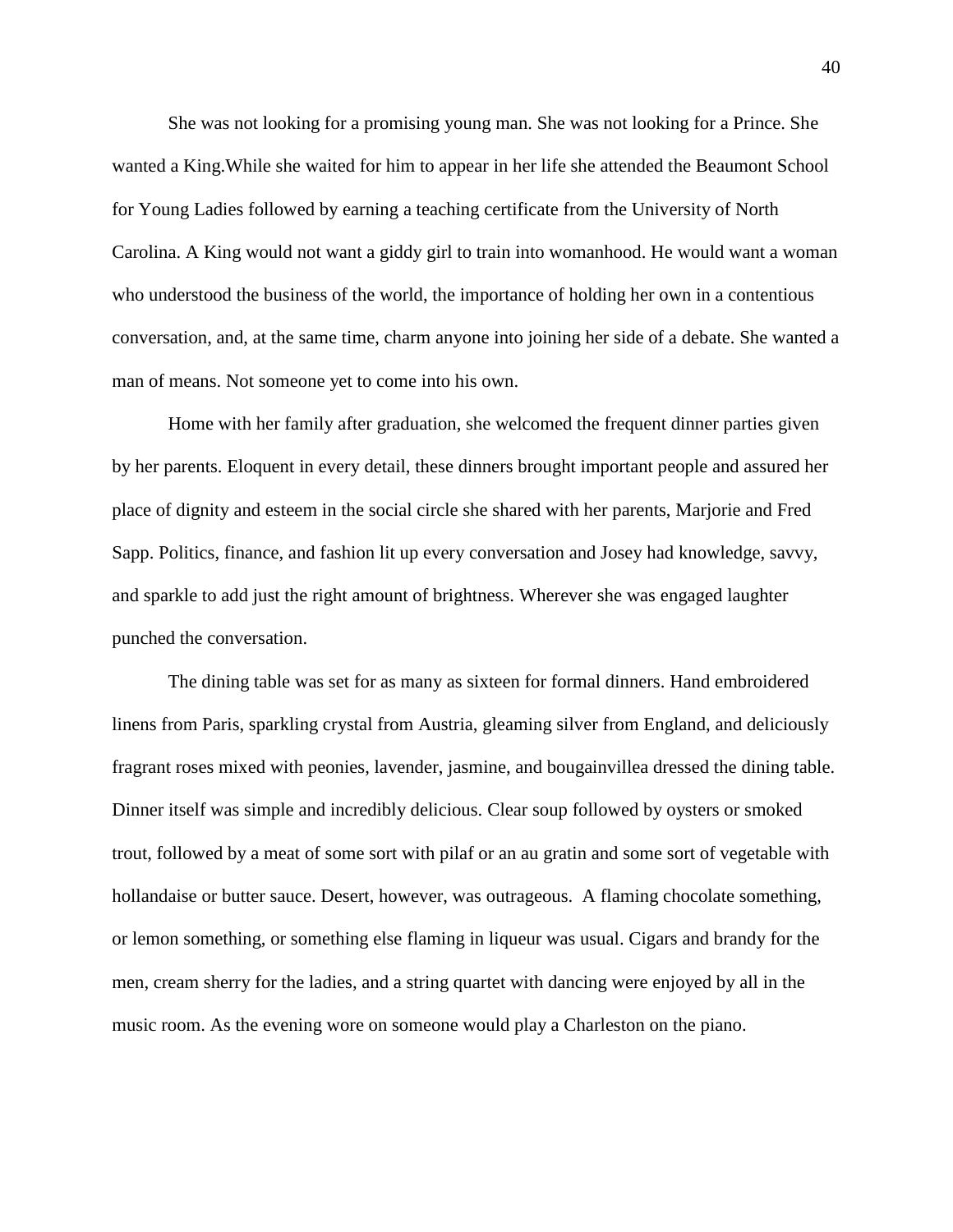Josey met her king at one of these dinner parties. She had been waiting for a man of means. A man of stature. Jeremiah Sapp was just such a man. Three time her age and a tobacco baron, he had traveled the world, spoke fluent French, and had quadrupled the wealth he inherited as a young man. That inheritance was all in cotton, but he saw the promising future of tobacco. He earned the acknowledgement "tobacco baron" by switching out thousands of acres of cotton for the tobacco leaf and then curing it in the best barns in three states.

Best of all for Josey, Jeremiah recognized grace, poise, and deportment. He wasn't fooled by batting eyelashes and coy posture. Josey was lively, lovely, intelligent, and lived life with intention. Granted her intent was to make even the dullest task fun, but she did it with purpose. He was charmed.

A widower without children, Jeremiah set about courting Josey with gifts, flowers, and horseback rides in the country. With her parents' blessing, they married three months after they met. The wedding was the social event of the year. Everybody who was anybody was invited. There must have been eight-hundred guests. There was music, champagne, bourbon, whiskey, scotch, gin, and every kind of Southern food.

Jeremiah died just after their first anniversary, leaving her childless, but very, very rich. Jeremiah's money plus her own left Josey very, very, very rich.

The plantation house, she knew, would be her home for the rest of her life. The tobacco business, she knew, would be handled by the trustees and managers. She need only spend the money. Dinner parties, cocktail parties, bridge parties, tea parties…these need never stop. Shopping trips with her mother would now include New York, France and Italy. Josey was no longer tethered to the obligations of marriage and her father was more than happy to let his wife travel with their daughter.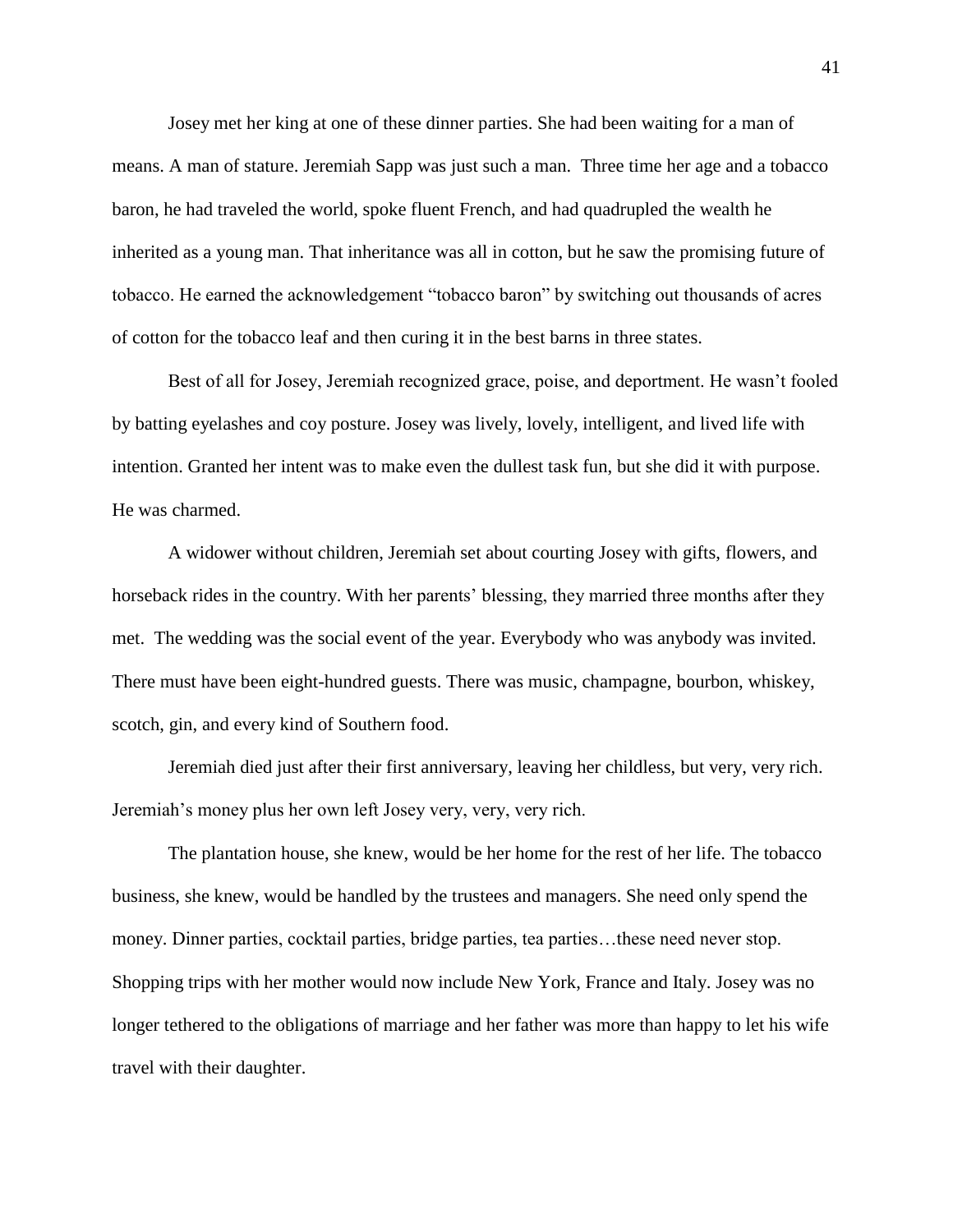Emerson Stuart was in medical school and his wealth was all in trust: stocks, bonds, and several thousand acres of Carolina cotton. The cotton fields were leased to sharecroppers. His father and the trustees were interested only in the cash coming in from the cotton sales. Owning the land, then leasing it out was an effortless way of making a living.

Emerson's father had known Josey's husband. When Jeremiah died Emerson homed in on Josey like an English Spaniel pointing at a covey of quail.

The wake gave Emerson a chance to look over her estate and tangible assets. The plantation house was as impressive as his. Both had long dirt driveways lined with live oak trees. Milling about the expansive parlor, dining room, music room, and library, he waited his turn to express his condolences. Emerson saw that with her money and his he actually could leave medical school and never have to work.

Medical school was his father's idea anyway. He never wanted to be a doctor, but his father seemed to think he needed an occupation. Emerson remembered that last and final argument with his father. The one he lost.

It was the summer of 1920. Prohibition had just come into law and everybody was not happy about it. How it was going to affect Emerson's social life was anyone's guess, but surely the constant supply of bourbon, rye, whiskey, and gin would not be a problem for his social set. After all*,* he thought, money can fix anything.

Emerson, Sr., doted on his son. His wife had died in the typhoid crisis that swept the country in 1900, leaving him with little else but an empty home, empty heart, extreme wealth, and a son in grade school. He quickly arranged the planation's affairs to run without constant attention from him. He wanted to play with and raise his son himself. Emerson. Jr. grew up rescued from every scrape and misfortune he got himself into.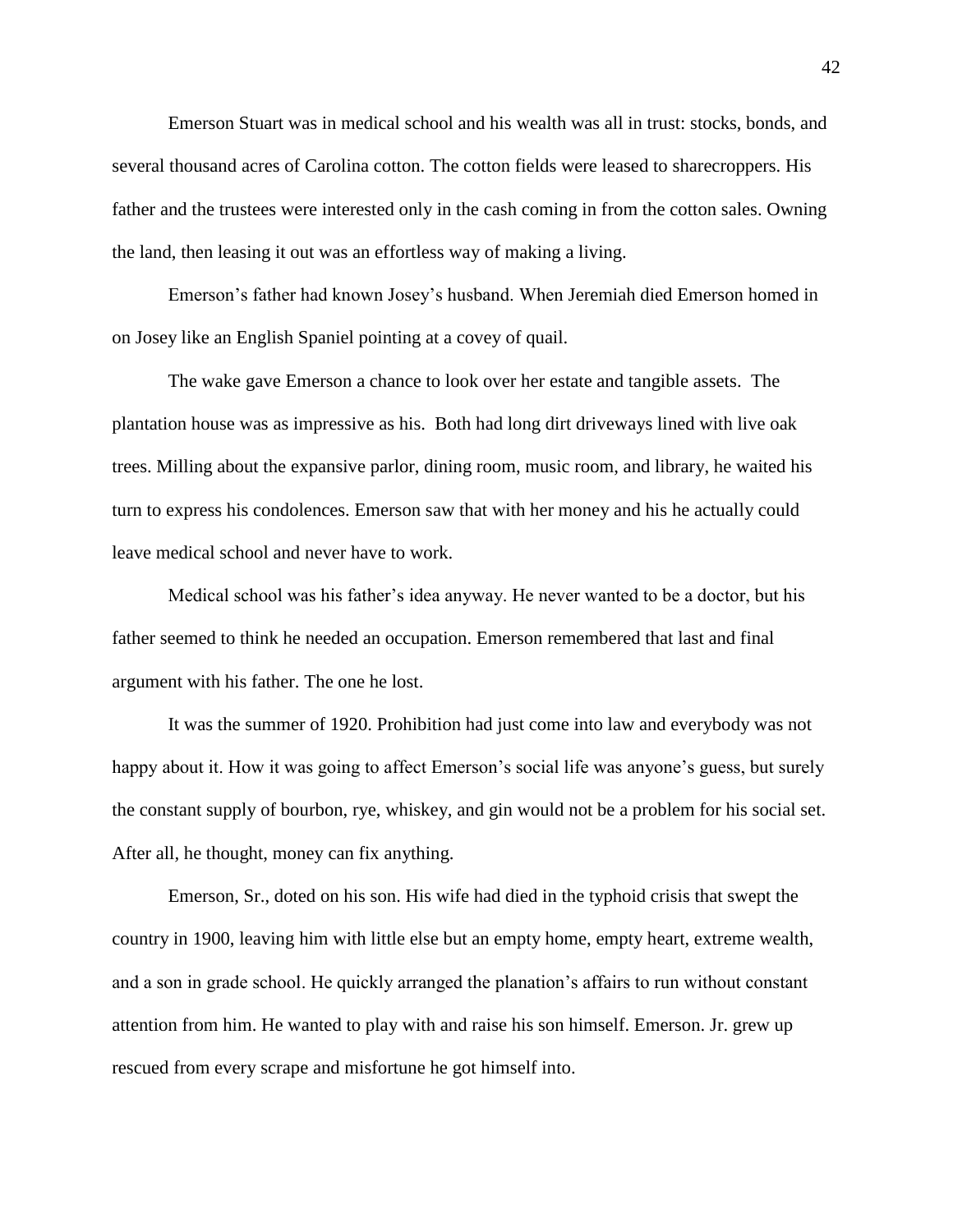"Son, I want you to go to medical school. I am nowhere near dying and you need an occupation."

"Why, Father, why? I am perfectly happy spending my days with my friends and you. Surely there is value in training the dogs, showing the horses, and leading the hunt. I am also your best excuse for avoiding the money mongering widows, not to mention the young vipers. All of them rustling in the bushes to get their claws into you. Why can't we keep things the way they have been? The way they are? I like my life the way it is."

"I know Emerson. You need to start getting serious about life. You need an occupation. A medical degree will give you something useful to do and install a level of respect and dignity you can get nowhere else. You are going to medical school. You will be a doctor. You will do this or you will find yourself severely without funds for the rest of your life. Don't worry. I won't disinherit you or cut you off completely. But I am going to see to it that you have no way to continue your carefree, worry-free life style."

Emerson went to medical school.

Finally it was Emerson's turn to express his condolences to Josey. To the widow.

"I am so very sorry for your loss," Emerson said taking Josey's right hand. She noticed how he pressed it softly between both of his. But not too softly. She appreciated the feel of his strength.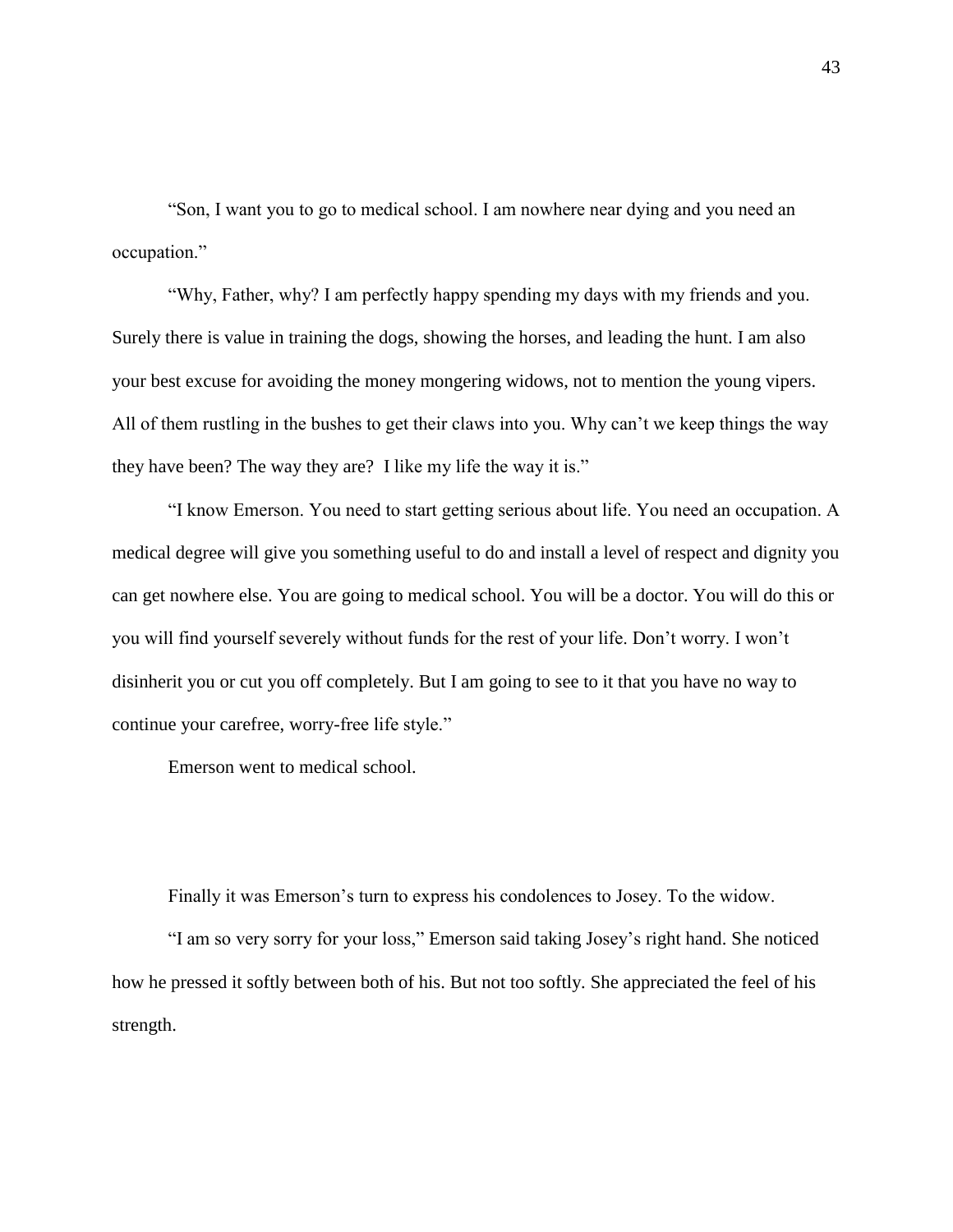"Thank you," she said. She liked the tenor of his voice, his black, wavy hair, and warm, moist eyes. She inhaled deeply, exhaling as they gazed at one another.

They married one year and one week after Josey's prescribed one year of mourning. Town gossips and polite society forgave them this slight affront to propriety. Yes, they had waited one year and one week to marry, but the courtship began barely a month after Jeremiah was buried.

"Really," she said. She was Dorothy Duvall, president of Junior League. "I know neither of them is getting any younger and they both want to get a family started. Courting while in mourning is barely forgivable. What do they expect from us?"

"I know. It is a bit too much. Courting during mourning. But they are both at prime age right now and you know her parents and Emerson, Sr., are dying to have grandchildren. They need someone to leave their fortunes to," Ione bargained.

"Their millions, you mean, don't you, Ione?" said Estelle.

Estelle was in the Tuesday afternoon bridge cub. She was talking to Ione Smithe, treasurer of the Hospital Auxiliary. "Give them a break. Some understanding. After all, Josey has to be disappointed that she and Jeremiah didn't conceive and then he up and died on her!" she continued.

"I suppose you're right," Dorothy said. "They did wait to marry. I supposed it didn't do any harm for them to court like they did."

"Bravo," said Estelle. "Let's be happy for them. Maybe Josey will be just what Emerson needs. Calm him down a bit. Make him take life a little more seriously."

"Yes," said Ione. "The only things he's ever been serious about are when is the next hunt and will they run out of bourbon!"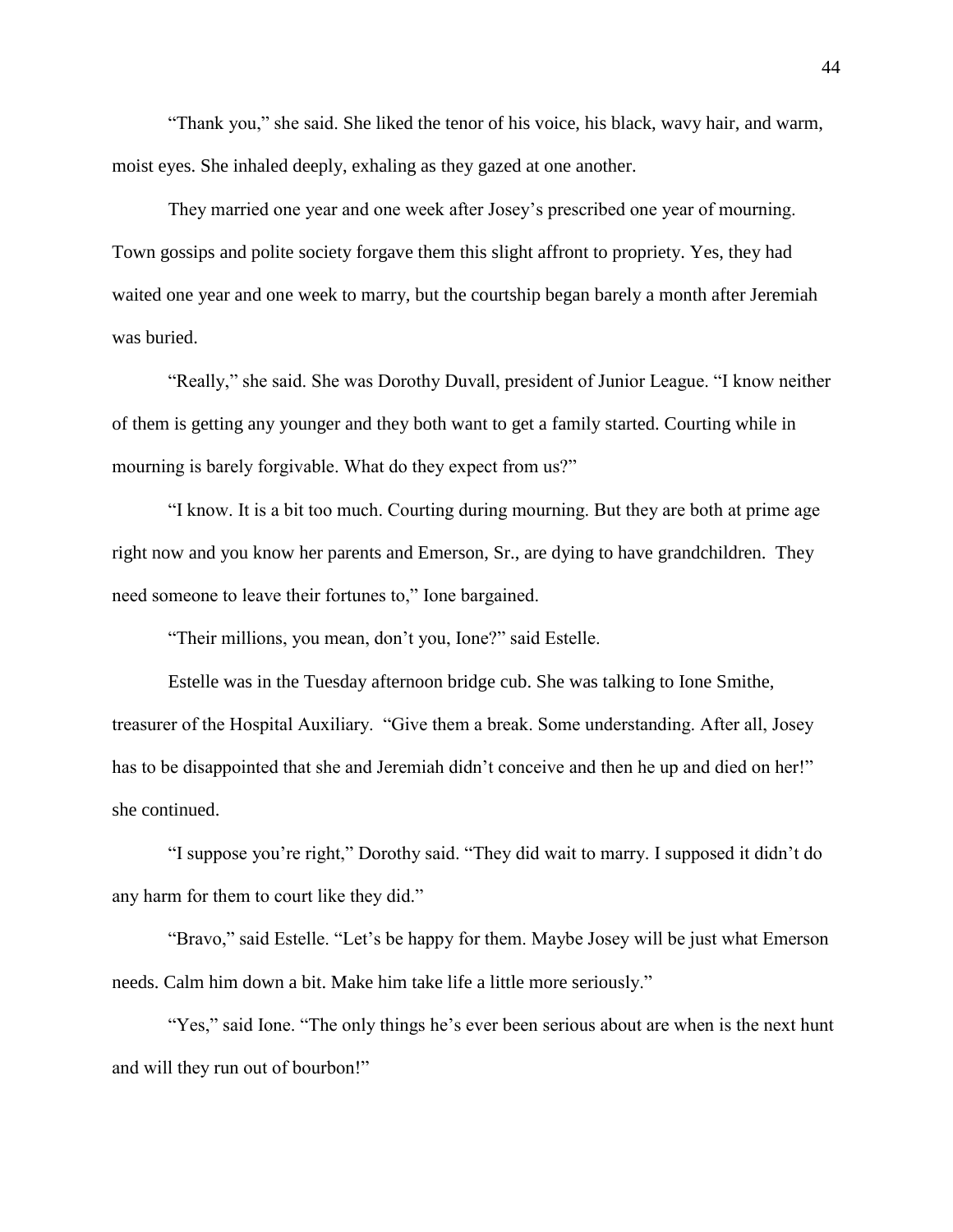They all laughed in agreement.

One year after the wedding Josey and Emerson had their first baby. Emerson Daniel Stuart III. Danny. Following two more boys, Calvin and Drew, Lady was born. Named Josephine after her mother, Josey gave her baby daughter the nickname to remind her three older brothers that their sister was a girl.

Josey was as good a mother as she could be given her frivolous, playful approach to life. The maids (there were three of them plus a cook) saw to it that the house stayed spotless, the clothes stayed cleaned, mended, and pressed and the things needed for any spontaneous gathering were always ready: silver polished, china sparking, linens starched, and fresh flowers in every room. The cook turned out scrumptious meals and kept the pie-safe filled with pies, cakes, cookies, and biscuits. All four of them stayed on duty with the children and looked after the serious side of child rearing.

Parthenia looked after the serious side of Josey. Josey loved, adored, and worshipped her children. She had wanted them so badly and knew she was lucky to have such easy pregnancies and births. Morning sickness lasted only a few weeks and labor was quick with no complications. Parthenia had been her mother's maid who, for all intents and purposes, had raised Josey. She dressed her, bathed her, potty trained her, taught her to say please and thank you even before Josey's mother started teaching her manners. Arithmetic and reading were a priority for Parthenia. She taught Josey to count to ten by the time she was three.

Josey was as good a mother as she could be given her light hearted, playful approach to life. She didn't spank, yell, scold, or otherwise rein her children in. There were others to do that: the maids and their father.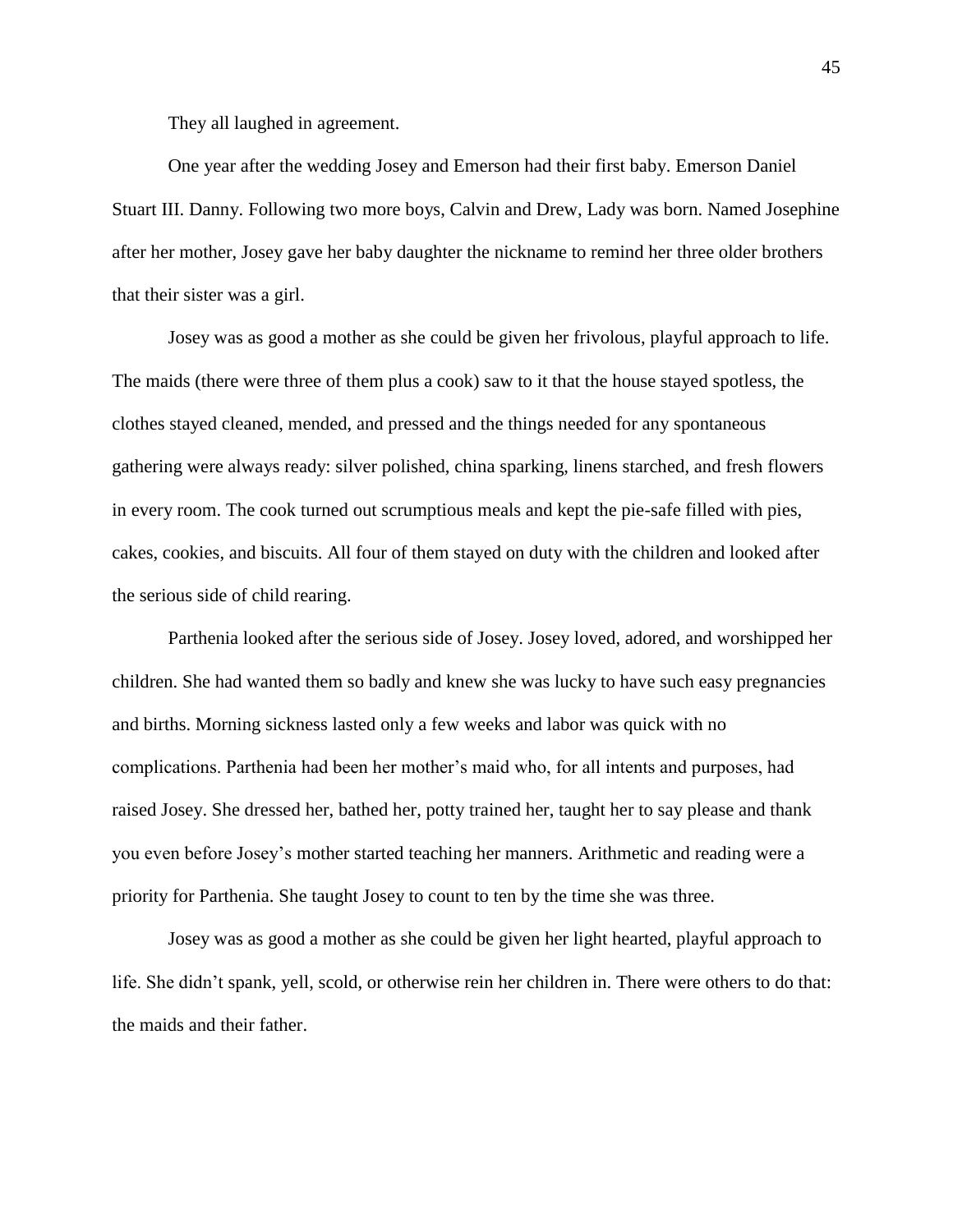Josey did rush to her children when there was a boo-boo needing a kiss to heal.

Confusing: the sentence seems to say that "someone" gave the kisses to heal the boo-boo. She fretted when they got colds or had a fever. Or, like Calvin did one spring, jump into a pond before learning to swim. Josey had taken them on a picnic to collect tadpoles from the big pond not too far from the house. Parthenia had packed a fabulous lunch of ham sandwiches, raisins, and cookies. Josey and the children set off for the pond with her carrying the picnic basket and Danny carrying the jug of lemonade. Calvin carried a jar to put the tadpoles in and Drew carried a net to scoop them up. Lady was too young for such an adventure. Josey left her at home with the maids, asleep in her crib.

"Come on boys," she said. "Let's go wading! Take off your shoes and socks and roll up your pants, but stay at the edge to wade. Don't go deeper than your ankles, you hear? Don't go deeper than your ankles."

Calvin gave his mother that mischievous 'dare me' grin common to five year old boys just before they do exactly what they have just been told not to do. Calvin flopped belly first into the pond.

"Calvin!" Josey screamed and fell into the water herself to drag him out.

Sputtering and grinning from ear to ear Calvin said, "That's was fun Mama! Can I do it again?"

"Absolutely not!" his mother said. "It will soon be summer and I'll teach you to swim when the weather gets hot."

Living on hundreds of acres, with thousands more leased to cotton and tobacco growers, the four children and their mother often played on the expansive side yard of the house. The front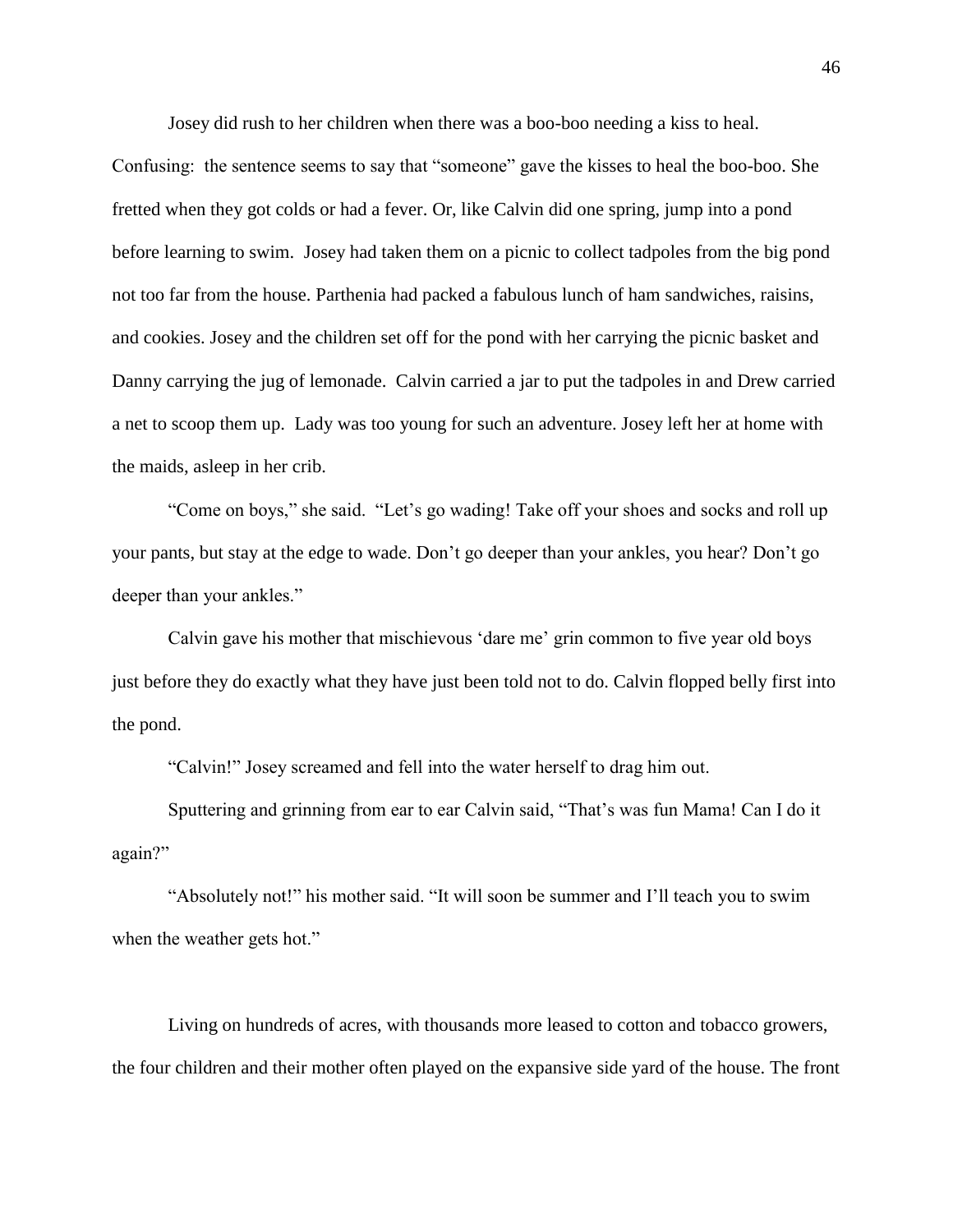yard was dusty because of the drive and not near as cool as the shade from the two hundred year old magnolia trees in the side yard. Besides there were flower beds, a vegetable garden, and they could see Parthenia watching them from the kitchen window. Their mother dashed about the lawn playing hide-and-seek, swing-the-statue, and blind-man's-bluff. Josey refereed races, organized tea parties, and read stories lying in the shade of two hundred year old magnolia trees.

Josey leaned against the trunk of a dogwood tree, 'home base', and warned them, "Ya'll run and hide while I count to fifty. Then I'm coming to find you!"

Danny was usually the first to run for home, but if Josey caught him she cried, "Allee, allee in free! Danny's IT under the tree!"

The race from the flower bed to the tire swing was always a 'fall down and giggle' before anyone could win because the 'referee' would catch them all, one-by-one, and tickle them.

At supper time, they all came in, washed up, and sat at a table set properly with linens, china, silver, crystal, and fresh flowers. Emerson joined them most nights, though he was occasionally held up by a golf game or riding his horse with his father. Eating family style, meals were informal, but prepared by Parthenia.

Josey saw to it that her children learned proper deportment at the dinner table. They learned which fork to use and how to hold it, to not chew with their mouth open and to swallow their food before talking. They learned to keep their elbows off the table, their napkin in their lap, and to excuse themselves before blowing their nose.

Parthenia loved cooking in Josey's kitchen. Their electric ice box, made by Frigidaire, was one of the first in Raleigh. The pie safe was big enough to hold all the pastries she wanted to make. The water ran into the house without her having to pump it and the gas stove made controlling the heat a simple task, unlike the wood burning stove she cooked on at home.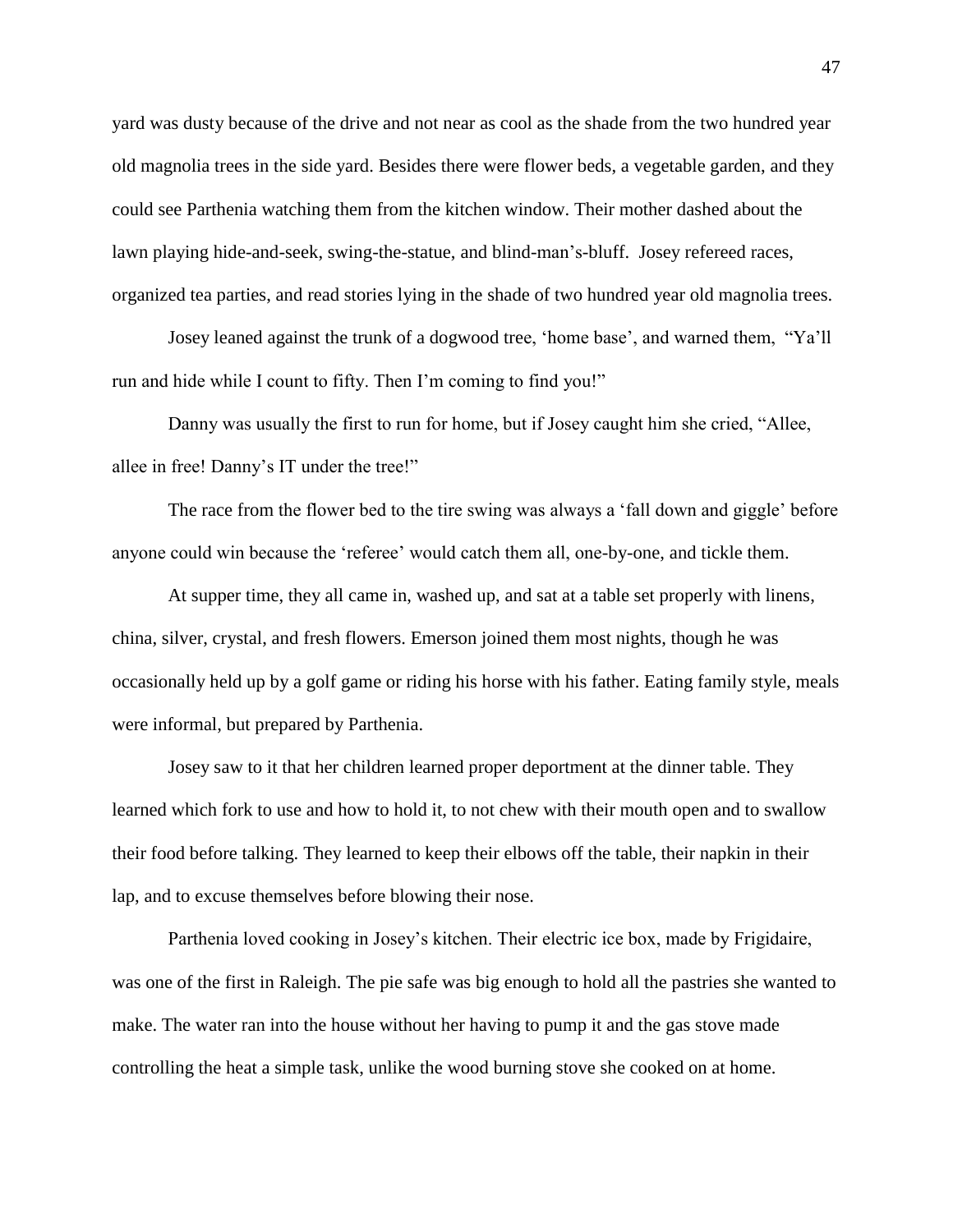Emerson also adored his children, but he could be thoughtless and seemingly uncaring when their lives interfered with his schedule for a hunt or equestrian show. When his calendar was free and he had not been drinking, he played boisterously with them. When the bourbon took over Josey was there to charm him, curb any bad judgment he may insist on, and deflect the surliness that sent her children hiding behind the maids' skirts.

The four maids alternated days off and one weekend each month they were all off. There was no help at all. Those two days found the family eating out, visiting grandparents, and going to parks.

Both Josey and Emerson left the serious day-to-day raising of the children to the maids, as they saw their role as being the fun part of the children's lives. This attitude was not without reproach from grandparents and friends, as well as church and town gossips.

"Really, Josey," her mother would say, "you mustn't leave all the spanking to the maids. They need to know their mother means business too."

At the bridge table her friends would tell her that all of her children exercised too much free will and she should rein them in.

"But," she would reply, "I love how spirited they are. I don't want them to be shy and oppressed. They are learning their manners and their school lessons. The rest of life should be fun for them."

At church she let them stand on the pew and sing as loudly as they wished. Church men raised their eyebrows. Church women shook their heads and gave Josey stern looks. The pastor, Reverend Clarkson, smiled. Emerson and Josey tithed large amounts of money to his church every year and never missed an appeal for funds for special situations. They were his most generous parishioners. "Generous of spirit and God's blessings," was how he described it.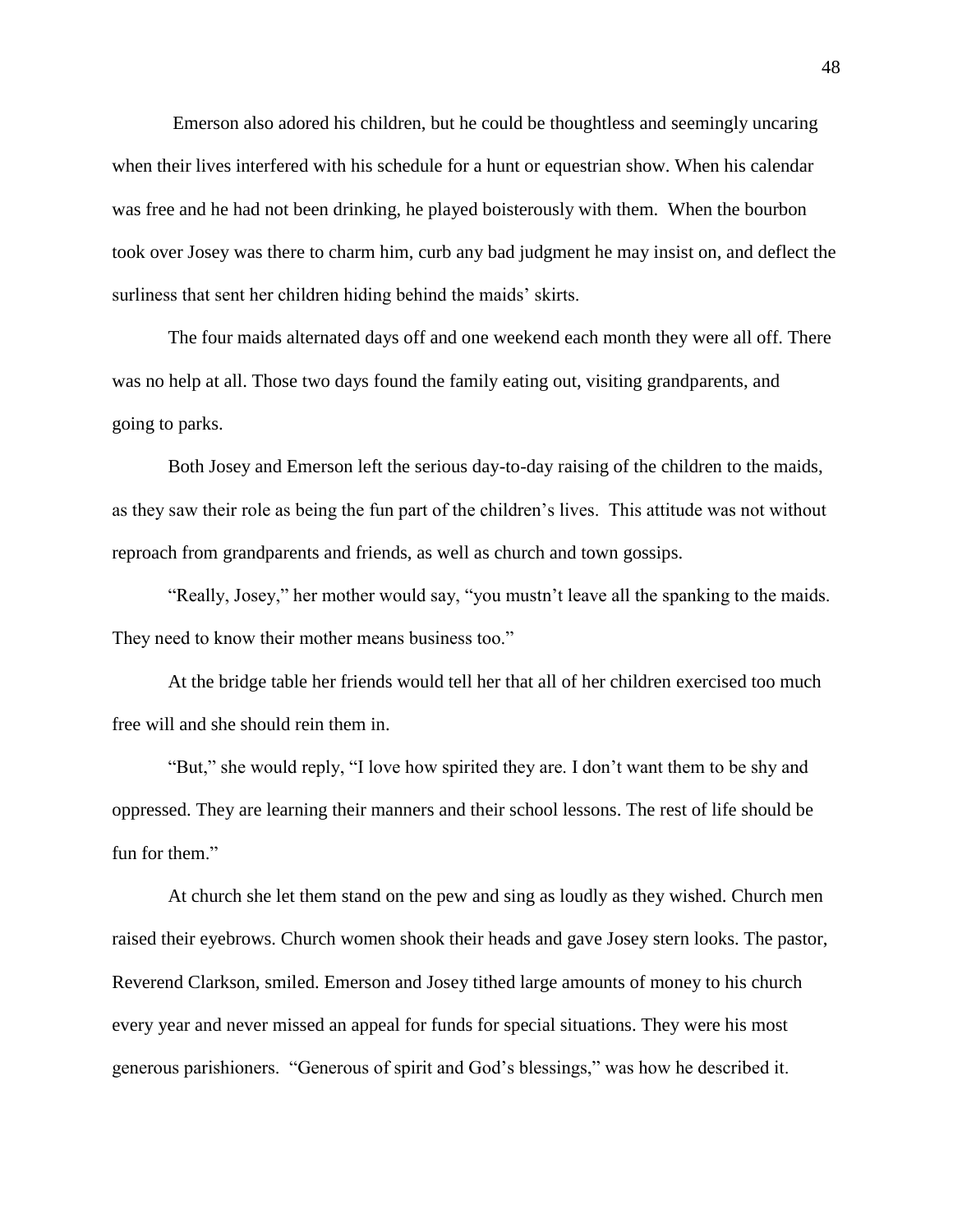Emerson's father would quip, "Now, son, I know you love the boys, but you need to set an example of serious business for them. Life isn't all play, you know."

Emerson's serious business was occasionally looking over the financial records of the plantation with his father or organizing some sort of hunt. Josey kept up with who was doing what in Raleigh, which parties were not to be missed, and who was hosting the newest, most exciting social events. The latest buzz was about the new speakeasy on the edge of town. Most of the women in her bridge clubs had already been.

It was a lazy summer Saturday. Josey and the children had just returned from lunch with her parents and were down for a nap. Emerson had come in from a horseback ride and was pouring himself a tall bourbon when his wife joined him in the library. His favorite room. He had occupied himself in this room while he waited to greet Josey, the widow, at her husband's wake. Apart from that sentimental twinge, he loved the luxury which encompassed everyone who entered the library. Dark mahogany, with a deep rich patina filled the room on three sides with floor-to-ceiling bookcases holding dozens of first editions. Jeremiah's massive desk, which was now his, looked into the room from a wall of windows and a portrait of Josey which her late husband had commissioned a prominent artist to paint. A thick, deep red Oriental rug filled the center of the room on which sat two brown leather wing back chairs in front of the desk. Behind them, near the far wall of books were two separate clusters of four captains' chairs, each with a sizeable round table in the middle of each cluster. Two separate bridge games could be played or extra chairs gathered round for poker.

Josey greeted her husband with a soft kiss. Emerson took another long sip of his bourbon.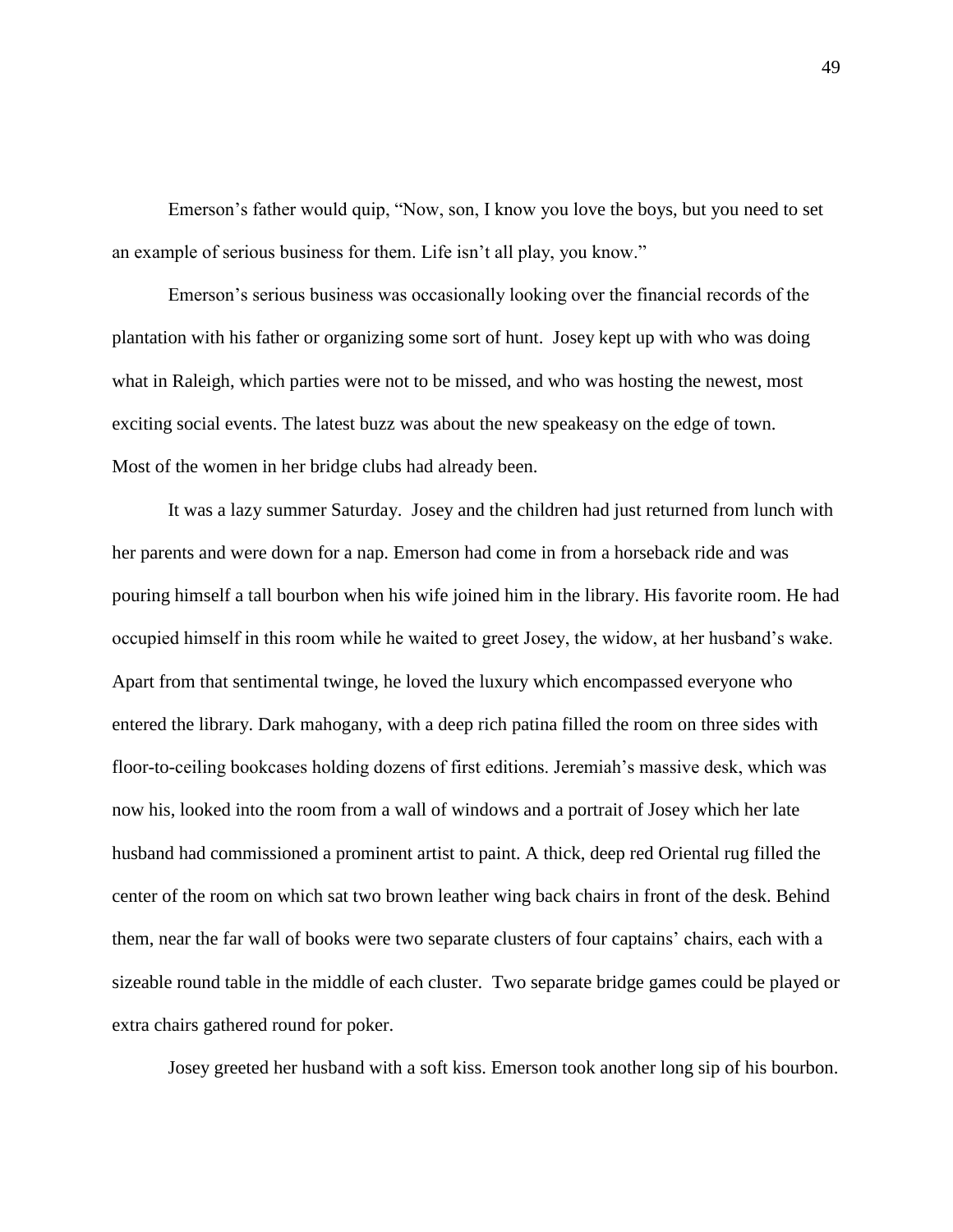"There is a new dance club on the edge of town," she said. "Everyone's talking about it. And I mean everyone! Most of my two bridge clubs have already been and Ginny and Robert were there last weekend and she said it was altogether too much fun! The band was terrific – they knew every possible kind of dance music and the food was good. Mostly just steaks, but good. They are going again tonight. They absolutely loved it and everybody was there! We could meet them."

Sipping from his drink he mused, "Hmmm. We could have a few drinks, some dinner, and trip-the-light-fandango. Sounds good to me." He took another long sip.

"I've got that new dress I bought with Mother last week. It shimmy shakes and does wonders for my eyes. You'll just love it and won't be able to resist me!" She never tired of flirting with Emerson.

"I couldn't resist you in a flour sack, Josey." He kissed her forehead. "Call Aunt Edith to come stay with the children and we'll head out around six."

Throwing her arms around his neck lifted her off the floor and almost spilled his drink. He twirled her around the room till they were both dizzy and she set off to the phone. He took another long sip, which almost emptied his glass. Better fill this up, he thought. And he did.

The phone and Josey's writing desk were in her office between the parlor and the music room. Pink and pale yellow silk draperies hung on either side of the window facing the side yard where she always played with the children. It warmed her to look out and remember some funny or exacting moment she'd had with one or more of them. A floral chintz, which stood on its own but complimented the other colors in the room, covered her desk chair, while the two occasional chairs picked up the pinks and yellows in the draperies. An oriental silk rug predominantly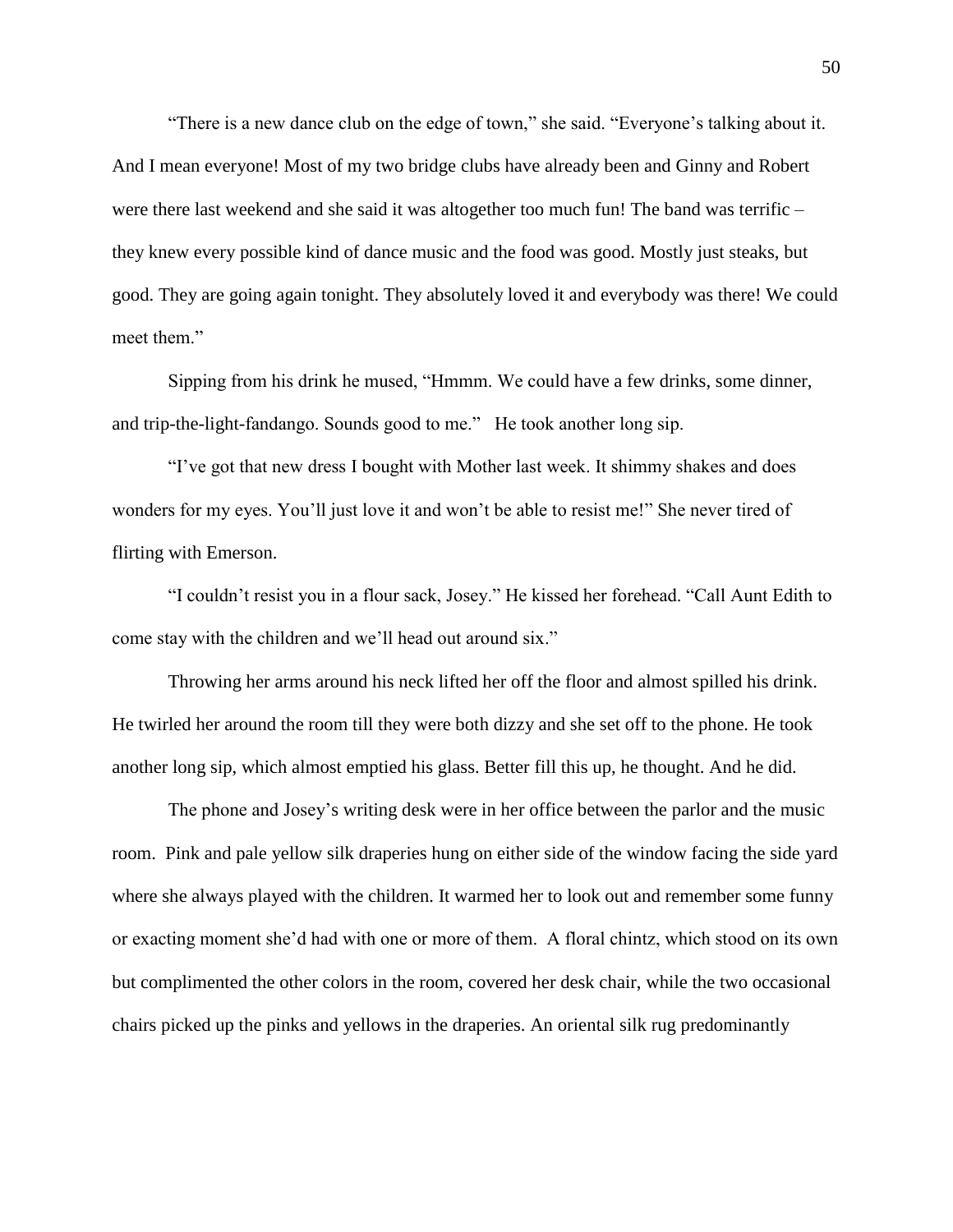green, but reflecting the florals covered the floor, pulling the entire room together. She relaxed into her chair and dialed the phone.

Aunt Edith was her mother's sister. She never married and, of course, had no children. She was engaged once to a man from Little Rock. Long distance romances rarely work and he failed to show up for the wedding. After feeling humiliated and sad for a couple of years, she came out of her grief still a loving, kind person.

"Hello, Aunt Edith? Emerson and I want to go to that new dance club everyone is talking about. Could you be here around six to look after the children?" Josey's shoulders tightened then drooped. She struggled to keep her voice smooth, "No? Your pastor is coming to dinner? Oh, well, thank you anyway. Give Father Clarkson our regards. Do you know what Aunt Louise is doing tonight?"

Aunt Edith never said "no" to Josey. Hundreds of times she changed her plans to accommodate whatever Josey wanted. But not tonight. Father Clarkson had recently lost his wife and, as a prominent member of his congregation and the altar guild, she needed to reach out as a friend to comfort him.

Josey opened her phone book.

Aunt Louise was playing bridge.

Josey's mother was too tired after shopping all day.

Emerson's father's gout was acting up.

Aunt Beatrice had a splitting headache.

Aunt Deirdre had eaten something that was disagreeing with her.

"Emerson! What shall we do? I really want to go so very much. Ginny said the Johnsons are celebrating their anniversary there tonight and Bubba Lancaster is turning the big three-0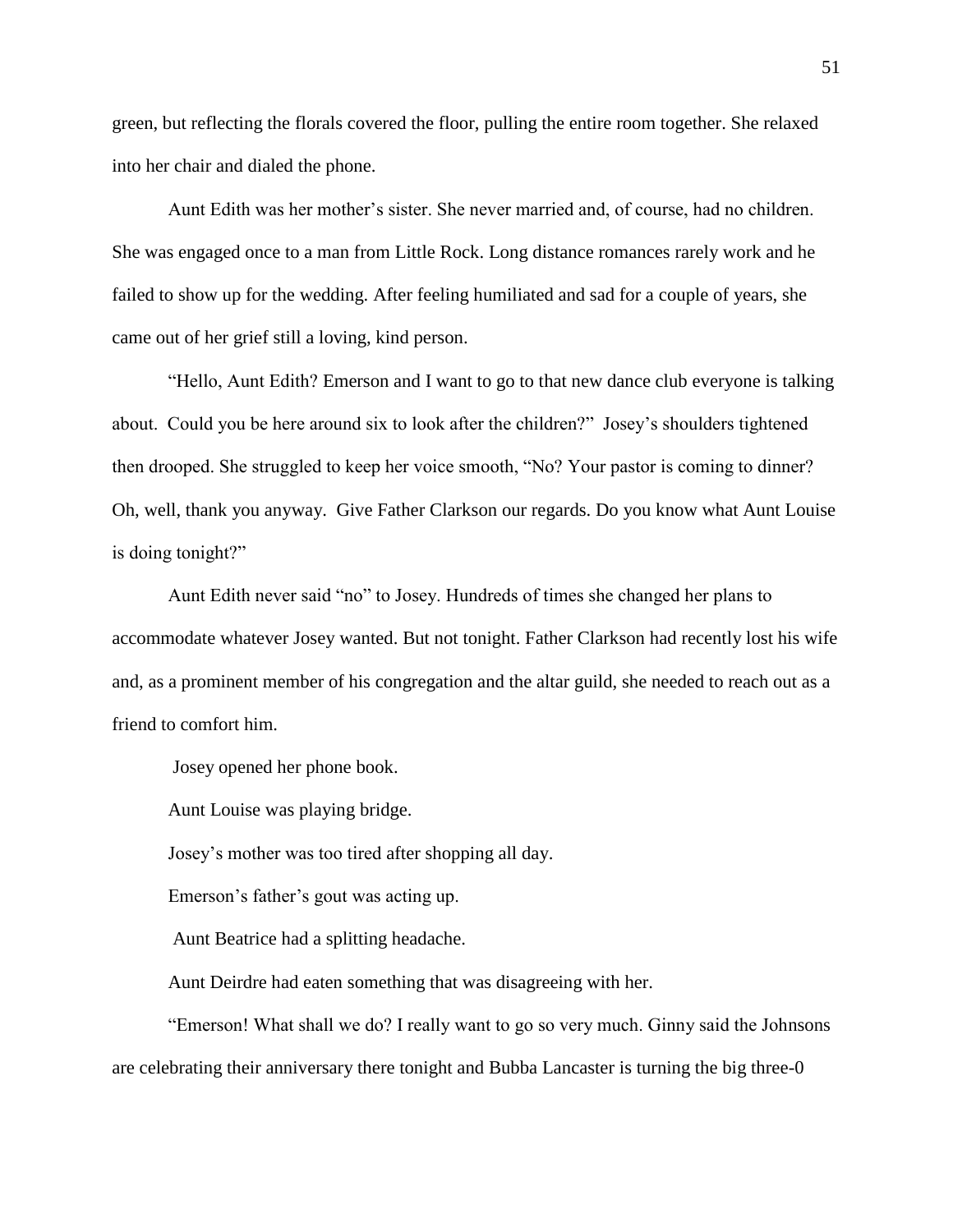with a whole party of his rowdy friends. I'm glad we weren't invited to that party! Bubba always means trouble, but the place will be jumping and be so exciting!"

The blank stares on both their faces lit up at the same time. Josey could see the wheels turning in Emerson's head. When he had been drinking, his ideas were rarely sound, but they were always fun.

"Let's take them with us! Yes, let's!"

"How can we? No, we can't."

"Sure we can for just an hour or two!"

"Maybe. No, Emerson, we just can't."

"We could wait until they were really good and asleep. You know they never wake up. Come on. It'll be fine."

"OK," Josey finally agreed. She really did want to go. "Maybe for just a couple of hours. Just long enough to see what it's all about."

It was set. Josey called the children for a cold chicken picnic on the lawn. The cook always left plenty of food in the ice box for these weekends. Good thing, as Josey couldn't cook. Besides the chicken they had potato salad, deviled eggs, celery stuffed with pimiento cheese, pickles, and cold biscuits with honey. These weekends always meant that a chocolate cake, apple pie, and spice cookies were waiting for them in the pie safe.

Josey still wasn't sure about this. What if something happened? How safe would the children really be? In spite of that she was beside herself with anticipation.

Emerson watched her. When she was excitedly happy like this, he loved her all the more. Any qualms he had about leaving the children were pit aside. He wanted Josey to be happy.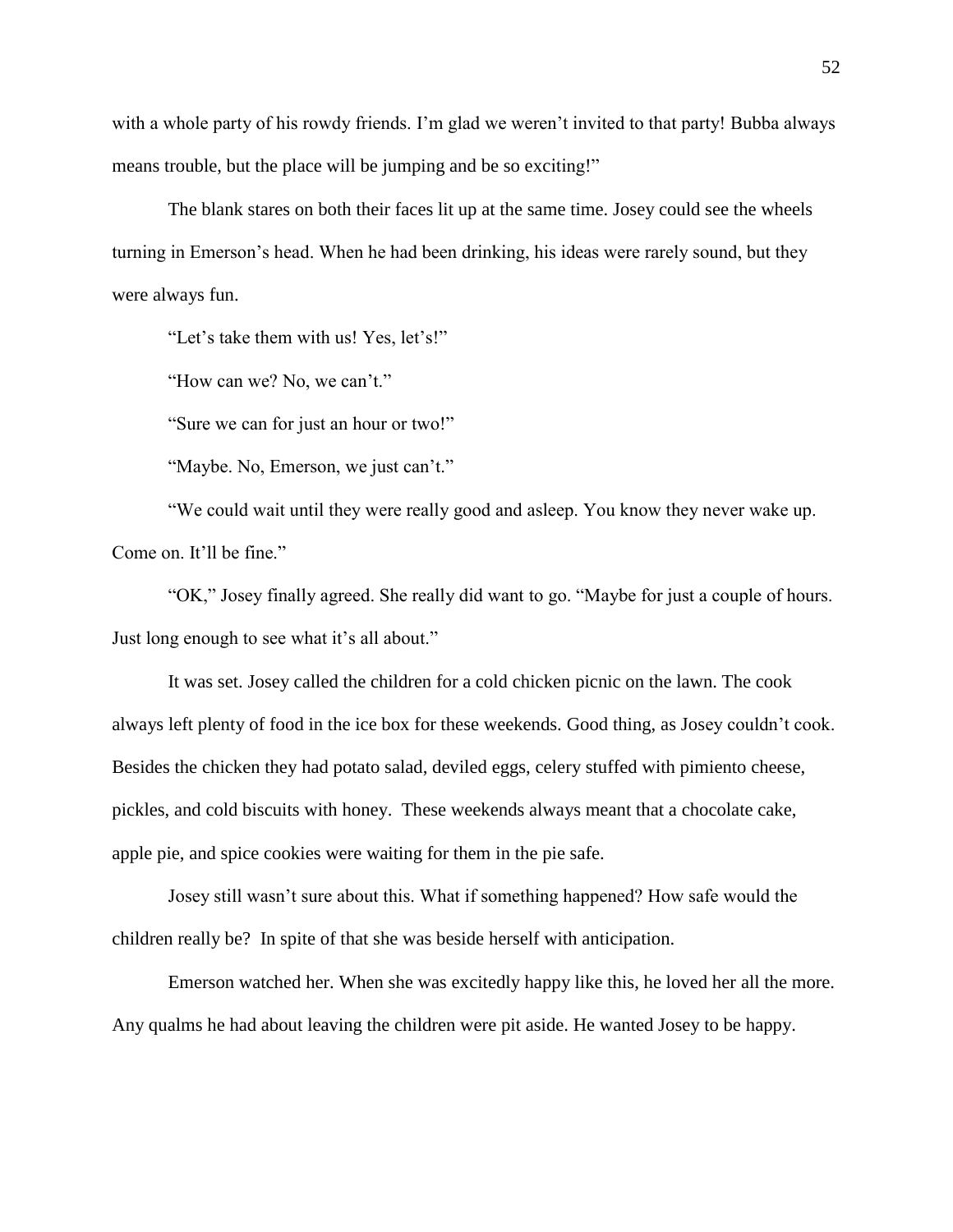Having surrendered to the idea of taking the children with them, Josey was thinking about how much fun the new speakeasy would be, how good she would feel in the new dress, and how much fun the children would have staying in a hotel and having room service at breakfast. Her surrender was complete.

"Children! Danny, Drew, Calvin, Lady," he called the children to him. "Want to go on an adventure tonight? Sleep in a hotel?"

A chorus of excited young voices exploded, "Yes! What adventure? What is it? Sure! You bet! Yeah! When are we going?"

Packing for a quick overnight was easy, but Josey took time to think it through: pajamas, shirts, pants, socks. She hesitated. What if this is not the thing to do, she thought. A dress and socks for Lady. What if we really should not do this? Oh, it will be fine, she convinced herself once again. Hair brush. Comb. Tooth brushes.

With their bags packed, they all piled into the car and set off on their adventure. The "Floozy" side of town deserved its name. Save for one ice cream parlor and a couple of restaurants, this side of town was definitely a part of town for adults only. Emerson parked in front of the ice cream shop.

Drew: "I'm having chocolate!"

Calvin: "Uh-uh! I'm having chocolate!"

Danny: "I'm the oldest! I'm having the chocolate! It's my birthright!"

Calvin: "Yeah? Well, I saw the ice cream shop first! So I get the chocolate!"

Drew: "You did not! I saw it first!"

Danny: "It doesn't matter who saw it! I am the oldest! I get the chocolate!"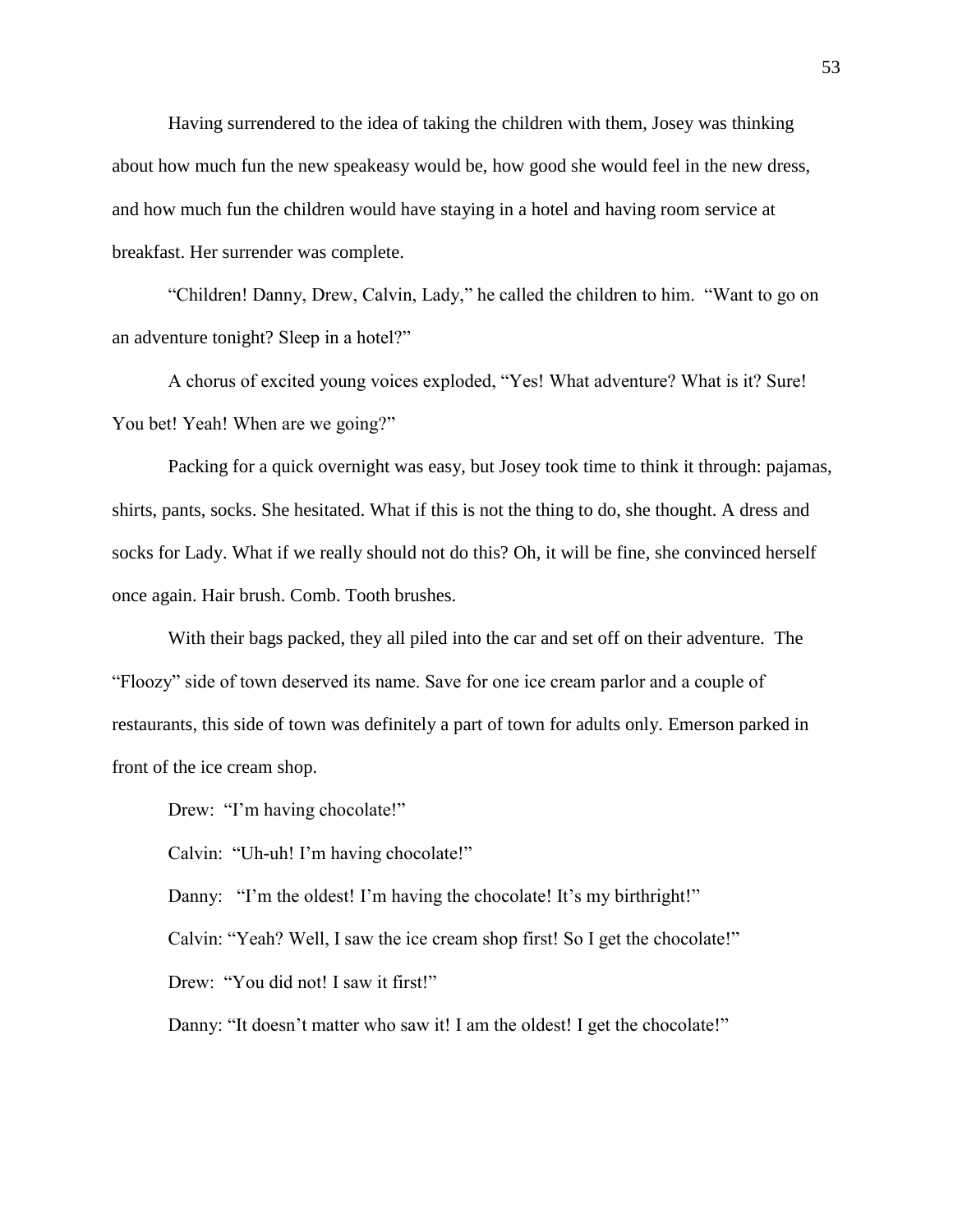Emerson, collaring each one of them in turn, said "Whoa there, boys! There is plenty of chocolate ice cream for everyone! This is a big enough ice cream parlor with more than enough chocolate for everyone. We can all have chocolate!"

"No, Papa," said Lady. "I want banilla,"

Wide-eyed, the children watched hungrily as the soda-jerk scooped big rounds of ice cream for them all. Walking with the children while they polished off their cones, Josey and Emerson noticed that this side of town was definitely not for families. There was nothing for families or children. No parks. No department stores. No drug stores. Not even a five-and-dime. Since prohibition honkytonks, burlesques, and speakeasies weren't advertised, but you could tell by the lanterns over heavy doors where they were. Each of those doors had a sliding window. Arriving guests and patrons were approved before being admitted.

Checking into the hotel, Emerson got a two bedroom suite with a parlor in between, perfect for their room service breakfast the next morning.

"Be good, don't fight, and go right to sleep at bed time, and you can have strawberries, and orange juice and pancakes with honey and maple syrup for breakfast in the morning," their mother bribed, rattling off their favorites as they entered the suite.

For a first time in a hotel, the children were not disappointed. The adventure of the evening went on and on. There were soft rugs on the parlor floor for rolling around and wrestling, a table with a lamp and telephone on it, a sofa, two chairs, and best of all, a table with four chairs for drawing and coloring and eating. This is where they would have their room service breakfast when morning came and Josey had promised them strawberries and pancakes. Two bedrooms opened off the parlor. Each one had a brass bed with rugs, a reading chair and side table.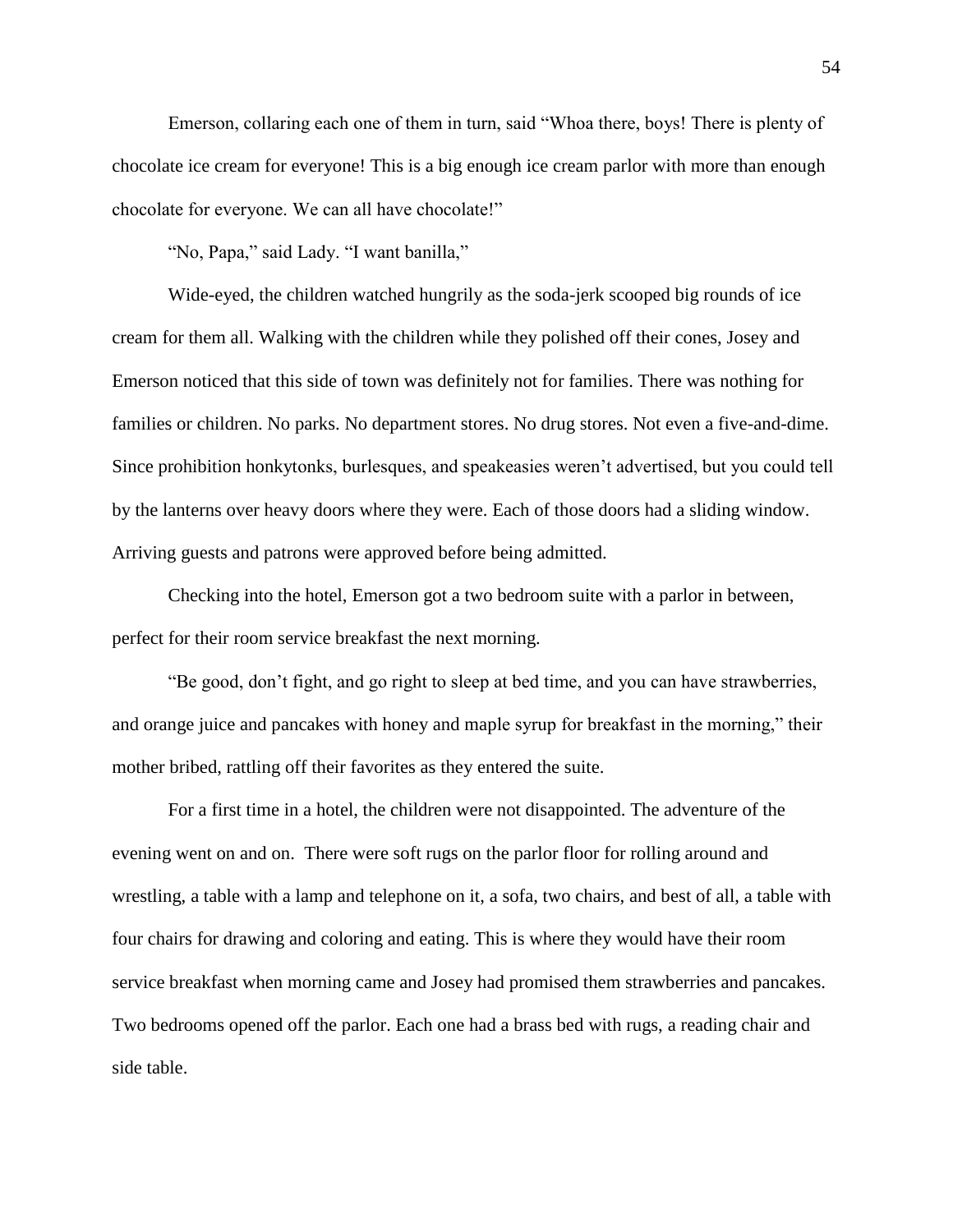"Children," Josey said as she corralled them into the bedroom, "it is very important to go right to sleep so we can have more fun tomorrow and strawberries for breakfast!"

"Don't worry, Mama," Danny said. "I'll make everybody go right to sleep."

With Lady in a crib and the boys all three in the big bed, their mother read The Little Engine That Could and The Little Red Hen*.* They said their prayers and Josey sang 'hush-a-bye, don't-you-cry….' just as she did every night. The bedtime stories were stories of courage and cooperation. Josey hoped the four of them would go to sleep with pleasant thoughts in their heads rather than dreaming of bogie men lurking under the strange beds.

All of the children always slept through the night, Emerson remembered, as he poured himself a drink from the bottle of bourbon he brought with him and quickly drank it down. Anyway, in hotels like this one, you just didn't have to worry about safety. If the children were asleep, they couldn't possibly get into trouble, Emerson reasoned with himself.

Pouring himself another bourbon he waited impatiently for Josey. Pacing the floor he couldn't help but notice the inordinate amount of time it was taking her to get the children to sleep. He was anxious and wanted to get on to the club. He wasn't normally anxious about going out. He poured himself another.

Finally, she appeared from the children's room, but now had to get herself dressed. Whatever is this about*,* he wondered, pouring a fourth. At home they had only to dress and leave for wherever they were going. Just exactly what is this waiting all about?

As much as Josey wanted to go to this new club, she felt tightness in her throat. We have never done anything like this before, she thought. The children have never in their lives been alone. They have always been with someone. One of the maids. Aunt Edith. Mother. But it is just for a couple of hours and they all always sleep through the night, she reasoned with herself.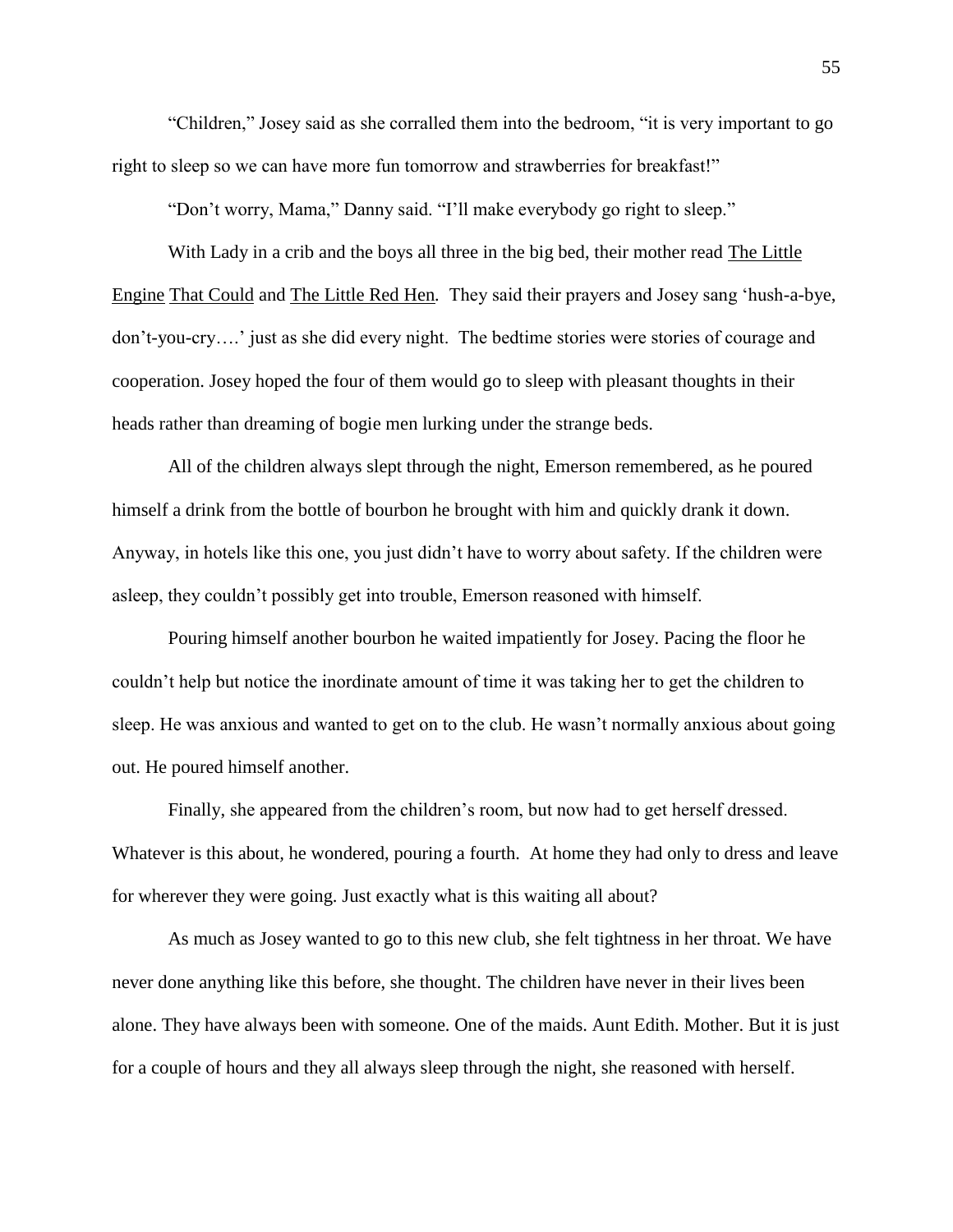Just as Josey came out of the bedroom in that smashing new dress, the one that made her irresistible, a child stirred. No one woke up*.* 

Emerson was forming an idea through an alcoholic haze. He explained it to Josey as he walked toward the suite closet. Josey didn't like it, but he had agreed to this evening, something she wanted, so she agreed to his idea, something he wanted. He took a sheet from the suite closet shelf and began tearing it into strips. With strips in hand they slipped quietly into the children's room.

They tied each boy at the ankle with one end of a strip and the other end of that strip to a spindle at the bottom of the bed. They made double and triple knots tight enough the boys couldn't untie them. Lady was not climbing out of her own crib at home so they saw no need to tie her in.

Oh, how I hope they don't wake up, Josey thought. Would they be scared or think it was a game? Would they cry?

Emerson had quaffed his two bourbon ago, so he wasn't thinking at all. He just wanted to get gone.

Tiptoeing out and kissing briefly, they listened to the soft regular snuffling of their four beautiful children. Emerson held the door as his wife swished into the hall toward the elevator. He weaved behind her. Only the best people stay here, he thought. The children will be fine.

Lush green carpet was under foot. Flocked wall paper dressed the walls. Mirrors and tables adorned with wood inlay graced the hall tables. A life size statue in tasteful art nouveau nudity stood between the two elevators. In no time an elevator door opened and a boy in a red cap, red jacket, and black pants said, "Going down."

"Good evening," Emerson replied as he and Josey stepped inside.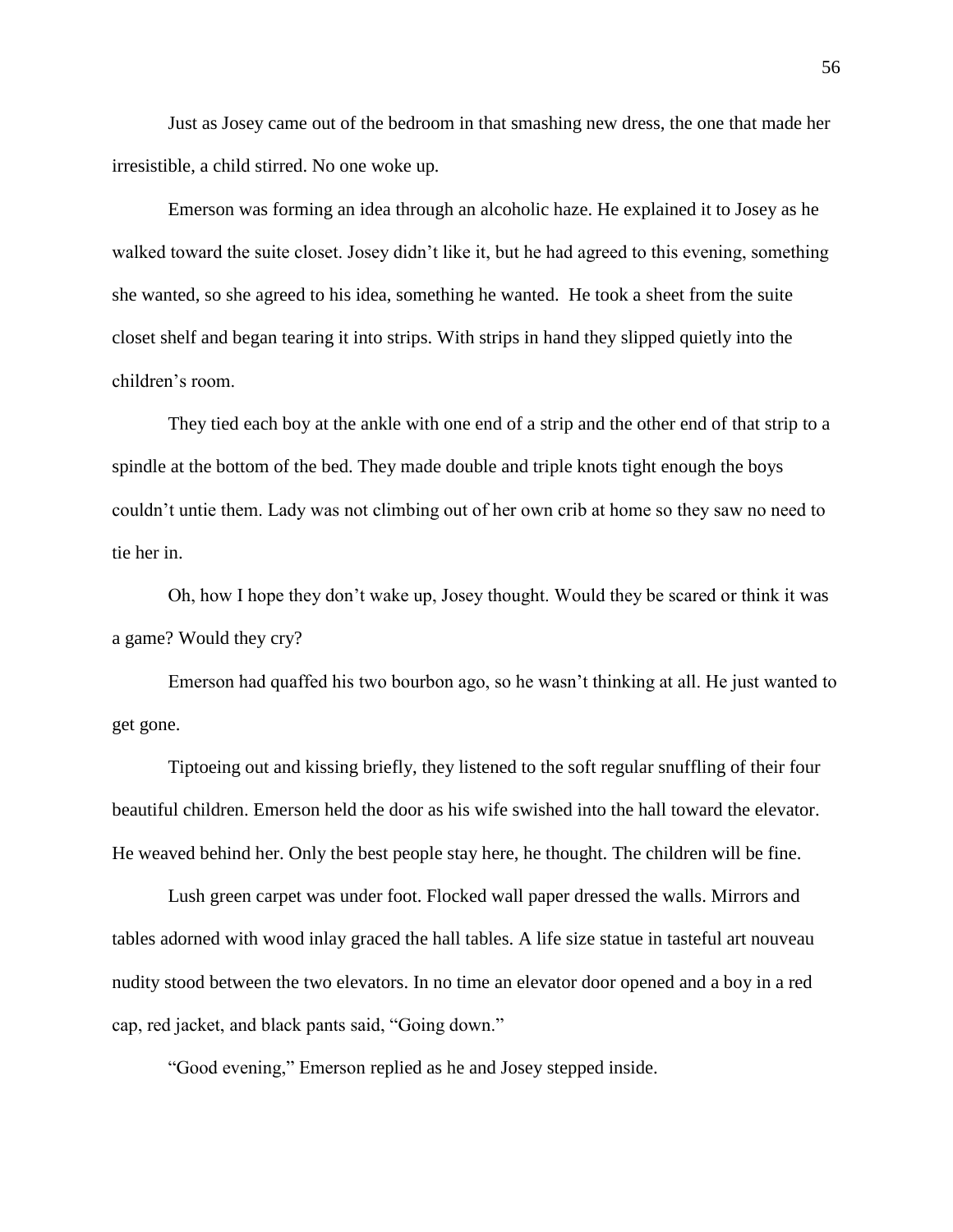The president of Junior League, Dorothy Duvall, and her husband, Bertram, several lending officers from their own bank and their wives, as well as the bank's president, Fred Smithe and his wife, Ione, were milling about the lobby, drinks in hand. Emerson's father's doctor, Jason Long, and some other pillars of Winston Salem were chatting near the bar. Josey and Emerson exchanged pleasantries all around and caught a cab to the new club where they joined their friends, Ginny and Robert.

They were excited to see what everyone was talking about. After being approved by the eyes in the door's window they entered a silent foyer where they were approved one more time before being admitted. The club was grand. More than they expected. White linen tablecloths covered intimate round tables with that kiss of elegance by barely brushing the floor. Candles, fresh roses, and royal blue velvet chairs completed he scene. The band was playing a Charleston, crystal chandeliers were everywhere and the place was alive with laughter, conversations, and people having fun.

"Wow! This club is everything you said, Josey! Let's get this party going!" exclaimed Emerson as he ordered champagne and swooped Josey onto the dance floor. This is going to be a great and night, he thought.

Ginny and Robert had saved seats at their table and proposed a champagne toast to fun. Bubba invited them for birthday champagne. The Johnsons insisted that they sit with them long enough for a champagne toast to their anniversary.

Josey and Emerson danced, drank with their friends, and talked to all the important people in their social circle. No one asked about the children. Still feeling concern mixed with guilt, Josey was riding on the assumption that these people weren't even thinking about children.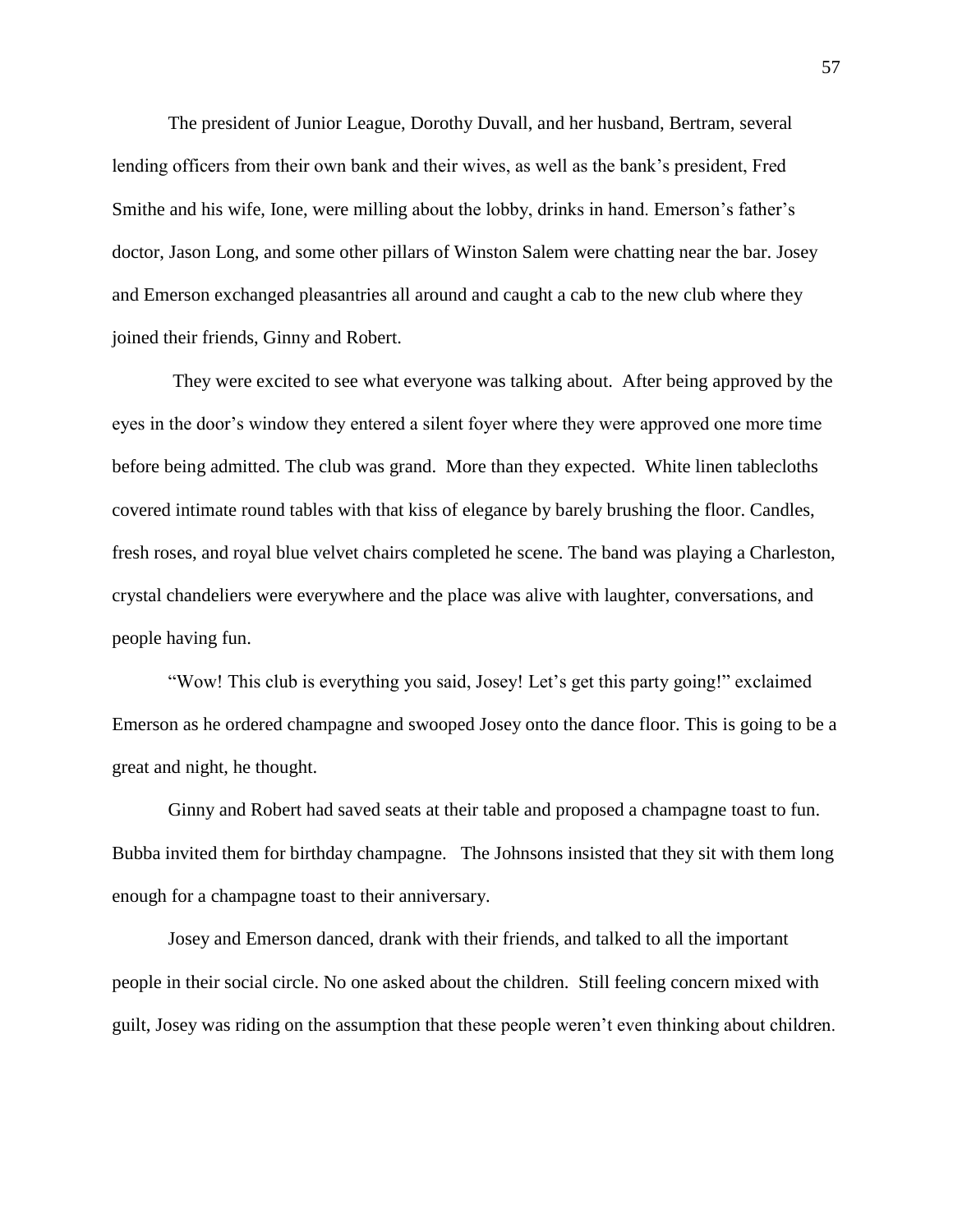She tried to not think about her own, but her stomach knotted when she did. Please, please, please be asleep and stay asleep for just an hour more, she pleaded to the Great Unknown.

The Charleston, a waltz, the tango. They danced to everything the band could play. In between dances a plate of crudités and boiled shrimp arrived at their table. They ate and followed that with filet mignon and finally crème brulee. She lost track of how many bottles of champagne they and their friends had drunk, but there was always a new one being opened.

Josey also lost track of time, but she knew they needed to get back to the hotel. Her throat was getting tight again and that spot at the bottom of her breast bone was beginning to feel sick.

"Not yet, Josey! One more dance! Come on!" Emerson coaxed as he pulled her onto the dance floor. He was in that drunken stupor of the here-and-now. There was no thought of time or what they had left at the hotel. This dance was the bunny-hop. Not an easy dance to break away from. They stayed longer. She stopped drinking champagne. A sense of foreboding was floating around Josey. She knew they had to get back to the hotel. Fun and a good time were taking a back seat to this unsettling feeling of concern for her children. She had always been able to go her own way. Tonight was different. Tonight she had tied her children up to their bed and gone out for her own good time. If they should wake up, she thought, would they be scared or think this was a game? And if they got scared, what would they do? Could anyone hear them if they started yelling and crying? A slow panic began settling in her. They simply had to leave. They simply had to leave.

"No, Josey. Don't be a spoil sport. I'm not leaving. I'm having fun and you are too. I'm staying," Emerson said.

Josey was adamant, "No, you are not. We are leaving. Now."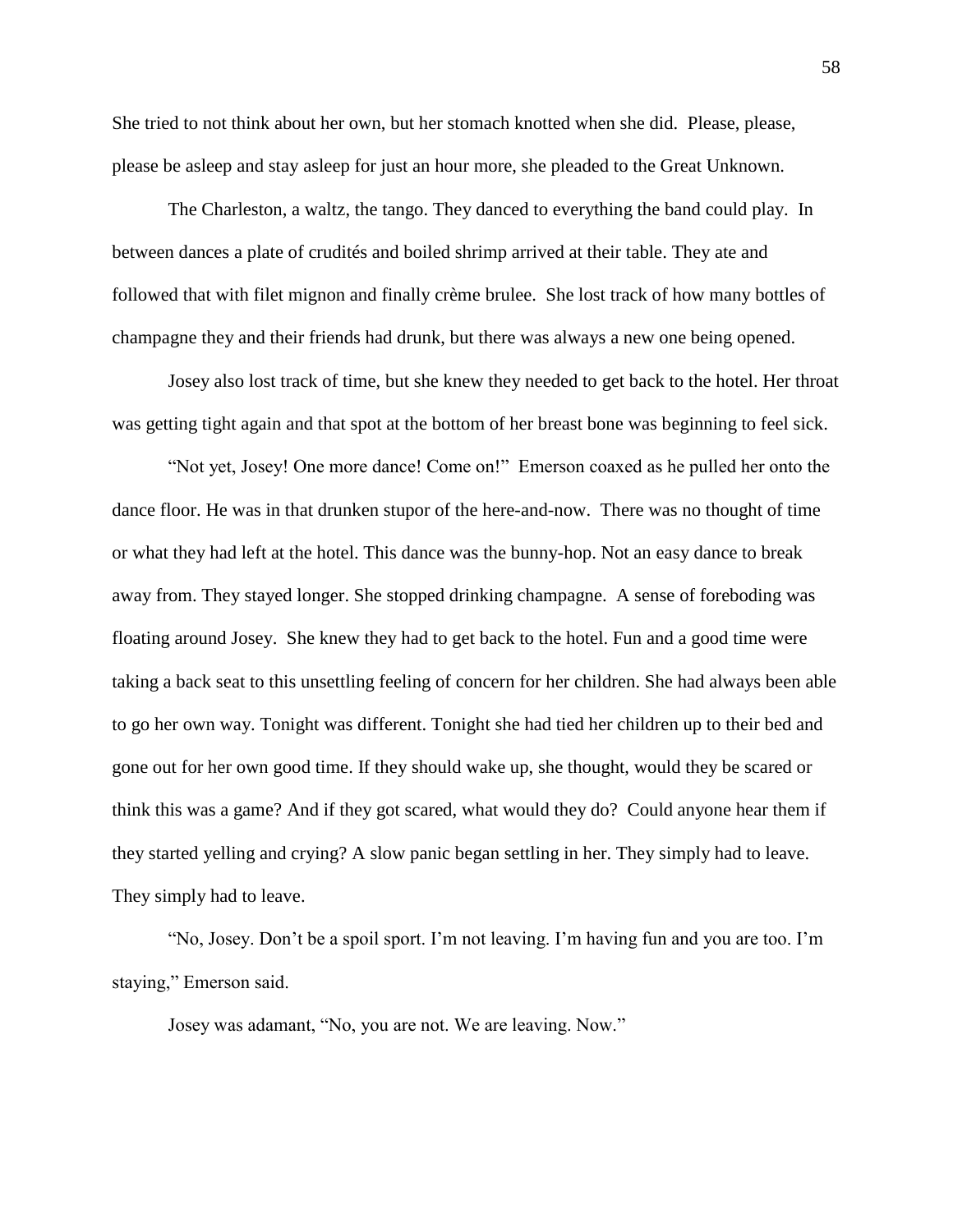She pulled him by his hand, grabbed her purse from the table, and headed toward the front door. Cabs were waiting by the curb. They grabbed the first one in line and headed for the hotel.

Arriving well after midnight, they looked befuddled by the gathering in the lobby. Police, the sheriff, women in gray suits, Dr. Long, Dorothy and Bertram Duvall, others they knew in evening dress, hotel guests and staff were all staring at them and whispering. Josey and Emerson stared blankly at each other, as a small crowd gathered in the lobby. Josey and Emerson headed for the elevator.

"Mr. and Mrs. Stuart?" a man with a star on his jacket said as he stepped in front of them. "I'm Sherriff Langston. Where have you been? Why did you leave these children alone?"

Suddenly Josey noticed her children for the first time. They were huddles around Aunt Edith and Father Clarkson. They were all crying.

"Mama! Papa!!" they said in virtual union. Breaking free they ran to their parents, letting out heart wrenching sobs as they ran. "Mama! Papa!"

A woman in a gray suit stepped forward. "Mrs. Stuart, I'm Rebecca McCoy from the Presbyterian Children's Home. Sherriff Langston called me to come help with the children. They have been in an absolute panic. We were able to get enough information from the oldest boy, Dan, to figure out who Aunt Edith is. We called her. She brought Reverend Clarkson along. Really, Mrs. Stuart, how could you?"

"What is it? What is going on?" asked Emerson, too tipsy to process much of anything and long gone from connecting any of this to his children.

Josey, on the other hand, got wild-eyed and could barely get out, "What happened? What is going on?"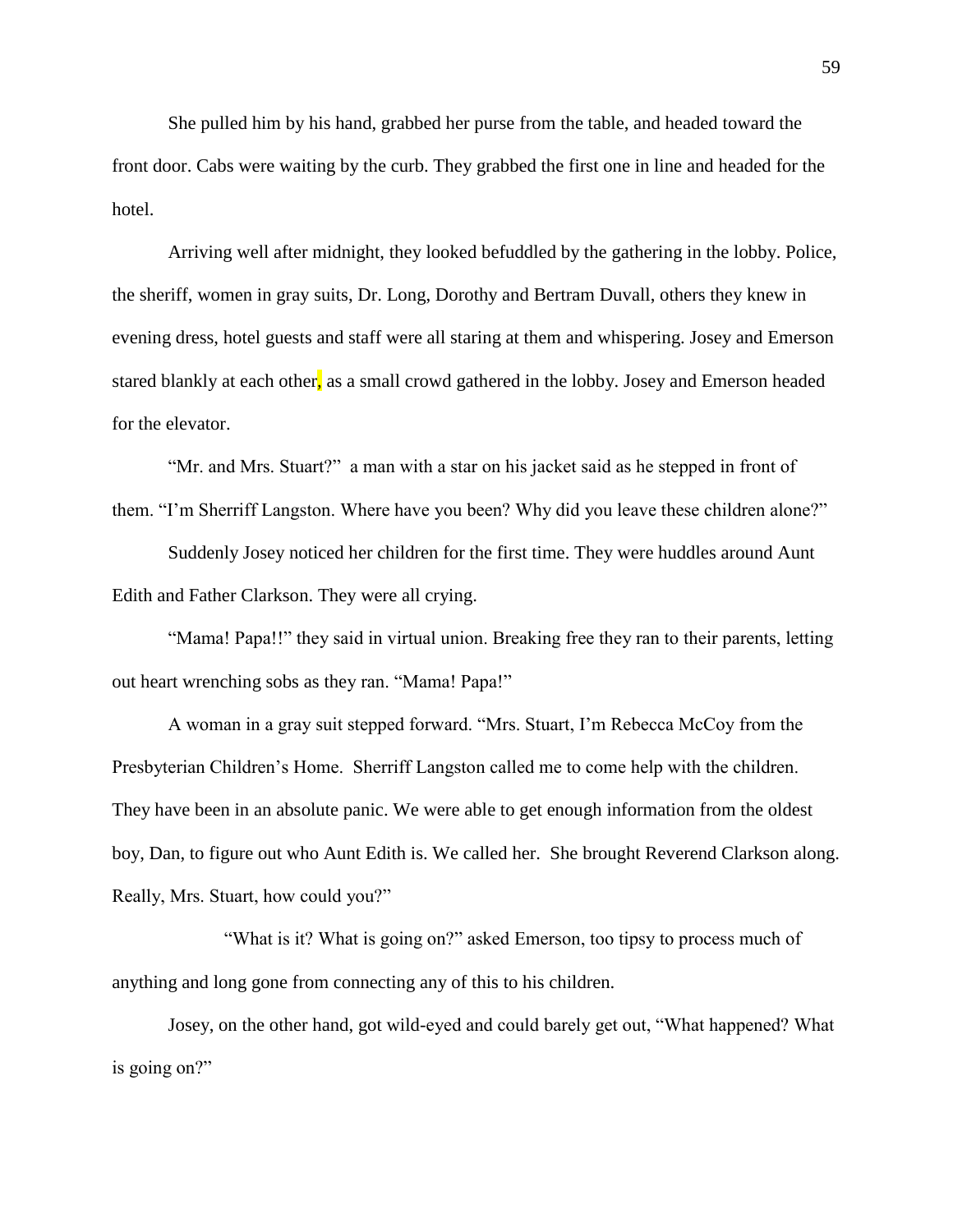"Your children, ma'am. How could you?" she asked again. "How could you? Poor babies scared out of their minds, not understanding. Screaming and crying and hollering for their Mama and their Papa! Terrified they were!"

"Mr. and Mrs. Stuart, you will have to answer for this. You are under arrest for doing a mean and irresponsible thing to your children. Tying them to a bed so you could go out jukin'. Really ?! I never!" the sheriff exclaimed. "A night in the jail just might be just what you need to think about this." Sherriff Langston shook his head as he clucked his tongue. Nobody ties their childen up to a bed so they can go out for a good time." His head continued to shake and his tongue continued to cluck..

"What? Why? No! We just went out for a bit! They were fine! They couldn't get hurt! They were safe!" Josey wept.

"We found a relative, Edith Wallace, and her pastor, Reverend Clarkson. They have just arrived to take the children home," Miss McCoy said.

Emerson and Josey spent that night in jail. Ginny and Robert bailed them out the next morning. The ride home was mostly stony silence. Josey made no attempt to explain herself. She had done wrong and she knew it. The children were in danger even if they had slept all night. The hotel could have caught on fire. Then her babies would have burned to death. A burglar could have broken in and killed the boys so they couldn't identify him. Their friends loved them, but they were astounded and Josey realized what her mother had been trying to tell her these past few years. Children need parents. A mother. A father. Two parents to take care of them. Keep them safe and help them grow up to be responsible adults one day. Lady to be a woman. Dan, Calvin, and Drew to be men. There is certainly more to raising children than just playing with them, she thought.